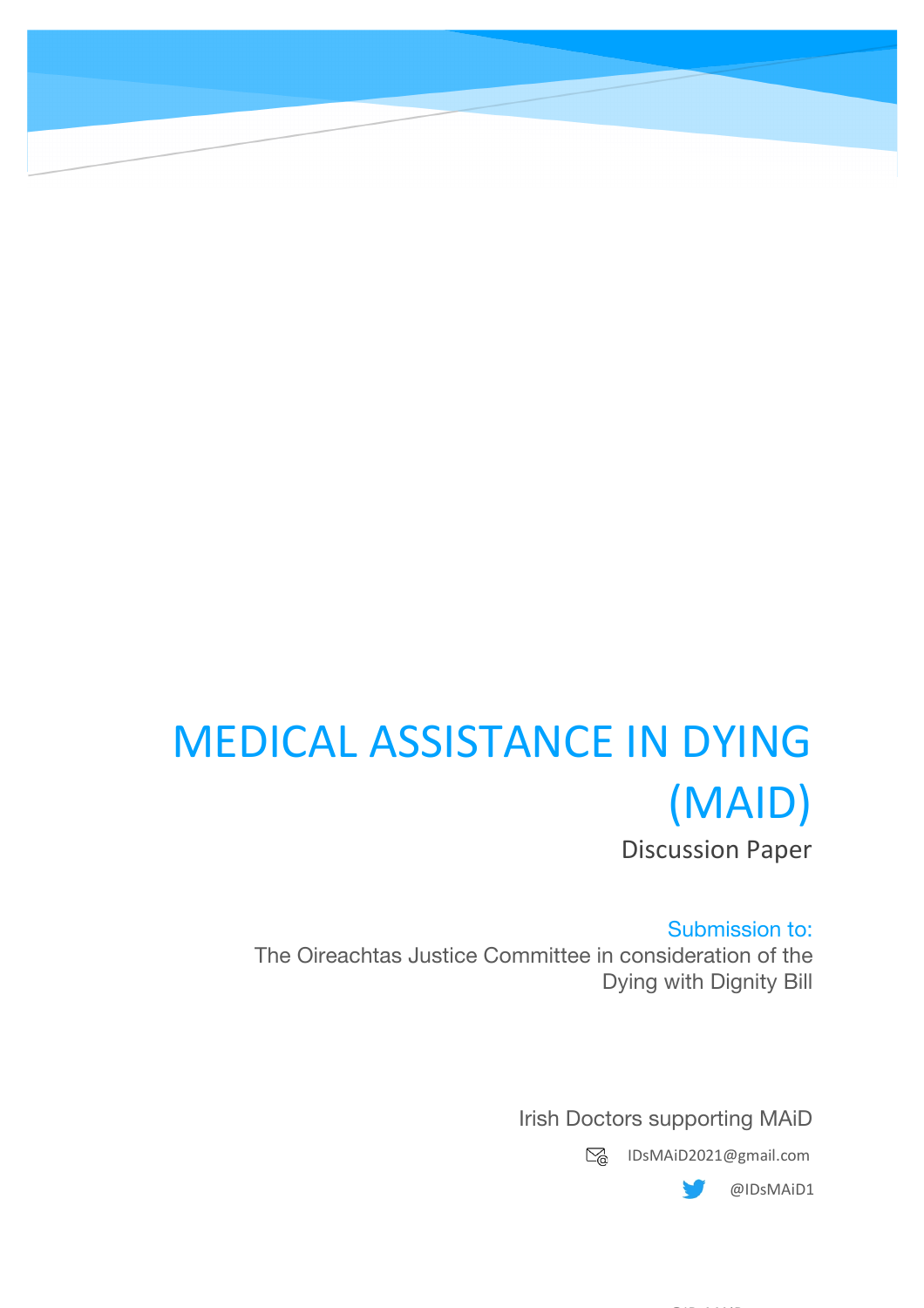# **Table of Contents**

| 7. The clinical and medication context underpinning Intravenous- and Oral-MAiD protocols21 |  |
|--------------------------------------------------------------------------------------------|--|
|                                                                                            |  |
|                                                                                            |  |
|                                                                                            |  |
|                                                                                            |  |
|                                                                                            |  |
|                                                                                            |  |
|                                                                                            |  |
|                                                                                            |  |
|                                                                                            |  |
|                                                                                            |  |
|                                                                                            |  |
|                                                                                            |  |
|                                                                                            |  |
|                                                                                            |  |
|                                                                                            |  |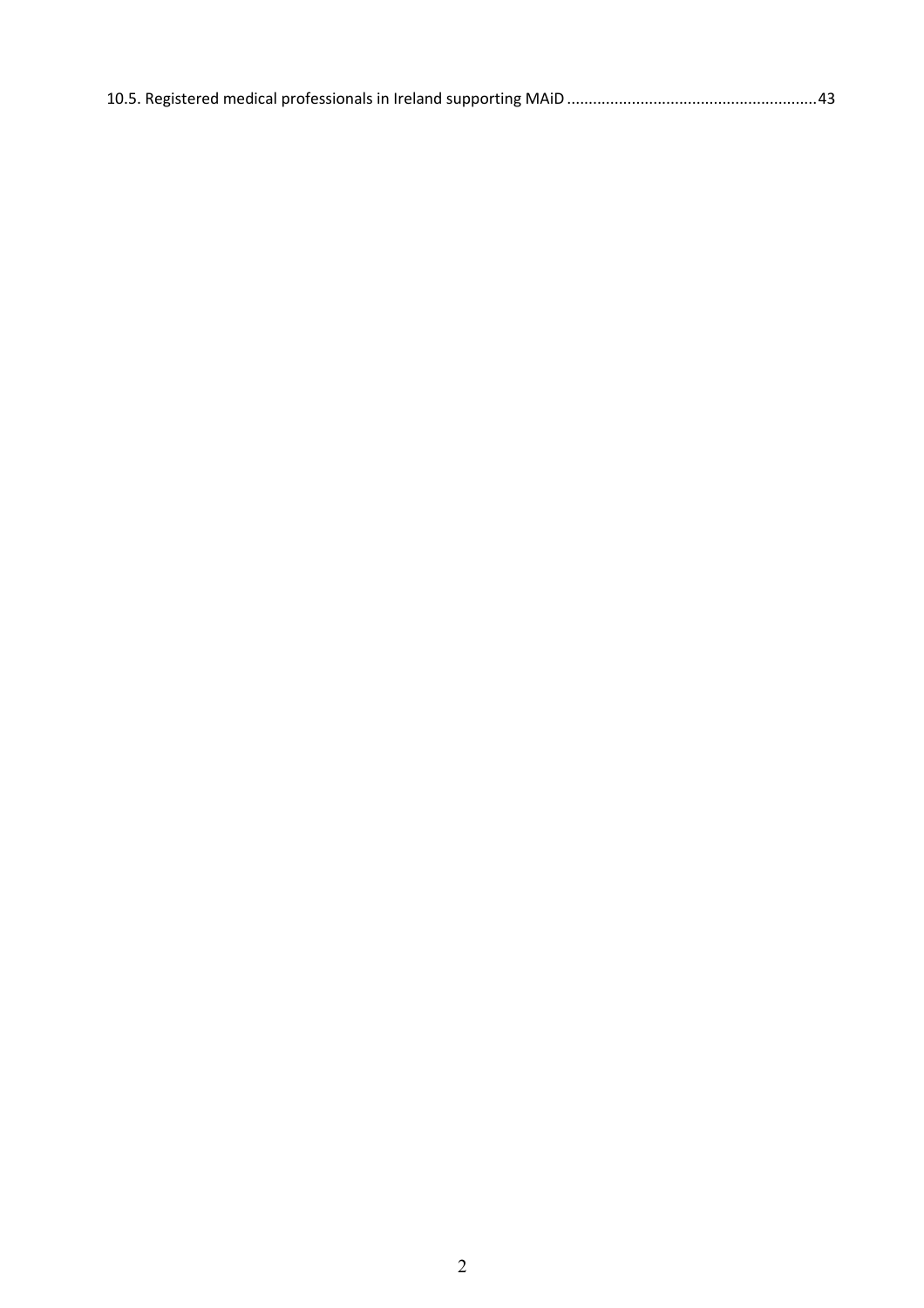#### **1. Summary and Recommendations**

Irish Doctors supporting Medical Assistance in Dying (IDsMAiD) is a group of medical doctors, with a strong belief in individual patient autonomy, who support choices for people at the end of their lives. We believe that a person approaching the end of their life, should be provided with accessible, high-quality and evidence-based care to minimise suffering and support their wishes. Every citizen should be able to access their choice of medical care, including palliative care and Medical Assistance in Dying (MAiD). Their individual choices should be discussed, encouraged and promoted. Any genuine choice by a patient, including MAiD, should be respected and supported.

There is increasing support both in Ireland and internationally for MAiD. MAiD has been introduced in Canada, New Zealand and several states in the USA and Australia, amongst many other countries (1-4). Public support for MAiD has increased to 80% in Canada since it was introduced in 2016 (5).

While the medical profession has been traditionally opposed to MAiD, there is a growing acceptance within the medical community that MAiD is an ethical issue for society to determine (6). This is an issue of individual conscience and as such professional medical organisations and colleges should adopt a neutral stance, respecting the differing opinions (7). Doctors who have a conscientious commitment to MAiD should be protected, if citizens have a legal right to access this medical service (8). Doctors who have conscientious objection to MAiD, should equally be respected and there should be no compulsion to participate in the provision of MAiD (9).

The most common reasons for a person to request MAiD include the loss of ability in daily activities, inadequate control of pain or symptoms and a patient's loss of dignity (10). Palliative care can control and alleviate the symptoms of many patients, but it cannot eliminate all pain and suffering for all patients. Medical care is often unable to restore ability and function in those with terminal illness and the resulting loss of dignity. Some patients will prefer to avoid suffering at the end of their illness and they should have the choice to access MAiD.

IDsMAiD broadly support the Dying with Dignity Bill that is progressing to the committee stage in the Oireachtas.

The Dying with dignity Bill appropriately restricts the provision of MAiD in that:

- It only applies to competent adults.
- The person must be a resident of Ireland.
- The person must have a terminal illness that is '*progressive and incurable'*.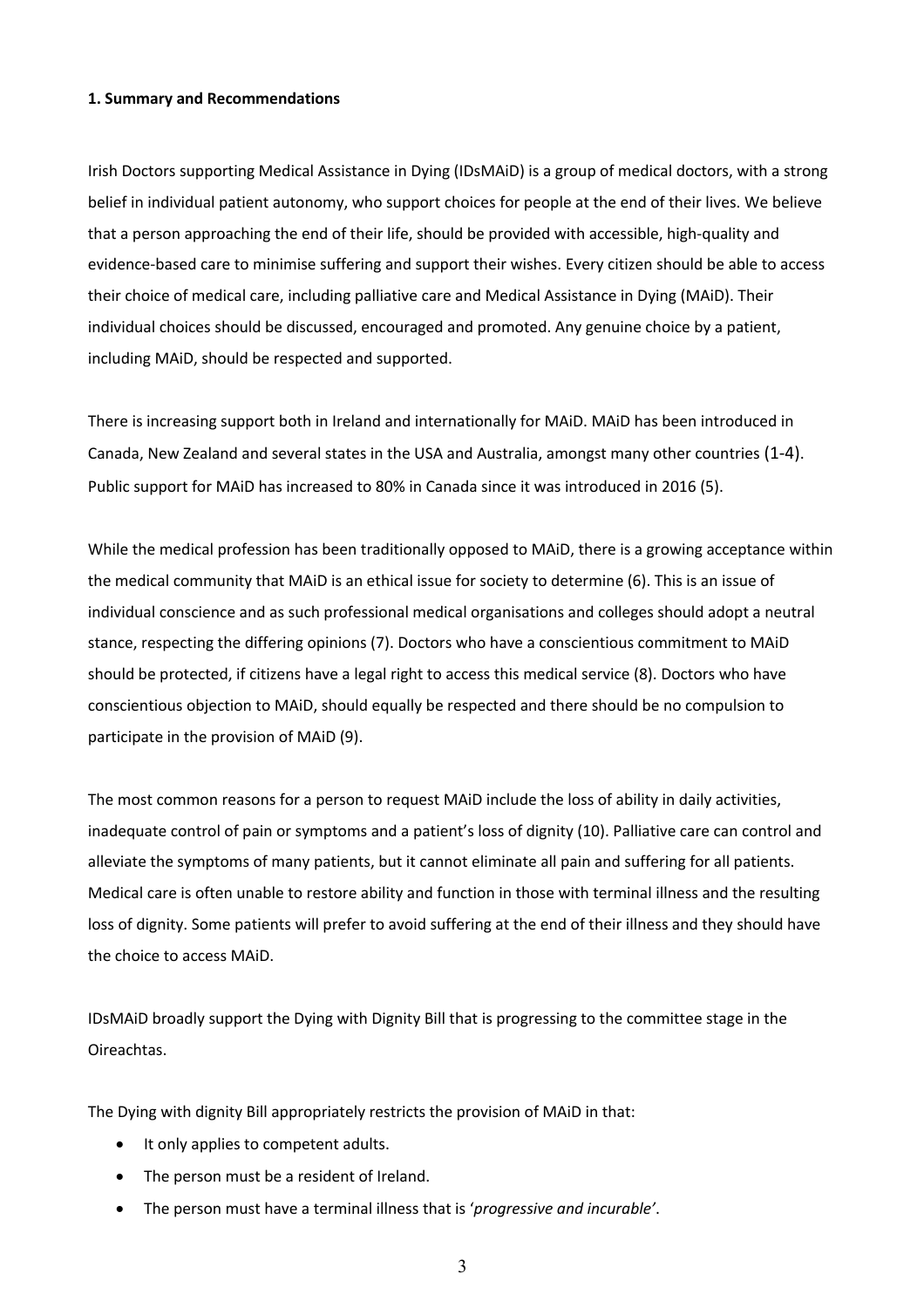There are a number of safeguards to prevent the potential for misuse of the Act and to protect vulnerable people including:

- The person will require the assessment of two independent medical doctors on wither they qualify for MAiD. The doctors must be independent of both the patient and each other.
- The person must have capacity to consent to MAID.
- The person must have a clear and settled intention, which has been reached voluntarily without coercion or duress.
- The person can revoke their decision at any time.
- The person should be fully informed of all care options including palliative care.
- There is a waiting period of 14-days, prior to administration of MAiD, to allow a person time to contemplate on this decision.
- As the provision of MAiD requires legislation*,* any future changes in criteria or safeguards will also require further legislation.

IDsMAiD would make the following recommendations to enhance the Bill, as it moves to enacted legislation:

- **Comprehensive data collection, audit and monitoring** are essential to ensure standards are being maintained. This obligation should be provided in legislation and will provide qualitative and quantitative data to guide us in relation to future changes, ensuring that vulnerable are protected, whilst maintaining access to MAiD.
- MAiD can be through intravenous medication or oral medication, by a registered medical practitioner. The patient should have the **choice** in what form MAiD is administered, be that intravenous or oral; and if Oral-MAiD be it self- or doctor-administered.
- In terms of **medical certification of death**, the underlying terminal condition should be certified as the cause of death.
- Any doctor participating in MAiD needs to be on the **specialist register** of the Irish Medical Council and main place of practice needs to be on the island of Ireland.
- **Fundamental values and principles** should be underpinned in the final piece legislation. These values and principles should be upheld by any person exercising a power or performing a function or duty under the enacted Bill and may include principles such as the following:
	- o Every human life has equal value.
	- o A person's autonomy should be respected.
	- o A person has the right to be supported in making informed decisions about the person's medical treatment, and should be given, in a manner the person understands, information about medical treatment options including comfort and palliative care.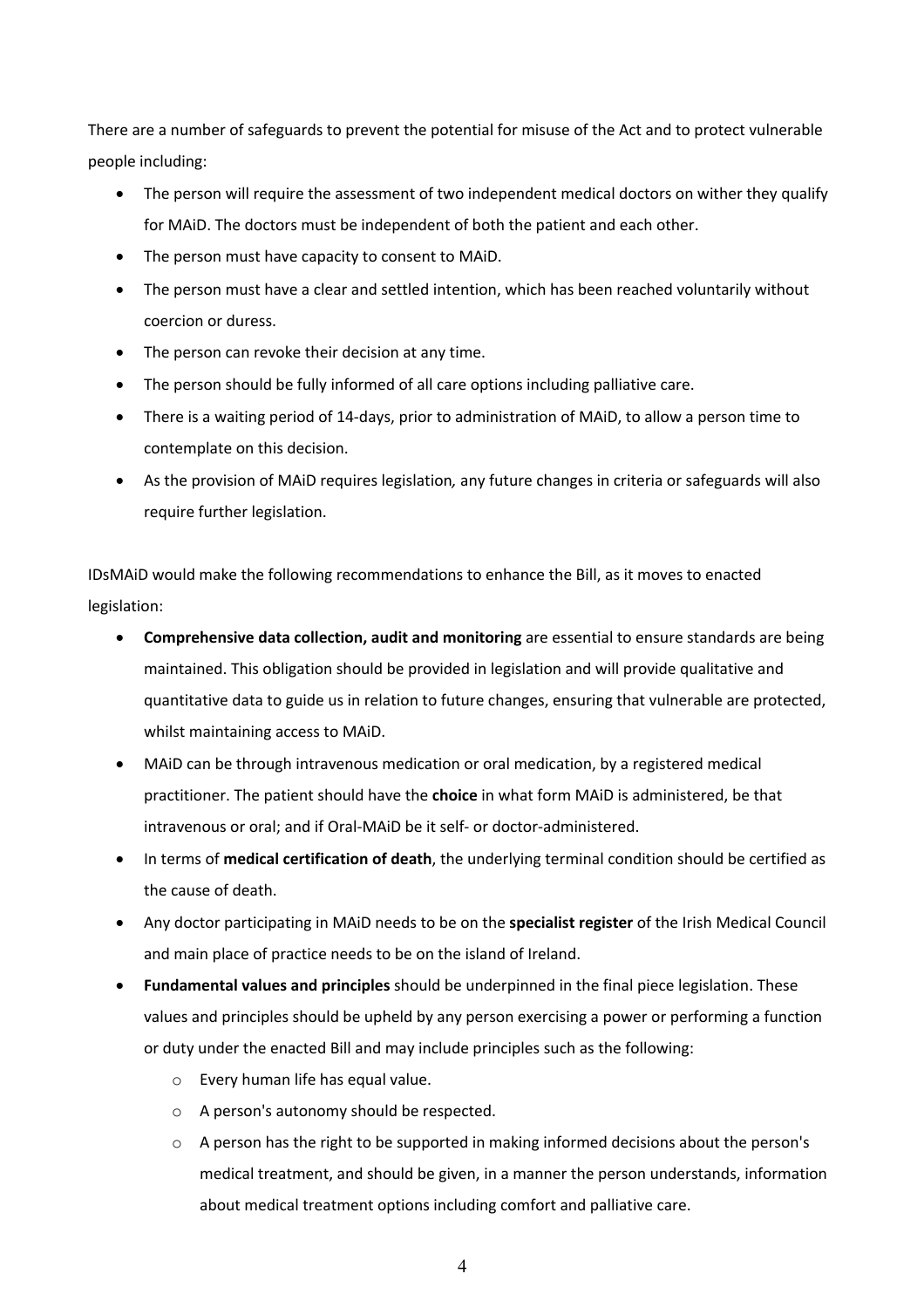- $\circ$  Every person approaching the end of life should be provided with quality care to minimise the person's suffering and maximise the person's quality of life.
- $\circ$  A therapeutic relationship between a person and the person's health practitioner should, wherever possible, be supported and maintained.
- o Individuals should be encouraged to openly discuss death and dying and an individual's preferences and values should be encouraged and promoted.
- $\circ$  Individuals should be supported in conversations with the individual's health practitioners, family and carers and community about treatment and care preferences.
- o Individuals are entitled to genuine choices regarding their treatment and care.
- o There is a need to protect individuals who may be subject to abuse.
- o All persons, including health practitioners, have the right to be shown respect for their culture, beliefs, values and personal characteristics.

We believe that MAiD can be introduced in a safe and fair manner by the proposed Dying with Dignity Bill. Although it can be divisive issue, both in the general public and in the medical community, we believe that society has a responsibility to offer the choice of MAiD to those suffering with a terminal, incurable illness.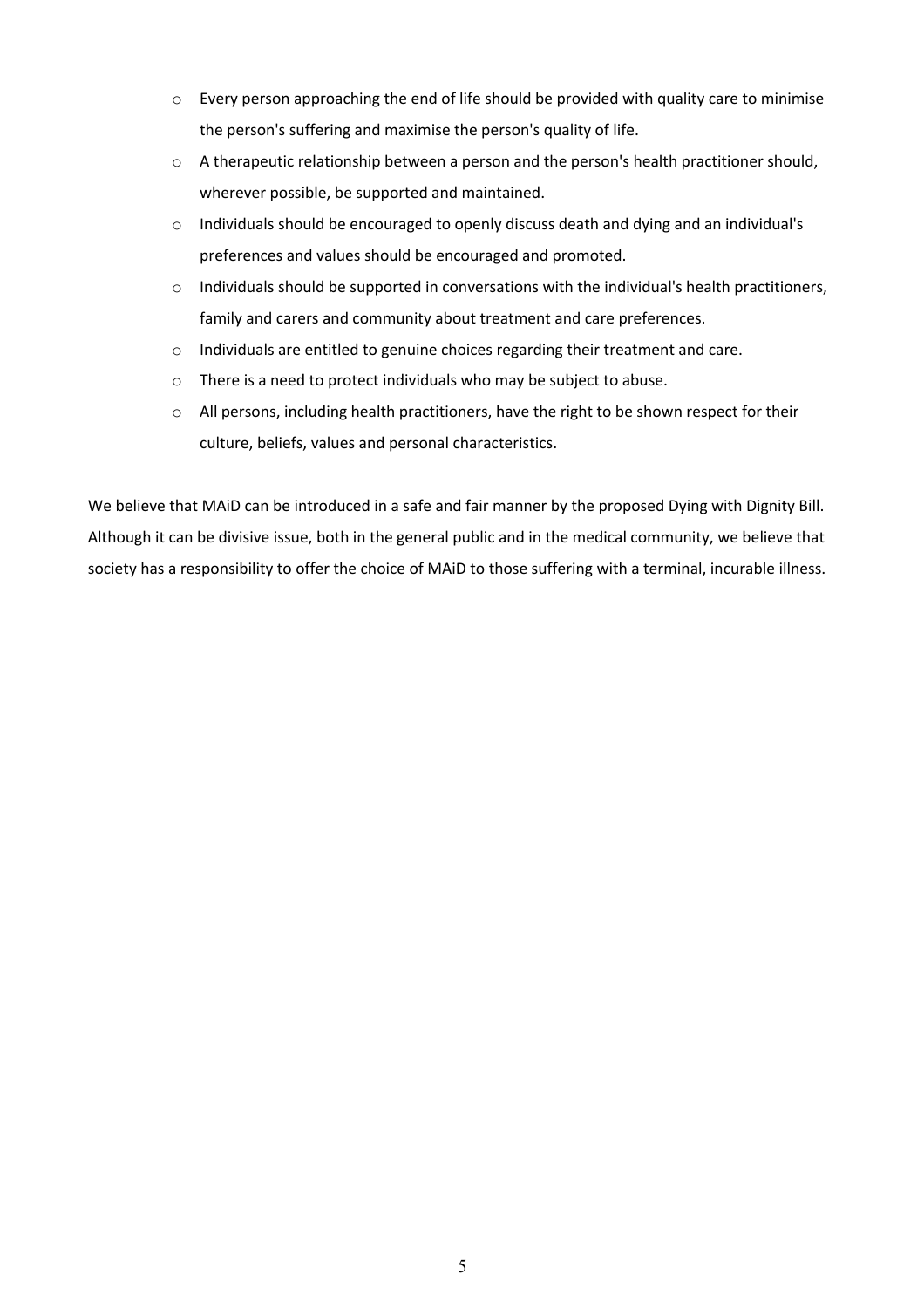#### **2. Autonomy and ethical principles underpinning MAiD**

Individual autonomy, the '*ability to make one's own decisions about what to do*' is a core value of modern liberal democracies (11). Ireland has increasingly become a progressive society, respecting individual freedom and individuals' beliefs.

#### *2.1. The primacy of autonomy*

In Medicine, respecting a patient's autonomy is the primary ethical principle which supports professional decision making, but it is not absolute and is balanced against other principles including beneficence, nonmaleficence and justice (12). The paternalism of Medicine's past, with doctors assuming what is in the patient's best interests, has evolved to the patient being central to shared decision making (13). The clinical practice of medicine has changed with greater respect for the patient's right to choose what medical treatments, if any, are most appropriate for them. As Gillon noted, '*if one wants to do good for a patient, one generally needs to find out what the patient wants one to do*' (13).

There needs to be a balance of respecting the autonomy of the individual, with competing ethical principles and the need to protect society. While the rights of the individual can't be absolute, any country that fails to treat individuals with compassion and respect ceases to be a caring society.

With regards to MAiD, is it humane to deny a person, with intolerable suffering with a terminal illness, access to MAiD if they wish? Suffering is an individual experience. Only the patient can define their pain and what constitutes their suffering as intolerable. We all have different views and values on what makes life worth living and supporting autonomy means we all have the right to determine when life becomes intolerable for ourselves.

Arguably it would be detrimental to society if there was unrestricted access to MAiD. However, it is also unreasonable for society to absolutely prohibit MAiD, regardless of the suffering of the person and the specific circumstances of their situation. The hypothetical fears of harm to greater society are insufficient reason to condemn real people to unnecessary suffering, in the context of our understanding of safe, regulated MAiD provision internationally (see Section 3 below).

Like many rights that we exercise as individuals, it is appropriate and right that society restricts the right to MAiD and regulates the services appropriately. The proposed Dying with Dignity Bill has many safeguards which protect society from unintended use of MAiD including:

- MAiD only applies to adults who have the necessary mental capacity to consider Assisted Dying.
- The person must have a terminal illness that is incurable and progressive.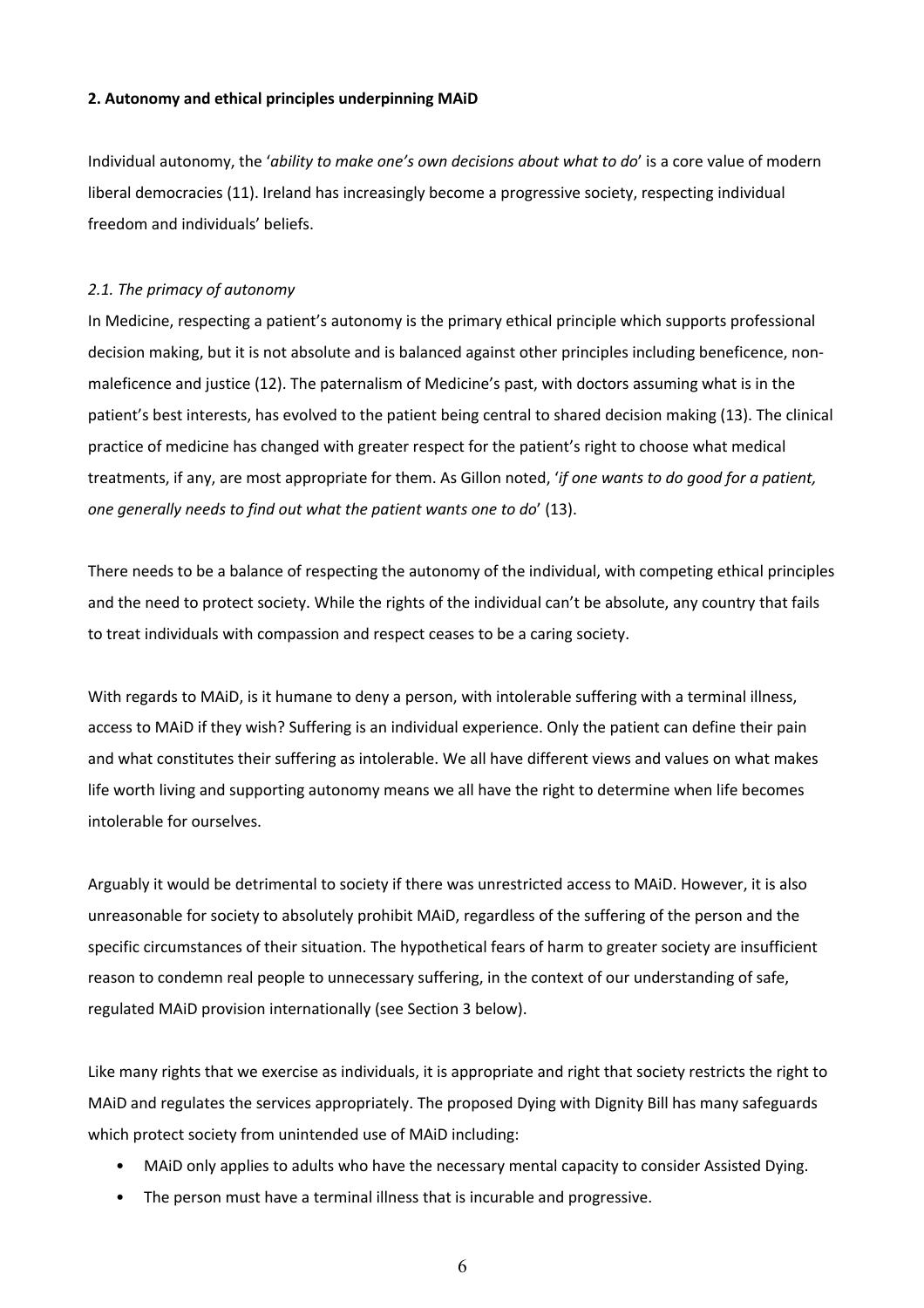- The person is clear of their wish, has been informed of all possible care and is free of coercion.
- It requires two independent doctors to agree that the person qualifies.
- Neither doctor can be a relative of the patient.

#### *2.2. The boundary between passive and active euthanasia*

The idea that doctors should only do good and never do harm is deceptively simplistic (12). Most medical treatments have the potential to both benefit and harm the patient. For example, chemotherapy may improve the survival from a specific form of cancer, but it could also cause renal or cardiac side effects harming the patient. Doctors strive so that good outweighs harm in any therapeutic option, causing no 'net' harm, while also being mindful of the patient's wishes (12).

When it comes to end of life care the burden of any treatment needs to be balanced with the benefit of that treatment. In some instances, the benefit of treatment is less than the possible burden and treatment is either withheld or withdrawn. Examples of this include, stopping antibiotics or stopping intravenous fluids in frail elderly patients who are unlikely to live and who are suffering. This hastening of death by withholding treatment and allowing the illness to take its course is a form of passive euthanasia (see *Section 10.1. Definitions*).

Passive euthanasia as described above is normal medical practice in Ireland. It is compassionate and caring in people at the end of their life. If possible, the decision is made with the consent of the patient or with the benefit of an advanced care directive. If the patient is too ill and lacks the capacity the family should be consulted on what their wishes would likely be. Sometimes this responsibility can rest entirely with the doctor in determining what is in the best interests of the patient, whether to continue to treat, or to allow the patient to die in a more comfortable manner.

Active euthanasia contrasts with passive euthanasia in that it involves the administration of medication to the patient, but the outcome from the patient's perspective can be viewed as being similar. While every case deserves to be judged on its own merits, how can active euthanasia be universally wrong while the practice of passive euthanasia has widespread support? In contrast to passive euthanasia as practised in Ireland, MAiD as proposed in the Dying with Dignity Bill must be voluntary and cannot occur without the express wish of the patient.

#### *2.3. Arguments countering the introduction of MAiD*

Concerns voiced by opponents, suggesting that the doctor-patient relationship is impacted or that MAiD will lead to a slippery-slope, have not transpired.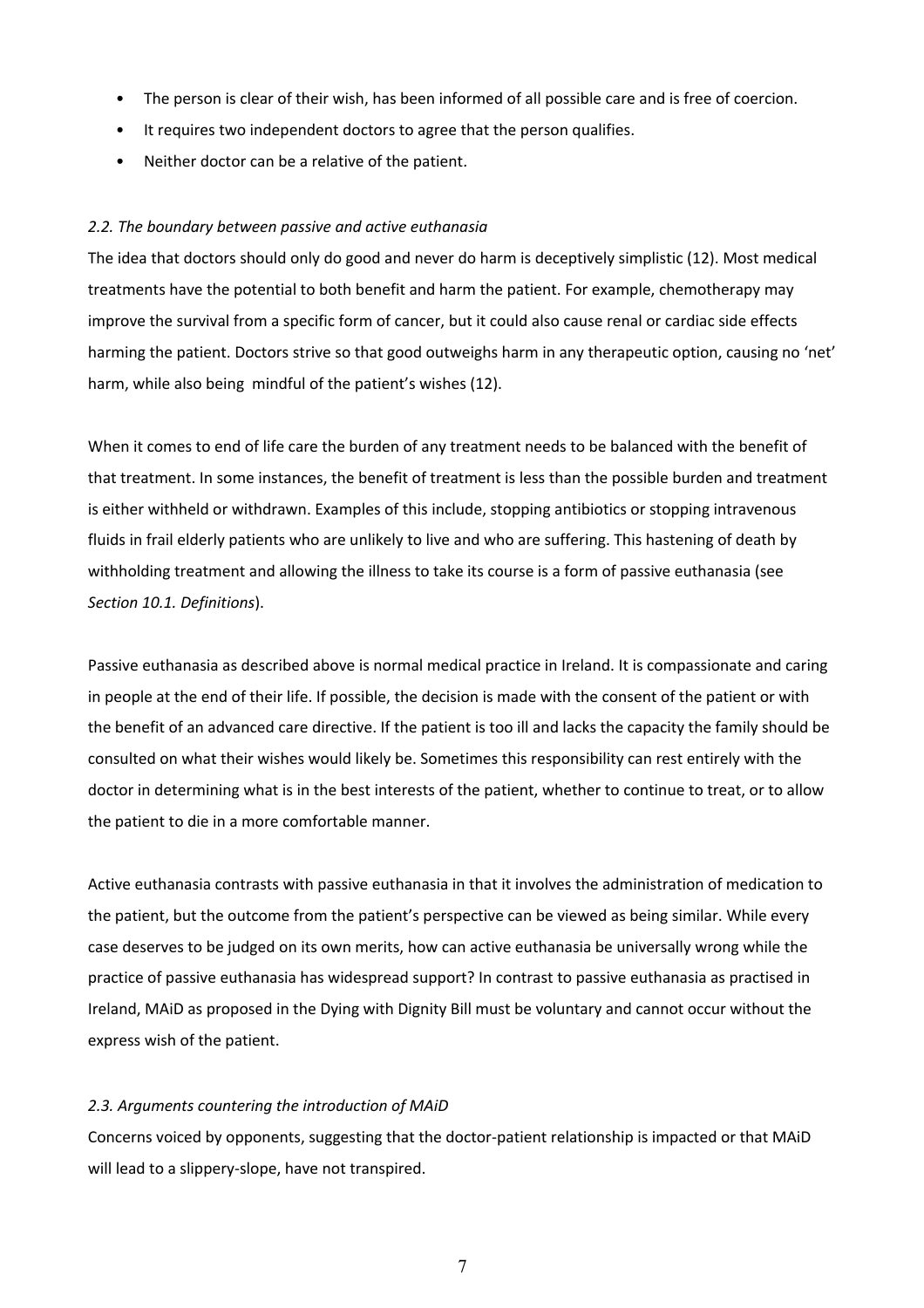Opponents of MAiD often cite insufficient ethical assumptions to support their position:

- *Capacity:* Opponents of MAiD frequently state that capacity may not be not possible for MAiD (14). However, this argument is fallacious, both as consent is possible for all healthcare actions once an individual has capacity to understand their decisions, and secondly as the opponents concurrently argue capacity is possible for other societal responsibilities and healthcare procedures, which undermines the original position.
- *The slippery-slope argument:* Arguments about '*devaluing life'* are made by MAiD opponents to support their perspective. They argue that '*legalising assisted suicide would lead to significant unintended consequences for healthcare system and society that societal attitudes would gradually change; that there would inevitably be a creep from restrictive to permissive eligibility and potentially to include non-voluntary and involuntary euthanasia' (14)*. The criteria and safeguards of the Dying with Dignity Bill will be established through legislation and any changes in the Bill will require further legislation. Change will not be possible, without careful consideration and scrutiny. With over twenty years of MAiD experience internationally, especially for jurisdictions with legislative enactment of provision, we can see that these concerns can be avoided. What is perceived as good for society, may not necessarily be good for an individual patient, therefore we must prioritise a patient's autonomy in relation their own heath, above any putative consequence on wider society, which has not materialised in other countries.
- *The non-maleficence argument:* The Hippocratic maxim of '*primum non nocere'* (first do no harm) is but one ethical principle, balanced against justice, beneficence and primarily autonomy (12). A paternalistic consideration of only one ethical principle (non-maleficence), ignoring autonomy, is an unethical perspective to take in Medicine.
- Distorting the *doctor-patient relationship* in society: Years of MAiD provision has not supported this argument.
- *Conscientious objection*: Opponents of MAiD often state that conscientious objection cannot be protected. The Dignity with Dying Bill specifically supports a healthcare providers ability to conscientiously object to care.
- *The alternative argument:* This argument states that because of advances in palliative care and mental health treatment, there is no reason any person should ever feel they are suffering intolerably, whether it is physical or mental suffering or both (15). According to the argument, if the right care and environment is provided, there is no reason a person cannot have a dignified and painless natural death. However, as outlined in this Discussion Paper, as seen in the international evidence underpinning MAiD, the concept of suffering is entirely subjective and cannot be categorically removed through medical advances for all patients. This is supported with a minority of patients who continue to make autonomous decisions to proceed with MAiD, in those countries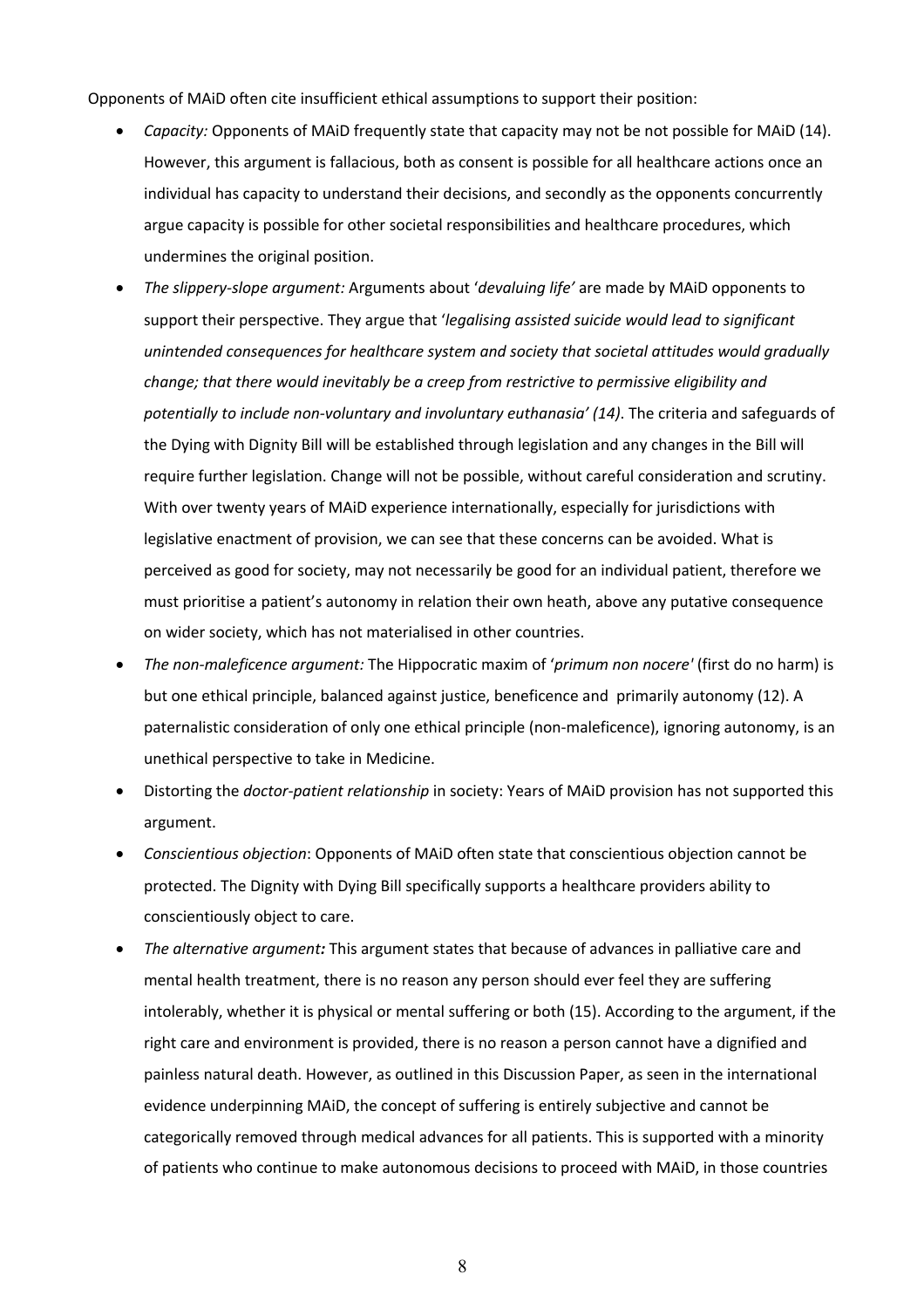where it is possible. Furthermore, Irish citizens continue to travel for this service, abroad, rendering this argument false.

• *The religious argument:* The religious argument states that these practices can never be justified for religious reasons, for example many people believe that only God has the right to end a human life (15). In a modern pluralistic democracy, with patients of all creeds, and none, this is not a professional argument to impact evidence-based compassionate healthcare policies.

#### *2.4. How society treats our vulnerable*

A 2020 Canadian study compared the clinical and demographic characteristics for all MAiD decedents and those of all Ontario decedents (16). Recipients of MAiD were younger, had higher incomes, were substantially less likely to reside in an institution and were more likely to be married than decedents from the general population, suggesting that MAiD is not driven by social or economic vulnerability. The experience in Canada can give comfort to those concerned that the Dying with Dignity Bill could adversely affect vulnerable people in Ireland. The criteria and safeguards are very similar. For an individual to qualify for the purpose of the act the person must have an incurable and progressive illness and is likely to die as a result from this illness.

Analyses of MAiD in Oregon and the Netherlands have concluded that there was no increased incidence of physician assisted death in elderly people, women, people with low socioeconomic status, minors, people in racial and ethnic minorities, and people with physical disabilities or mental illness (17).

MAID accounts for about 2% of deaths in Canada and 4% in the Netherlands in the 19 years since it was legalised. MAiD has brought compassion and peace to a small minority without any harm to the rest of society. Society should be judged by how it cares for our most vulnerable.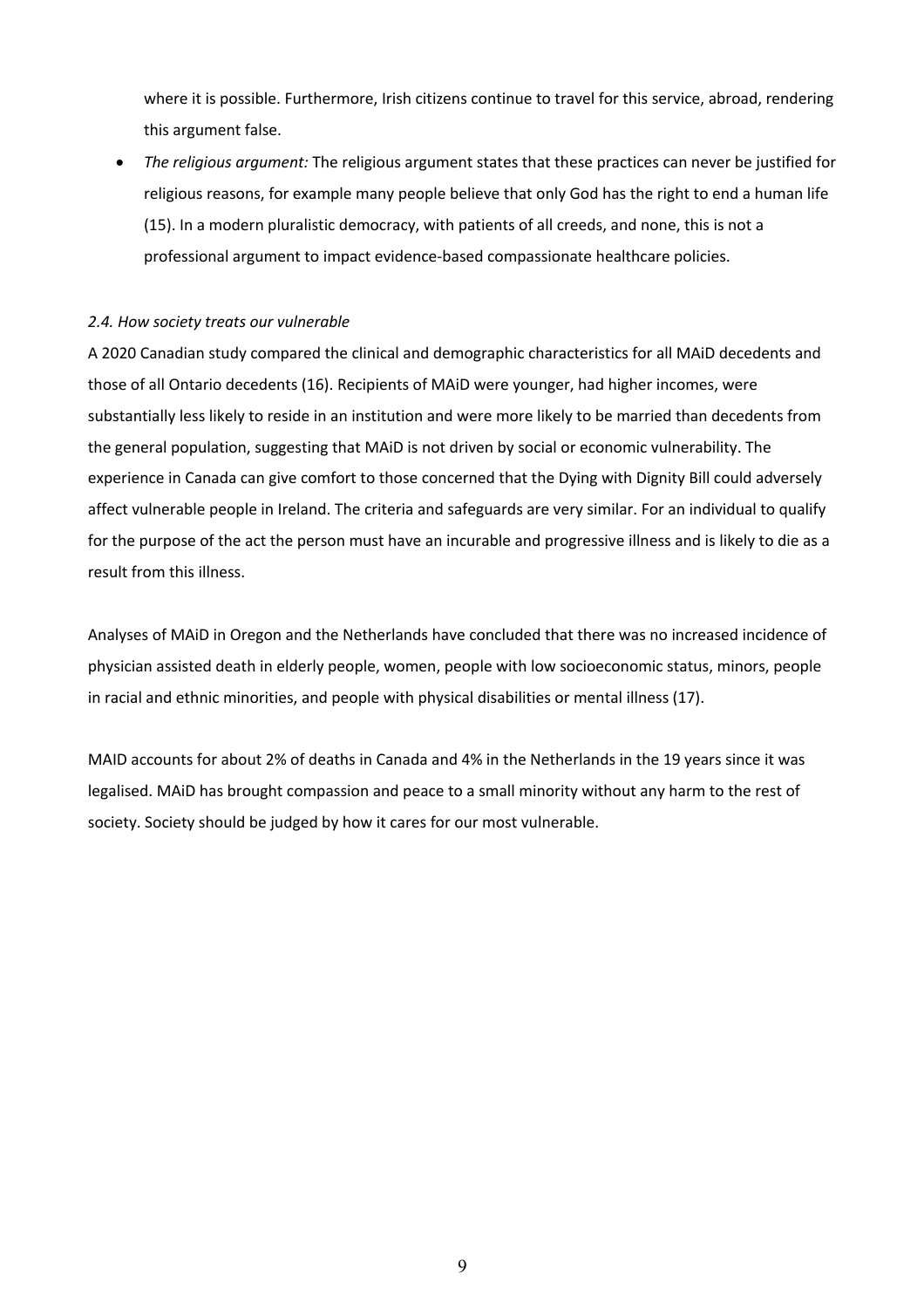#### **3. Irish an international experience with MAiD**

Medical Assistance in Dying is the modern medical term used to describe Assisted Dying. Synonyms of MAiD and Assisted Dying include Assisted Suicide and Voluntary Euthanasia, the definitions of which are outlined in the *Section 10.1*. For the purposes of this Discussion Paper we will use the term MAiD throughout.

MAiD is currently available in multiple countries internationally, being legally available and regulated in parts of Australia, Belgium, Canada, Colombia, Luxembourg, The Netherlands, Switzerland, and several US States (1-4). It is envisaged that MAiD will be introduced in several more States in the US and Australia in the coming years. The first country to introduce Assisted Dying was Holland in 2001, followed by Belgium in 2002 and most recently a referendum in New Zealand showed overwhelming support for MAiD.

#### *3.1. Irish experience*

The Dying with Dignity Bill brought the conversation on Assisted Dying to national attention in 2020 (18). However, MAiD is illegal in Ireland, whilst it is increasingly becoming an accepted and ethical practice internationally to support autonomous and compassionate end-of-life care.

In Ireland, under Section 2 of the Criminal Law (Suicide) Act 1993, anyone who '*aids, abets, counsels or procures the suicide of another [person]*' can be convicted and imprisoned for up to 14 years. This policy direction is counter to public attitudes on MAiD, with surveys as recently as 2019 suggesting that the vast majority of the Irish public would support MAiD; up to 55% of the population thinking that MAiD should be lawfully accessible in Ireland, whilst 22% being opposed (19). Irish citizens travel abroad, if they can, to access MAiD (20).

Several high-profile cases have highlighted the lack of access to MAiD in Ireland.

- In 2002, Rosemary Toole Gilhooley died. However, it subsequently transpired that an American Minister, Rev George Exxo admitted to assisting Rosemary in her death in Ireland. His extradition to Ireland was sought, but this was subsequently refused (21).
- Marie Fleming attempted to establish her right to die, by MAiD in Ireland, in 2013 (22). Diagnosed with multiple sclerosis for over 25 years, she gave evidence that she suffered from unbearable and severe pain. She told the Court she was no longer able to control her electric wheelchair, needed help to eat and drink, and had to be washed, dressed and repositioned in her wheelchair and was losing her ability to swallow. She lost her case and the appeal to the Supreme Court (22). She died in December 2013.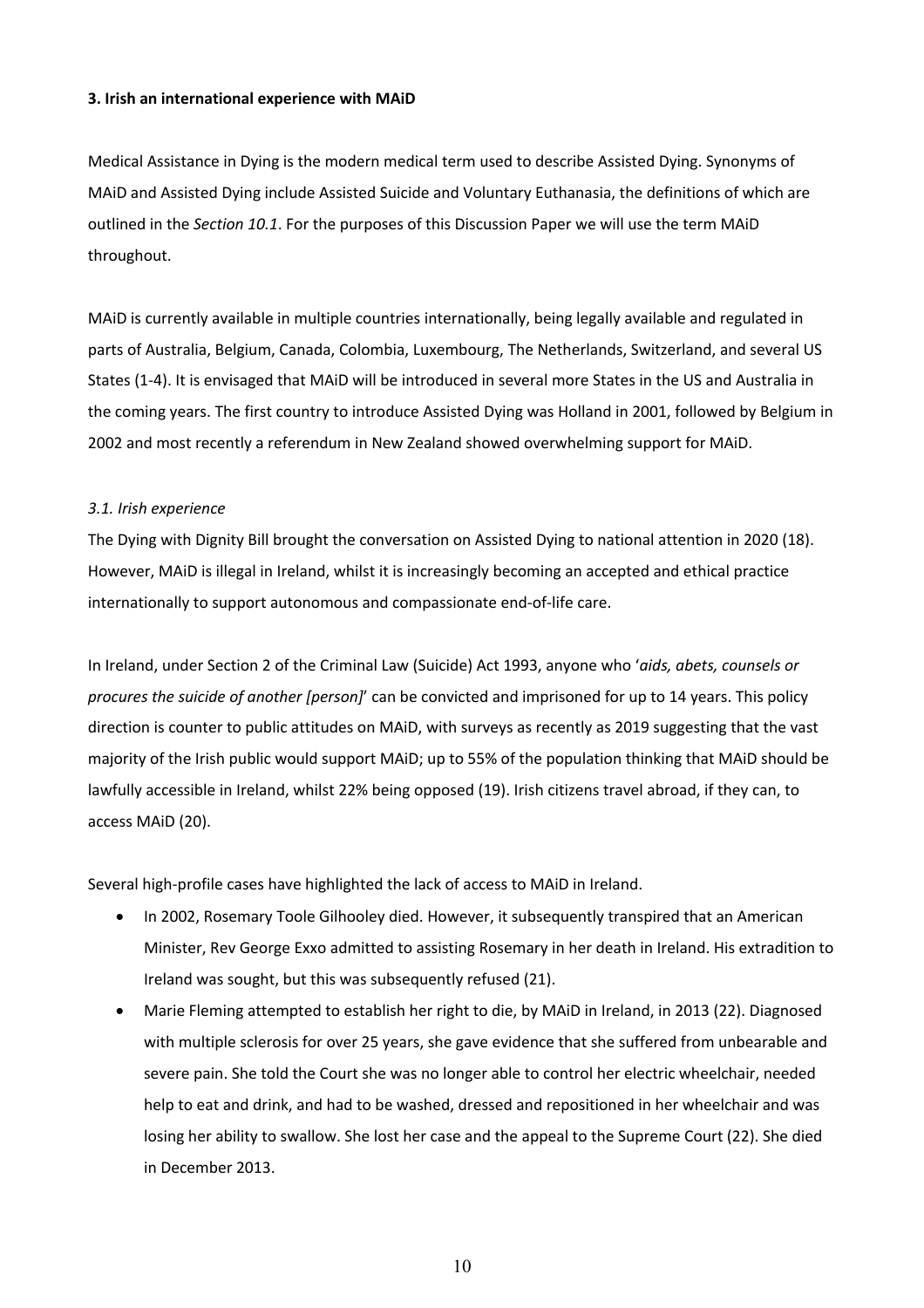- A third high-profile case related to Gail O'Rorke who was found not guilty of attempting to assist the suicide of her friend in 2015 (23). O'Rorke was charged with making arrangements for her friend Bernadette Forde to travel to Dignitas in Zurich. The trip Ms Forde had planned was eventually cancelled after Gardaí were notified by a travel agent (23).
- A fourth individual, the CervicalCheck campaigner Vicky Phelan, brought MAiD to national attention with her comments in September 2020 (24). Suffering with terminal cervical cancer, she publicly discussed the aims of the Dying with Dignity Bill, to give those in pain at the end of their lives the choice to die '*gently'* without '*unnecessary suffering'*, stating '*we don't do it to animals [and] I don't see why we should do it to ourselves'* (24).

A national conversation relating to MAiD ensued. On 7<sup>th</sup> October 2020, Teachtaí Dála (TDs) voted in favour of the Dying with Dignity Bill by 81-71.

Subsequent to this vote, the Oireachtas Justice Committee will further consider the contents of the Bill.

The Dying with Dignity Bill provides for a legislative approach (as opposed to constitutional change) to introduce a highly regulated provision of MAiD for adults, over 18 years of age, in Ireland (25). The purpose of the bill is to '*make provision for the assistance in achieving a dignified and peaceful end of life*' in those who wish to die, particularly those who are suffering from a terminal illness. The specific condition which a patient suffers from must be '*incurable and progressive'* which cannot be reversed by treatment*.* Significant detail in the Bill relates to the procedures and safeguards necessary to provide for high-quality, safe and compassionate MAiD care (25).

#### *3.2. MAiD in Canada*

The Canadian experience over the past four years is very similar to what is proposed in the Dying with Dignity Bill. Introduced in 2016, the organisation and delivery of MAiD varies in different Canadian Provinces (2, 16, 26-29).

Eligibility Criteria: In Canada, MAiD is entirely voluntary (by self-request only) for adults who are 18 years of age or older, and patients must have capacity to make health care decisions. Clear informed consent must be given, and the service is part of publicly funded health care. The patient must be diagnosed with a '*grievous and irremediable medical condition*'(2), where a person must meet all of the following criteria:

- Serious and incurable illness, disease or disability
- Advanced state of irreversible decline in capability
- Intolerable physical or psychological suffering
- Natural death has become reasonably foreseeable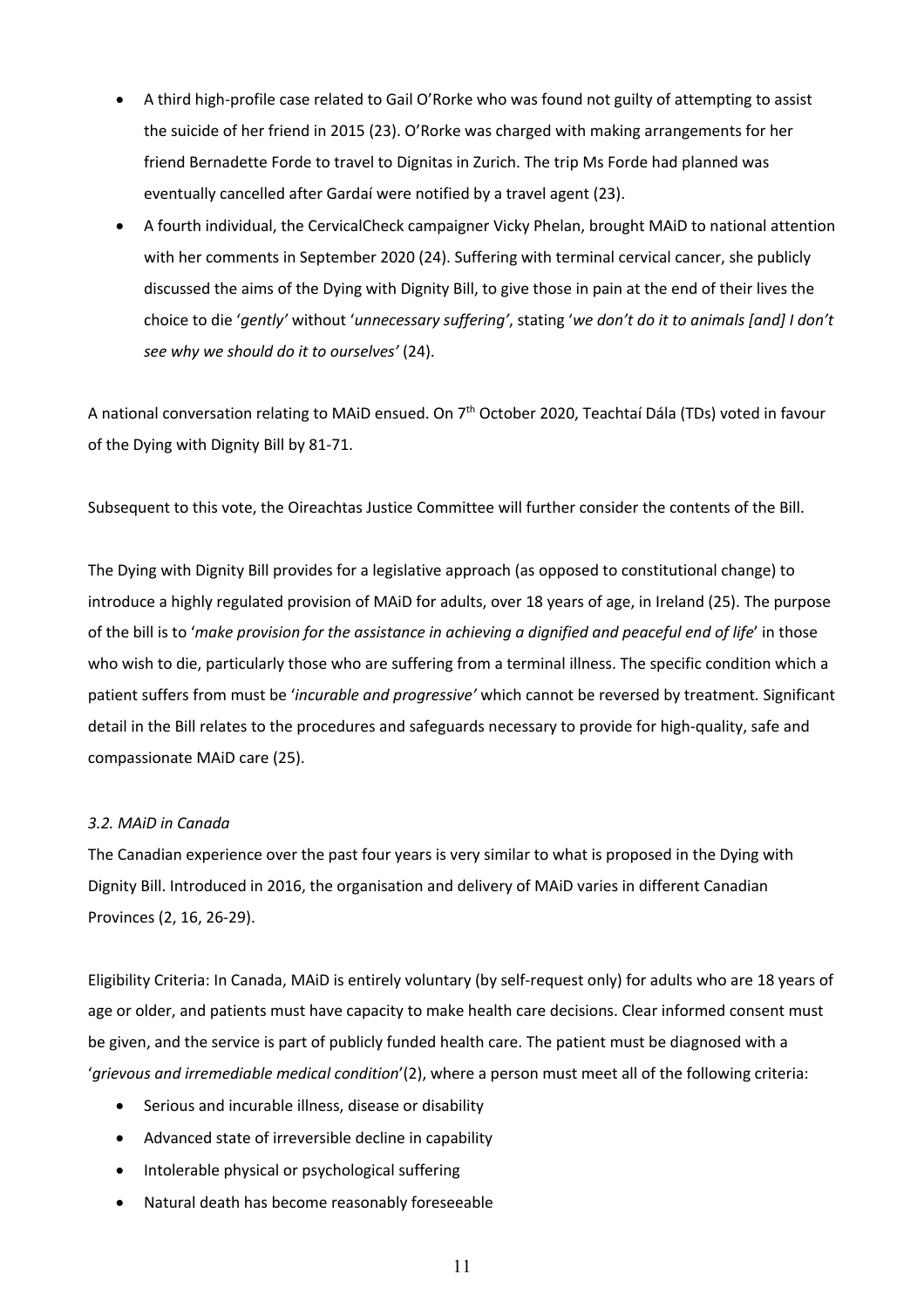Safeguards include two independent practitioners confirming that eligibility criteria are met, two independent witnesses signing the written request form, the doctor having to confirm the request has been made freely without undue influence, a 10-day reflection period unless death or loss of capacity is imminent and there is a final confirmation and consent at the time of administration or provision of the medication or prescription for self-administration.

Importantly Canada has collected significant amounts of data from the provision of MAiD services, which can both inform the discussion on the Dying with Dignity Bill in Ireland and point to how we can monitor and regulate MAiD in Ireland (10). MAID deaths accounted for 2.0% of all deaths in Canada in 2019. There has been a steady increase in cases of MAiD since 2016, from 1,015 cases of MAiD in 2016, to 5,631 cases in 2019. Rates vary between Canadian Provinces from 0.3% to 3.3%. Fewer than seven cases in 2019 were self-administered. The average age of those who received MAiD was 75.2 in Canada and 50.9% were male (10). The main '*grievous and irremediable medical* condition' leading to a case of MAiD are outlined in *Figure 1*, but almost 7 in 10 relate to terminal cancer.



*Figure 1.* Medical Condition of Persons Receiving MAiD in Canada (10). *The category of "other conditions" includes a range of conditions, with 'frailty' commonly cited. Providers were able to select more than one medical condition when reporting; therefore, the total exceeds 100%.*

Of those who received MAiD, 82.1% received palliative care and 89.6% had access to palliative care. 41.2% of MAiD recipients were reported to require some disability support services (including personal care services, adaptive equipment etc.). In terms of location of death, 35% were in private residences, 36% were in hospital settings, 21% were in palliative care facilities and 7% were in residential care facilities (10).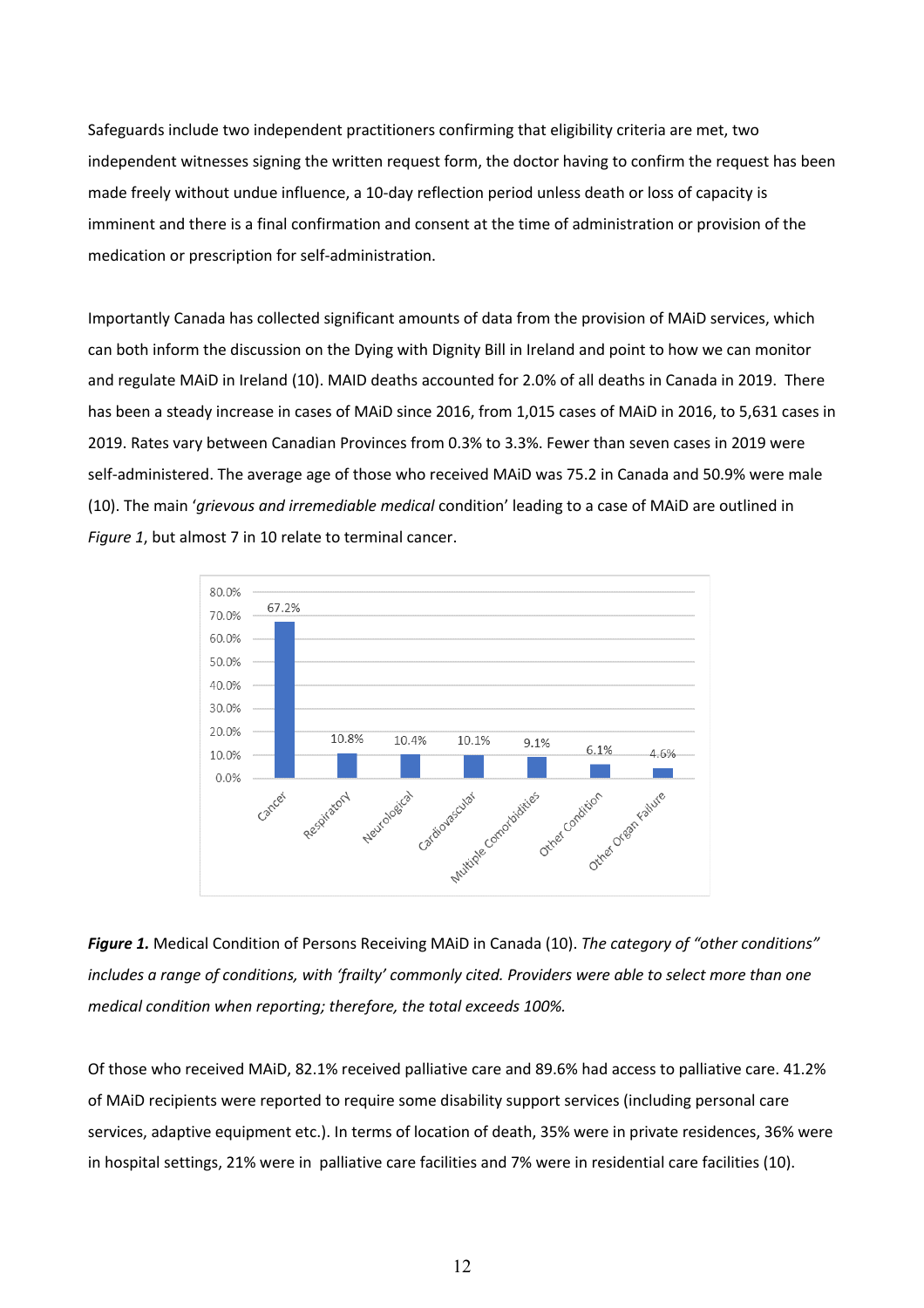Most doctors providing MAiD services in Canada are General Practitioners/ Family Doctors, however 35% represent other disciplines including Palliative Care specialists (see *Figure 2*).



*Figure 2. Specialty of Practitioners delivering MAID in Canada (10)*

One of the eligibility requirements for MAID is that the person's illness, disease, disability or state of decline causes them enduring physical or psychological suffering that is intolerable to them. The MAID recipient's description of suffering provides insight into their reasons for requesting MAID (see *Figure 3*) (10).



**Figure 3.** Description of suffering by recipients of MAiD in Canada (10)

In Canada, we have can also see how many requests for MAiD translate to the completion of MAiD. In 2019, there were 7,336 requests for MAID, yet 5389 (73.5%) resulted in MAID. Of the 1,947 (26.5%) who did not result in MAID, 15.2% died from a cause other than MAiD, 7.8% were ineligible and 3.6% withdrew the request (10).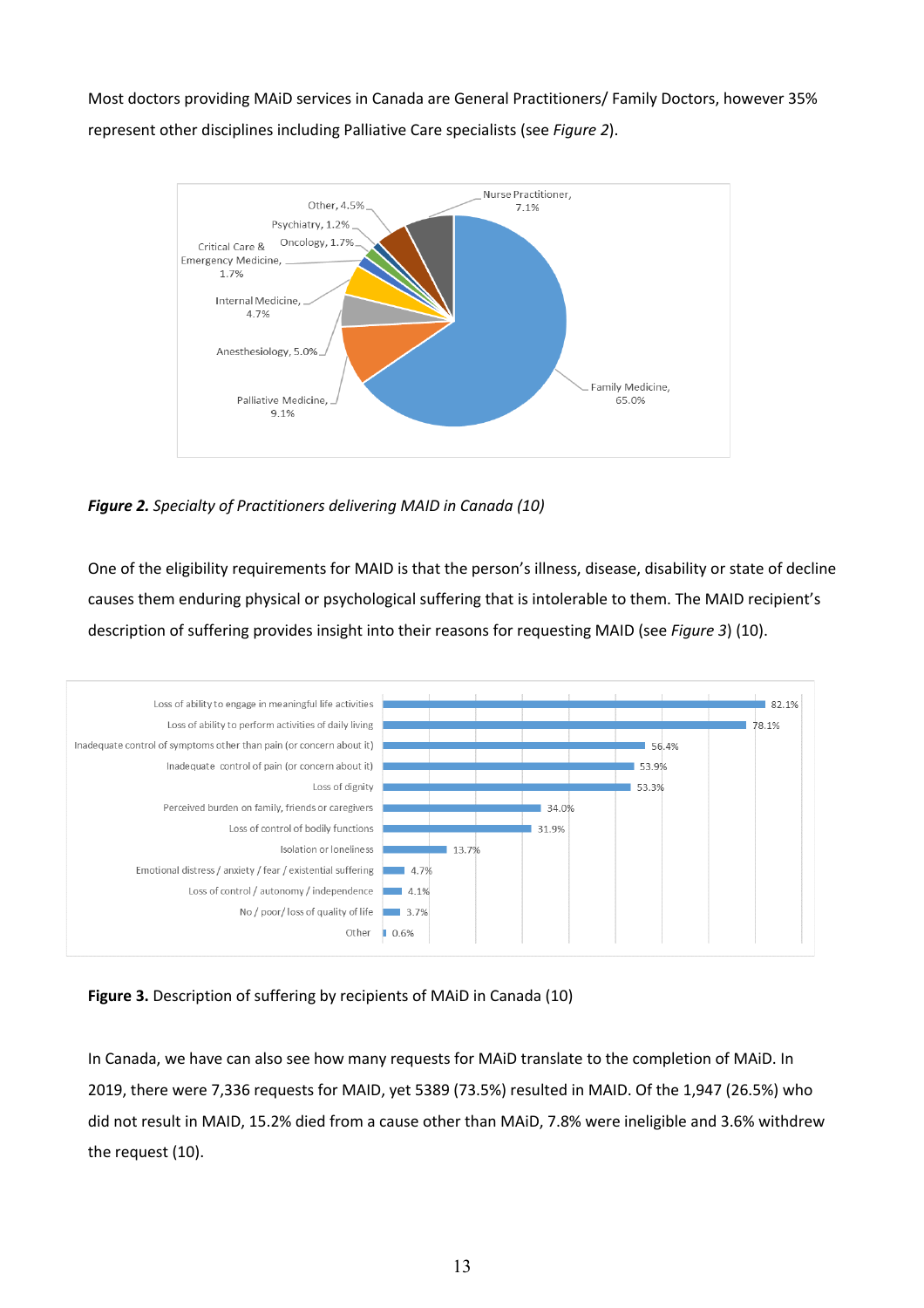It is anticipated that Canadian MAiD will end up waiving the requirement for final consent in those circumstances where persons approved for MAID risk losing capacity to consent before their scheduled date for MAID, and they have an advance consent agreement with their practitioner.

#### *3.3. Australian experience*

Voluntary Assisted Dying has been approved in the State of Victoria since June 2019 (3). Western Australia and Tasmania have passed legislation to introduce MAiD but it's not expected to come into effect until 2021. It is currently not legal in other Australian States. The current government has promised to table legislation in Spring 2021 in Queensland, to introduce MAiD.

Voluntary Assisted Suicide in Victoria is broadly similar to the Dying with Dignity Bill, however it has a 'prognosis clause' which is not the Irish Bill and requires three requests. The Western Australian legislation will also require a prognosis clause (stating expected death within six months or twelve months with a neurodegenerative condition) (30). The legislation in Tasmania was passed in October 2020 and requires a prognosis clause and three requests.

#### *3.4. New Zealand experience*

New Zealand is the most recent country to introduce, passing a referendum in 2020 on Assisted Dying passed. Patients must be over 18, be a citizen or permanent resident of New Zealand, have 'significant and ongoing decline in physical capability' and 'experience unbearable suffering that cannot be eased' (4). Patients must be able to make an informed decision about assisted dying. A prognosis clause is also present, stating that patients must 'suffer from a terminal illness that's likely to end their life within 6 months' Mental health conditions, advanced age and disability are not permitted to the only reason for MAiD.

#### *3.5. Swiss experience*

Assisted suicide has been legal in Switzerland since 1937, however doctors are prohibited by the Swiss Academy of Medical Sciences from professionally participating in assisted suicide. Since being made legal in Switzerland 1937, assisted dying in Switzerland has generated international attention with organisations (Dignitas, Exit International, Dignitas and Exit/ADMD) have been formed with the purpose of helping individuals seeking assisted suicide (31). Dignitas was founded in 1998 has assisted Irish citizens to end their lives. Up to recently Assisted Dying has been different in Switzerland- and is not a form of MAiD- in that that doctors have been prohibited by the Swiss Academy of Medical Sciences from professionally participating in assisted suicide (31, 32). Patients do not need to have a terminal illness and the patient consumes oral-self-administered medications to assist in their dying. Calls to enhance the regulation of the process of Assisted Dying in Switzerland have been made (33)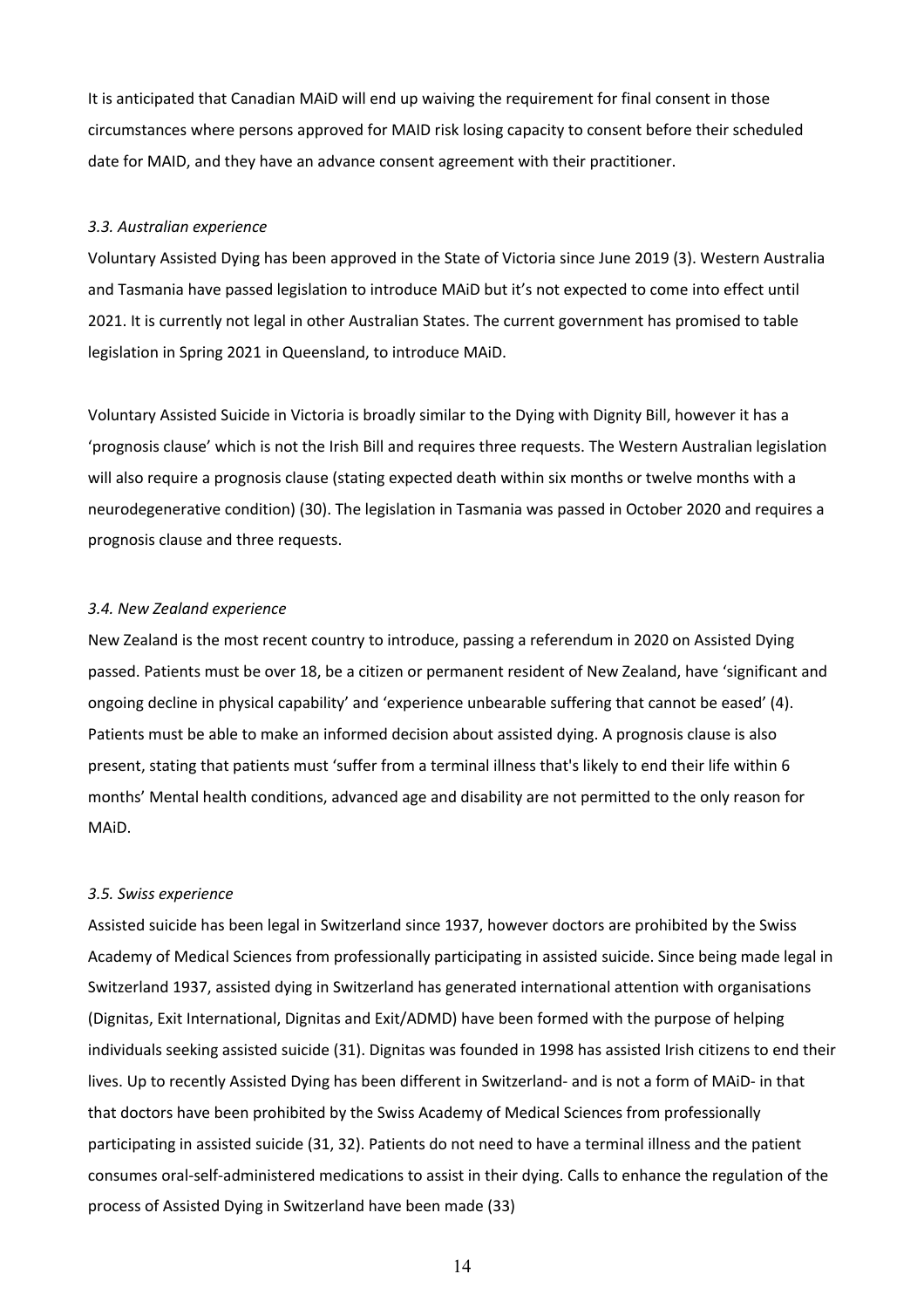#### **4. Physician and public support for MAiD**

In recent years an increasing number of countries and states throughout the world have recognised the importance of Patient Autonomy, especially in those suffering with a terminal illness. Medical Assistance in Dying is increasingly seen as a reasonable choice for patients who have intolerable suffering.

Until recently, legal MAiD was confined to the Benelux countries and self-administered euthanasia was confined to Switzerland and the state of Oregon. Over the last 10 years some form of MAiD has been introduced in Canada (2016), Colombia (2105) and the state of Victoria in Australia (2019). New Zealand has recently passed a referendum to allow for euthanasia (2020). In the USA 9 states and the district of Colombia allow for the self-administered Euthanasia.

These changes reflect a fundamental change in Western Society in recent decades recognising an individual's right for choice.

#### *4.1. Public support for MAiD in Ireland and internationally*

Up to 63% of people in Ireland are supportive of euthanasia (19). This level of support is broadly similar to the support seen in recent referendum for marriage equality 2015 (62%) and in repealing the eight amendment 2018 (66%). Ireland is now a progressive, caring and compassionate society which respects an individual's right to choose and we believe that this should include an individual's right to access MAiD.

Support for MAiD is shared in most countries, including the UK. More than 90% of the UK's population believe assisted dying should be legalised for those suffering from terminal illnesses, in a 2019 survey of 2,500 UK citizens, run by a campaign group My Death, My Decision (MDMD) (34). In 2015, a survey of over 5,000 UK residents, commissioned by Dignitas, showed that there was 82% public support for MAiD (35). Support in Australia for euthanasia has increased from 75% in 2013 to 90% in 2019 *(36)*. The End of Life Choice Act in New Zealand was passed by referendum by 65% to 37%, despite some vocal critics in their medical community (37).

Since the introduction of MAiD in Canada in 2016, the service continues to maintain strong support. An Ipsos poll in 2020 after over three years of experience of MAiD found that 86% of Canadians supported that MAID was a constitutionally protected right, given that patients satisfy a series of stringent qualifying criteria (5).

A Canadian study of new patients referred to palliative care with a life limiting illness, concluded that terminally ill patients generally agreed that physician assisted death should be available to patients with life limiting illness (38). Over 80% of participants thought that MAiD should be available to patients with an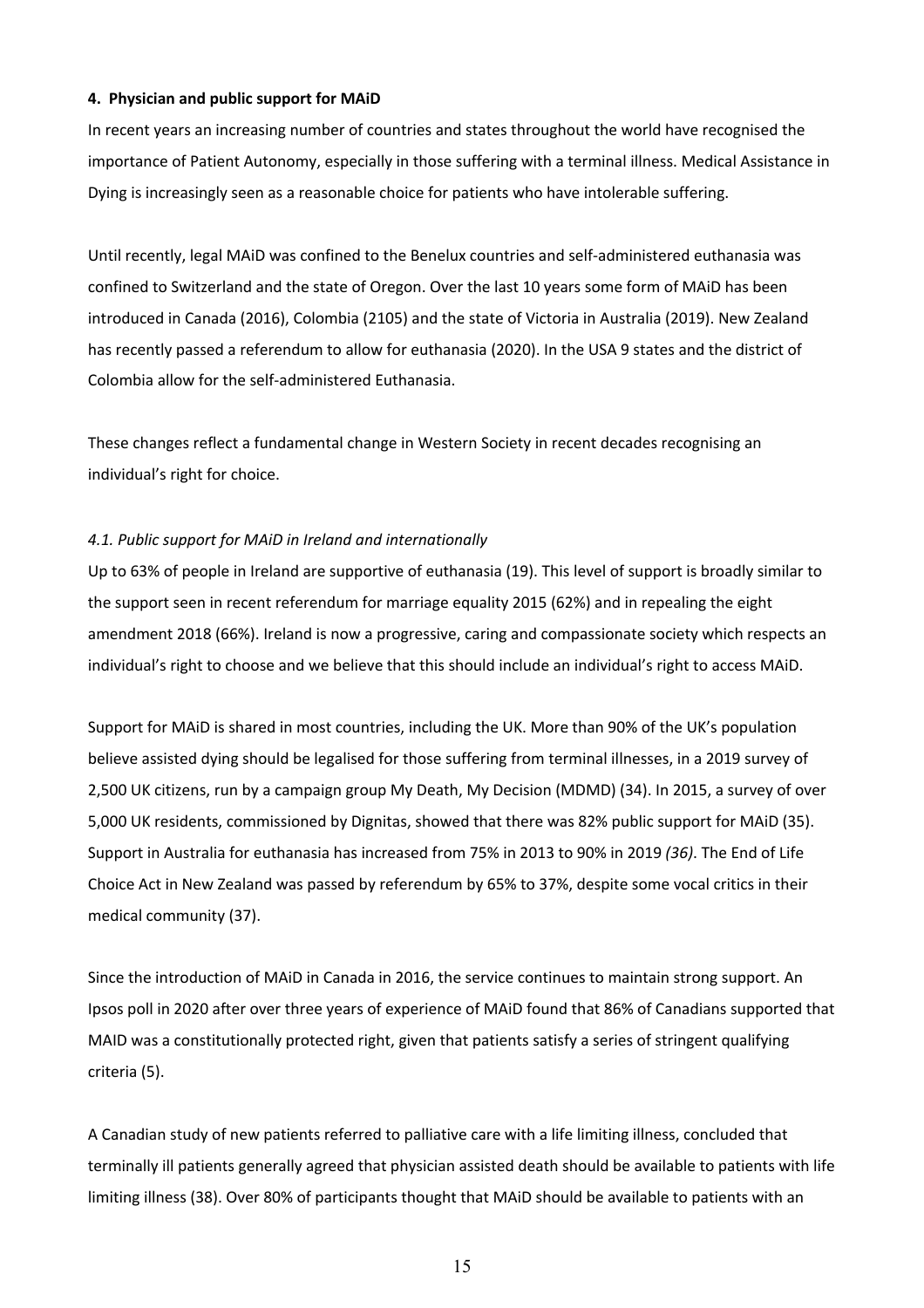illness that could not be cured and who cannot tolerate their suffering. This reflects the level of support for MAiD in the Canadian public.

#### *4.2. Medical profession support for MAiD*

The medical profession has traditionally opposed changing the law to permit assisted dying.

While the Irish Palliative Medicine Consultants' Association has strongly opposed legislating for MAiD there has been no published survey of the attitudes of Irish doctors in general.

However in the UK, the British Medical Association performed the first ever survey of its members' views on assisted dying, and it found that **the majority of all doctors support a change in law** to permit MAiD (35, 39). 40% of respondents said the BMA should support a law change that would permit doctors to prescribe drugs to eligible patients for self-administration to bring on death, 33% were opposed, 21% said the BMA should take a neutral stance and 6% were undecided. Half of surveyed members personally believed that there should be a change in the law to permit doctors to prescribe life-ending drugs (39). When it came to their willingness to prescribe life-ending drugs themselves, 36% of respondents were willing to do so (35). In the UK, in the last two years the Royal College of General Practitioners and Royal College of Physicians have both surveyed members on assisted dying, and the results showed that 51% and 57%, respectively, wanted their colleagues to stop opposing a change in the law on assisted death.

On account of this the **Royal College of Physicians adopted a neutral stance**, due to the diversity of opinions on MAiD (7). It is therefore very surprising that the Royal College of Physicians of Ireland has adopted a firm stance on this issue. With the legislation of MAiD in 2016 the Canadian Medical Association recognised that its policy needed to evolve and the organisation needed to support all of its members regardless of their views. No medical organisation or College in Ireland has surveyed *all* its membership to decide about their views on Medical Assistance in Dying. As this is an issue which divides, it may well be that as a matter of conscience, adopting no formal stance would be an appropriate position for most medical colleges to take. The relevant Irish colleges and associations should consider a similar change in policy recognising that in such ethical issues there is neither right or wrong and that all members are deserving of their support.

The changing opinions in the public and amongst physicians reflect changing attitudes internationally by doctors who no longer see themselves as the moral custodians of society and believe that MAiD is predominately an ethical issue for society to determine. While doctors will be needed to conduct MAiD, many people no longer seen as a medical issue, but as a human right.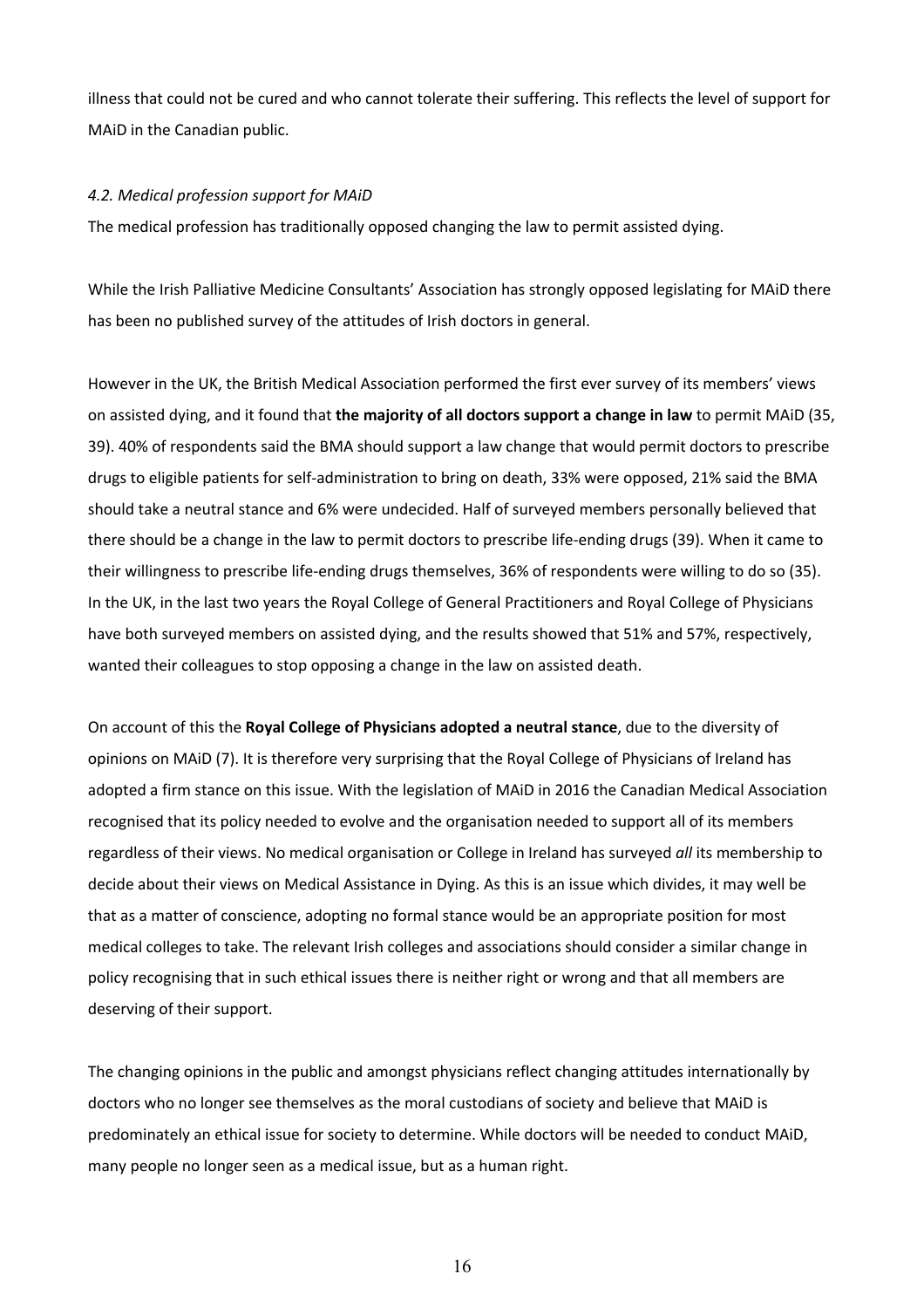Introduction of MAiD is likely to have very little effect on most doctor patient interactions as the numbers requesting MAiD (or consultations where it might be relevant) are likely to be very small, as shown in jurisdictions where it is already legal.

In the relevant consultations, would the knowledge that MAiD is available introduce a new openness and frankness into the consultation? It would no longer be necessary for doctors to draw the distinction between treatments given to relieve symptoms, but which might also have a side effect of being life shortening and treatments given to end life. This might lead to a more open discussion about death and the limits of currently available treatment.

As MAiD is simply offering further choice to the patient and is based on respecting the autonomy of the patient it is difficult to expect any adverse effect on the doctor patient relationship.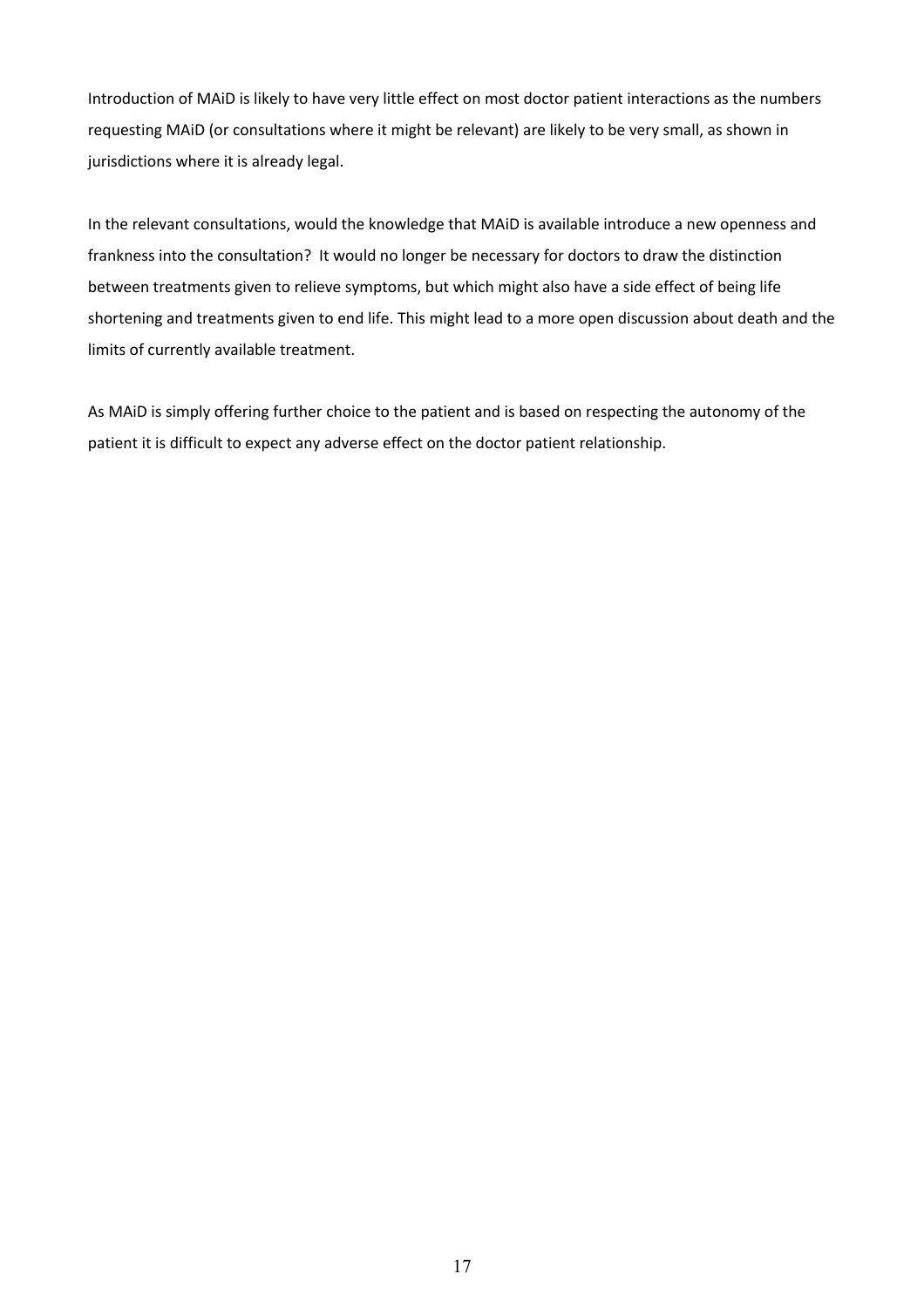#### **5. Provision of end-of-life and palliative care, currently, in Ireland**

The World Health Organisation defines palliative care as '*an approach that improves the quality of life of patients and their families facing the problem associated with life-threatening illness, through the prevention and relief of suffering by means of early identification and impeccable assessment and treatment of pain and other problems, physical, psychosocial and spiritual* (40).'

It is widely stated that palliative care is every health care worker's responsibility, be they GPs, hospital doctors, nurses or a member of a specialist Palliative Medicine team (41). The ethos of palliative care, to quote William Osler, is to '*cure sometimes, relieve often, comfort always'* and the aim is to assist the patient in living until they die.

There are areas in the Republic of Ireland where specialist palliative care services are under-resourced, which can lead to unequal availability of care (42). Where available, palliative care is holistic and the medicine is of high standard. It is patient-centred and aims to care for a dying person in their own home, when requested.

Palliative care teams traditionally look after patients with incurable cancer, but Irish Hospice Foundation has noted that this has expanded to include patients with non-malignant diagnoses including advanced incurable neurological disease, cardiovascular disease and respiratory failure.

Some conditions have more predictable disease trajectory than others. Certain malignancies, as one example, can have a shorter period of predicted decline. Non-malignant conditions such as congestive cardiac failure or chronic obstructive pulmonary disease can be more difficult to predict and can have variable trajectories. Generalised frailty of the body systems or dementia are examples of cases where there is a prolonged period of decline prior to death.

The idea of palliative care is that death is neither hastened nor delayed. Judicious decisions are made around introduction and withdrawal of potentially life prolonging interventions such as IV fluids and parenteral or enteral nutrition. The doctrine of double effect applies i.e. if the patient has pain and required high dose narcotics or sedatives for relief and in so treating the symptoms the sedating effects of the medications result in reduced consciousness and respiratory depression which contributes to the dying process. At times the patient can be induced into a terminal sedative state secondary to medication.

The proposed legislation would allow for terminally ill Patients over-18 who have capacity to consent, to end their lives with legal medical assistance before their body naturally dies. MAiD offers patients with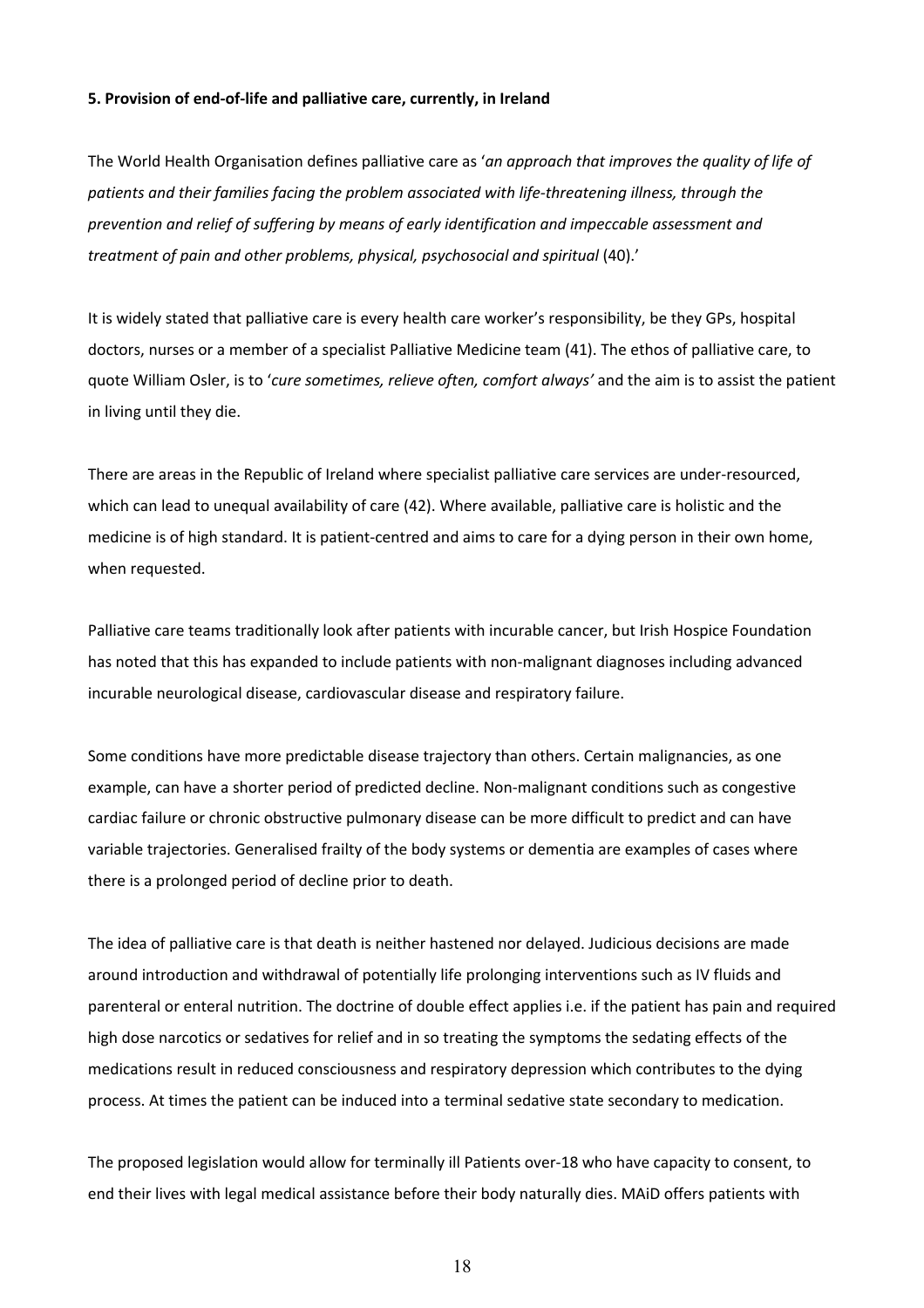terminal illness a further choice in treatment options and palliative care should continue to be promoted and supported. Healthcare has advanced significantly in the field of oncology in particular and some patients can survive with a large burden of disease. Complexity has come with the success and chronicity of survival and advances in Medicine. Having the option of MAiD, for patients, may well help reduce anxiety relating to the end of life.

MAiD should be seen as complimenting palliative care rather than any attempt to diminish it. It offers patients with terminal illness a further choice in treatment options and does nothing to inhibit good palliative care.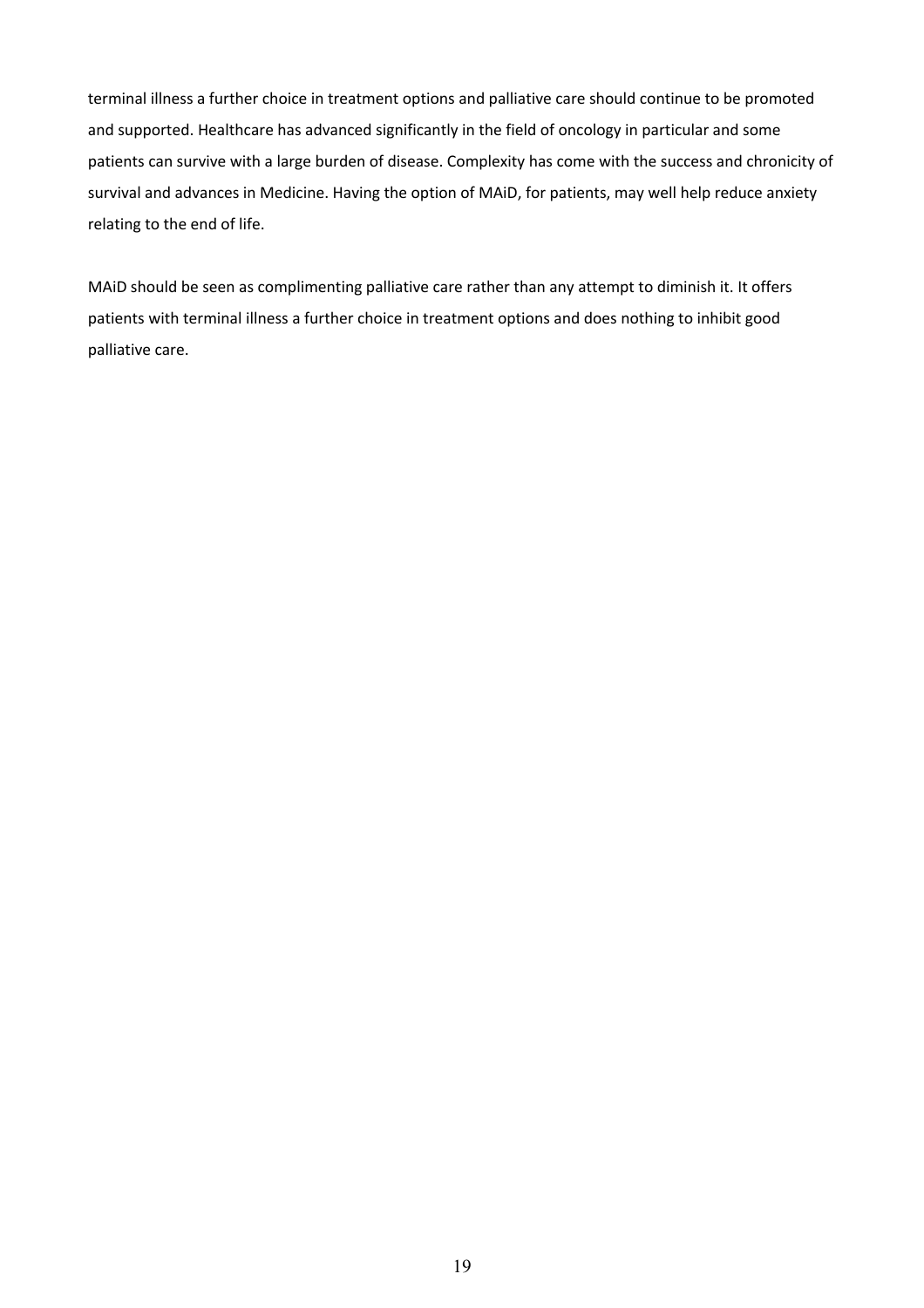#### **6. Regulation and monitoring of MAiD in Ireland**

Comprehensive regulation, monitoring and reporting of MAiD is needed to provide accountability and transparency to foster trust in the public.

The Canada health services MAiD report from 2019 is an excellent example of how a comprehensive reporting system can create trust and confidence in the public. In earlier years each province reported individually but in 2019 the results for the entire country with published in one report (10).

As discussed *in Section 2.3*, opponents of MAiD voice concerns of a 'slippery slope', that once MAiD is introduced it will become widely available and will be poorly regulated. The Canadian experience of regulated MAiD- and the data from its annual report- provides direct evidence that this is not the case (10). The proposed Dying with Dignity Bill in Ireland restricts MAiD to those who have terminal illness, are over 18 , have mental capacity and most importantly want it (25). Any change would require further legislation and scrutiny by the Dáil. There is no reason to believe that any change in the legislation would not be as carefully studied as this current Bill. It is important that the Bill as proposed is discussed rather than hypothetical fears that the bill clearly excludes.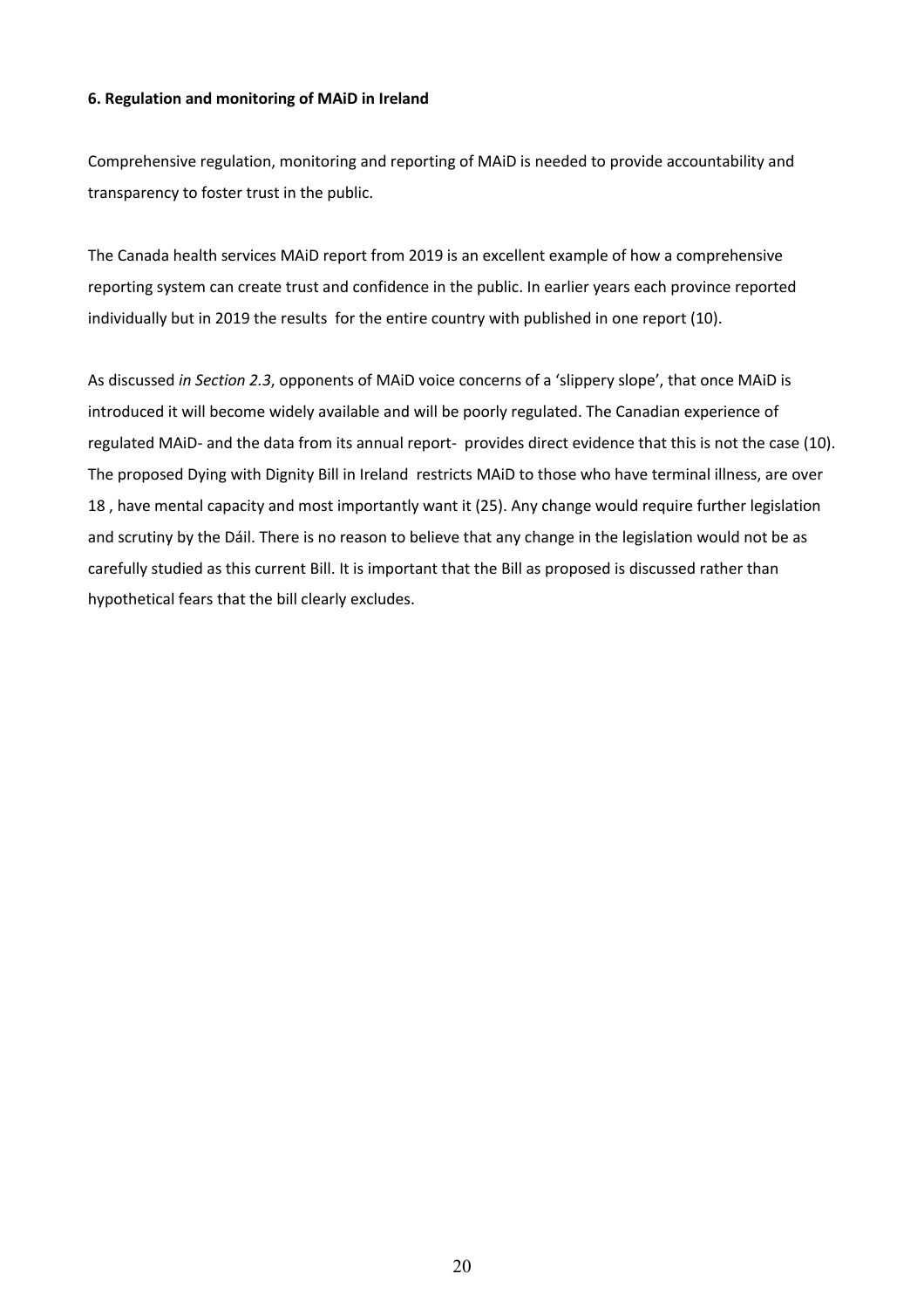#### **7. The clinical and medication context underpinning Intravenous- and Oral-MAiD protocols**

This Discussion Paper is not a clinical guideline, however a basic understanding of Intravenous- and Oral-MAiD options are important as background context if we consider the implementation of MAiD in the Republic of Ireland.

MAiD can be provided through oral medications (taken by mouth) and intravenous (IV) or parenteral medications, which are typically injected into a patient's vein. Each option certain advantages and disadvantages outlined below.

Whilst the autonomy of the individual to decide which type of MAiD they receive should be respected, **it is worth considering that IV-MAiD is the preferred choice for over 99% of Canadians who accessed MAiD in 2019** (10).

A considerable body of literature published over the past number of years supports the ethical imperative for the provision of MAiD services, however there is a paucity of literature addressing the medical aspects of medical provision. A scoping review in BMJ Open in 2020 concluded that there are a wide variety of methods for MAiD, there are few reports of how often protocols have been used (43). The common medications in MAID provision were outlined in the review, though more research is needed to 'identify the medications, dosages, administration techniques and procedures that produce the most predictable outcomes and mitigate distress for those involved' (43). The authors highlighted the emphasis on Canadian practice where there are a much larger number of documented protocols with a wide variety of medications used.

#### *7.1. Intravenous options for MAiD*

The main advantages of the intravenous option are the ease of administration in the presence of a wellfunctioning IV access and the effectiveness and the reliability in bringing about death. It facilitates patients who are incapable or intolerant of the oral route or where there is concern around safe and effective selfadministration by the patient. The main disadvantage of this option is that it relies on the presence of a skilled clinician, potentially impacting patient autonomy and agency and may be perceived as providing a more clinical, than natural death. IV-MAiD is the preferred route of over 99% of patients who choose MAiD in Canada (10).

Common medications which are given in IV-MAiD protocols can include: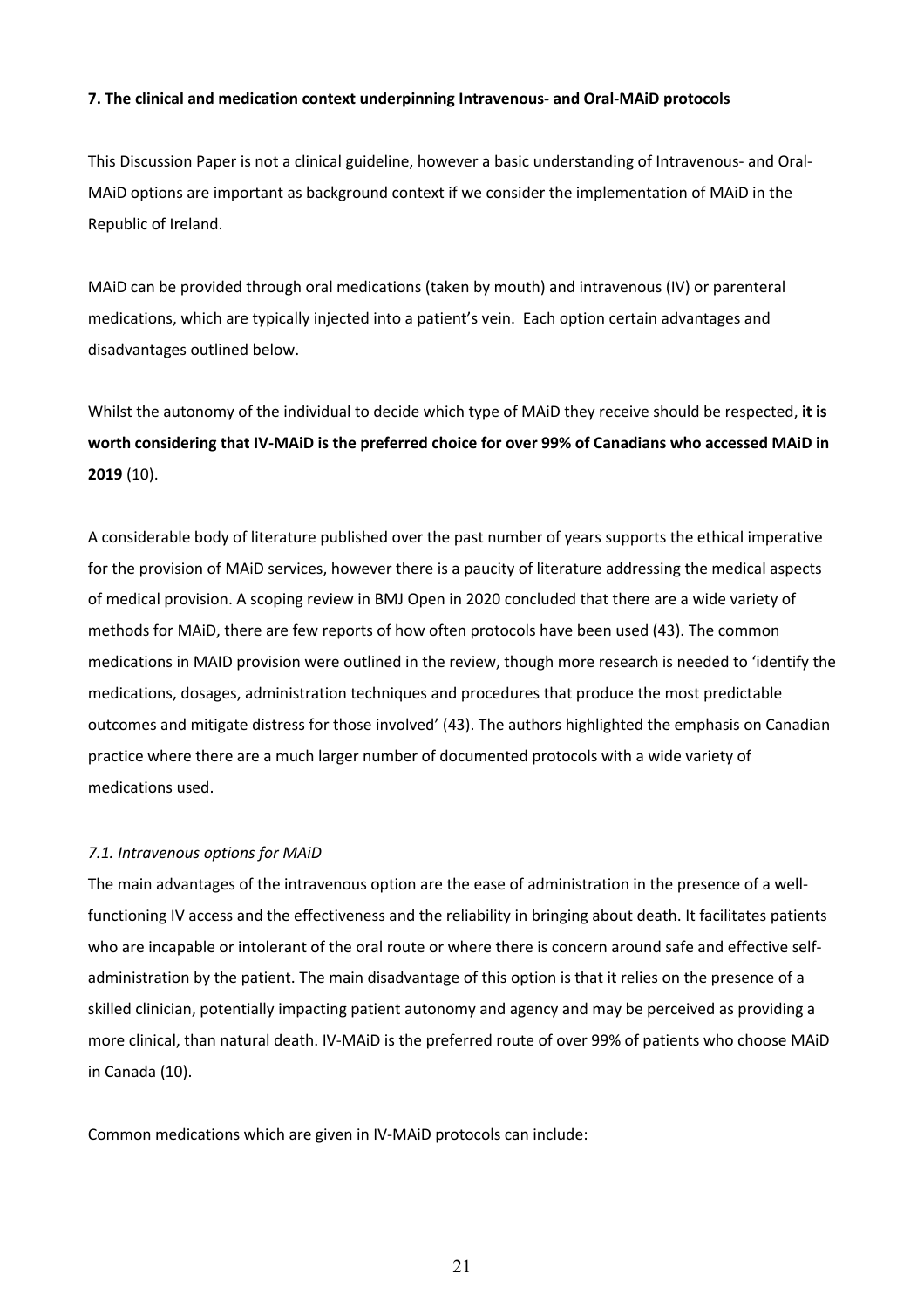- Benzodiazepines/ anxiolytics (e.g. midazolam): Benzodiazepines bind to stereospecific receptors on the post synaptic GABA neuron in the Central Nervous System (CNS) and enhance the inhibitory effect of GABA, causing reduced anxiety. Typically midazolam is used in IV-MAiD.
- Local anaesthetic agents (e.g. lidocaine): Lidocaine is an amide local anaesthetic which blocks voltage gated sodium channels on neuronal membranes. It can reduce pain associated with propofol or phenobarbital. It can also be cause cardiac arrythmias. 20-100mg is given by IV push over 30 seconds as part of IV-MAiD dosing in Canada.
- Coma-inducing agents (e.g. propofol, barbiturate): Propofol is a short-acting intravenous general anaesthetic, which causes widespread CNS depression from GABAA agonism and potentially inhibition of the NMDA receptors. Propofol is recommended as the first line by the Canadian Association of MAiD Assessors and Providers (CAMAP). The dose of propofol used in IV-MAiD is 5- 10 times the normal dose used for the induction of anaesthesia. Barbiturates (Phenobarbital and Thiopental) also act on GABA<sub>A</sub> receptors and cause widespread CNS depression and an anticonvulsant effect.
- Neuromuscular blocking agents (e.g. rocuronium, cisatracurium, atracurium, vecuronium): These medications are non-depolarizing muscle relaxants, inhibitors of acetylcholine receptors on the post synaptic membrane resulting in paralysis of skeletal muscle. All neuromuscular blockers used in IV-MAiD are intermediate acting.
- Adjunctive medications:
	- o Opioids (e.g. morphine, fentanyl, hydromorphone) can induce pain relief, but also respiratory depression, euphoria, sedation and drowsiness.
	- o Anti-emetics (e.g. metoclopramide): Metoclopramide is used in most IV-MAiD protocols as it blocks dopamine and serotonin receptors to prevent nausea/ vomiting and it increases gastric emptying and gastrointestinal (GI) motility by enhancing the response to acetylcholine in the tissue of the upper GI tract.
	- o Asystole-inducing agents (e.g. bupivacaine). Bupivacaine has been added to some protocols in Canada to induce a cardiac arrest asystole. It is an amide local anaesthetic and inhibits the initiation and conduction of nerve impulses by voltage blocking voltage -gates sodium channels on neuronal membranes.

Some complications with IV-MAiD have been outlined in the literature including difficulty obtaining and maintaining IV access, the patient dying too slowly or quickly and pain on the site of injection.

#### *7.2. Oral options for MAiD*

It is worth considering that self-administered Oral-MAiD was provided in <1% of MAiD in Canada in 2019 (10). However, this choice should be made available to support patient autonomy.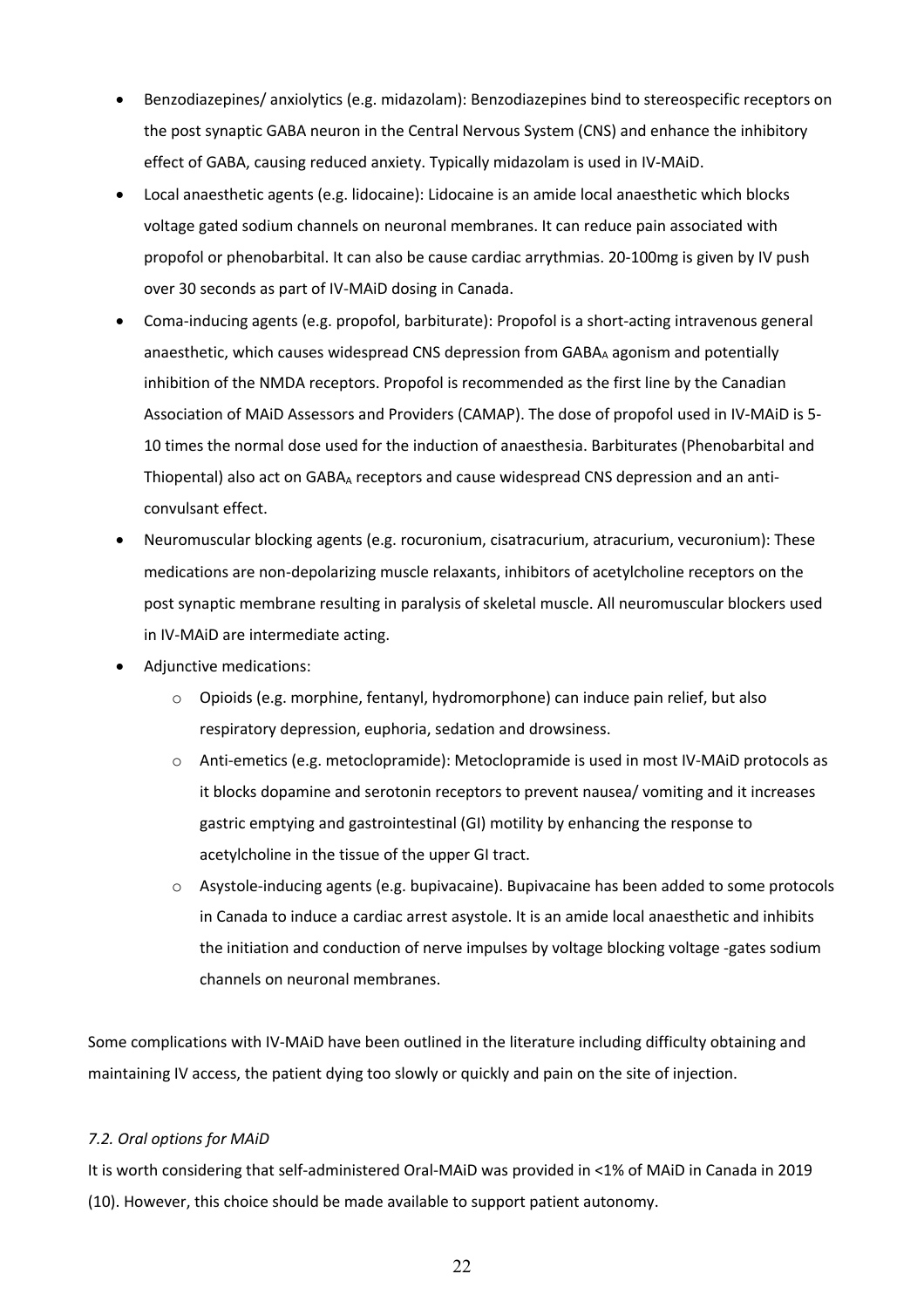Out of 163 published studies outlining MAiD clinical protocols, 50 outline oral options for MAiD (43).

The main advantage of offering patients an oral option for MAiD (compared to IV options) is the autonomy it provides for patients to take the medication themselves, and re-establish some control during a challenging time of their disease or illness. It can provide greater patient autonomy, with a perceived improved experience of controlling the timing and circumstances of the patients own death including selfadministration. Oral MAiD may also increase accessibility where there are few providers or large geographical regions with limited providers. It can also provide comfort to those clinicians who perceive IV options for MAiD as having an active involvement in the patient's death (26, 27).

The disadvantages to oral options for MAiD, include: i) Failure of the medications which can relate to reduced absorption of medications, pre-existing tolerance to the medications, pre-existing nausea, vomiting or malabsorption syndromes relating to a medical condition; ii) Oral-MAiD is given in a one-time dose, which cannot be supplemented, therefore if it is ineffective there is a need to revert to an IV-MAiD option (26, 27).

Typical oral-MAiD protocols involve the following medications:

- 1. Pre-medication with anti-emetics (anti-nausea) and or pro-motility (pro-kinetic) agent is recommended to improve absorption of medication and decrease risk of nausea or vomiting which will increase distress but reduce the absorption of the oral Maid regimen resulting in possible failure. They are usually given one hour prior to the coma inducing agent. Examples of these medications include Metoclopramide 10 mg, Ondansetron 8 mg- 24mg, or Haloperidol 5 mg. Two anti-emetics are given in some protocols.
- 2. An anti-anxiety medication (anxiolytic) given 5-10 minutes before the coma inducing agent. Examples include Lorazepam 0.25-2mg, Diazepam 1g or Midazolam 10mg.
- 3. The coma inducing agent. The main agents outlined in protocols for Oral-MAiD are barbiturates alone (37 studies) or in conjunction with an opioid medication (seven studies) (43)

The coma inducing-agent can be given alone or in combination with other medications

• Barbiturates are a group of medications which are called GABA<sub>A</sub> receptor agonists. By directly binding to this receptor at multiple sites in the body, it leads to barbiturates acting as an anxiolytic, hypnotic and anticonvulsant, that can induce total anaesthesia, and in large doses they cause respiratory then cardiac arrest. Barbiturates are used in 94% of documented oral protocols and in 74% of cases they are used as a single agent (43).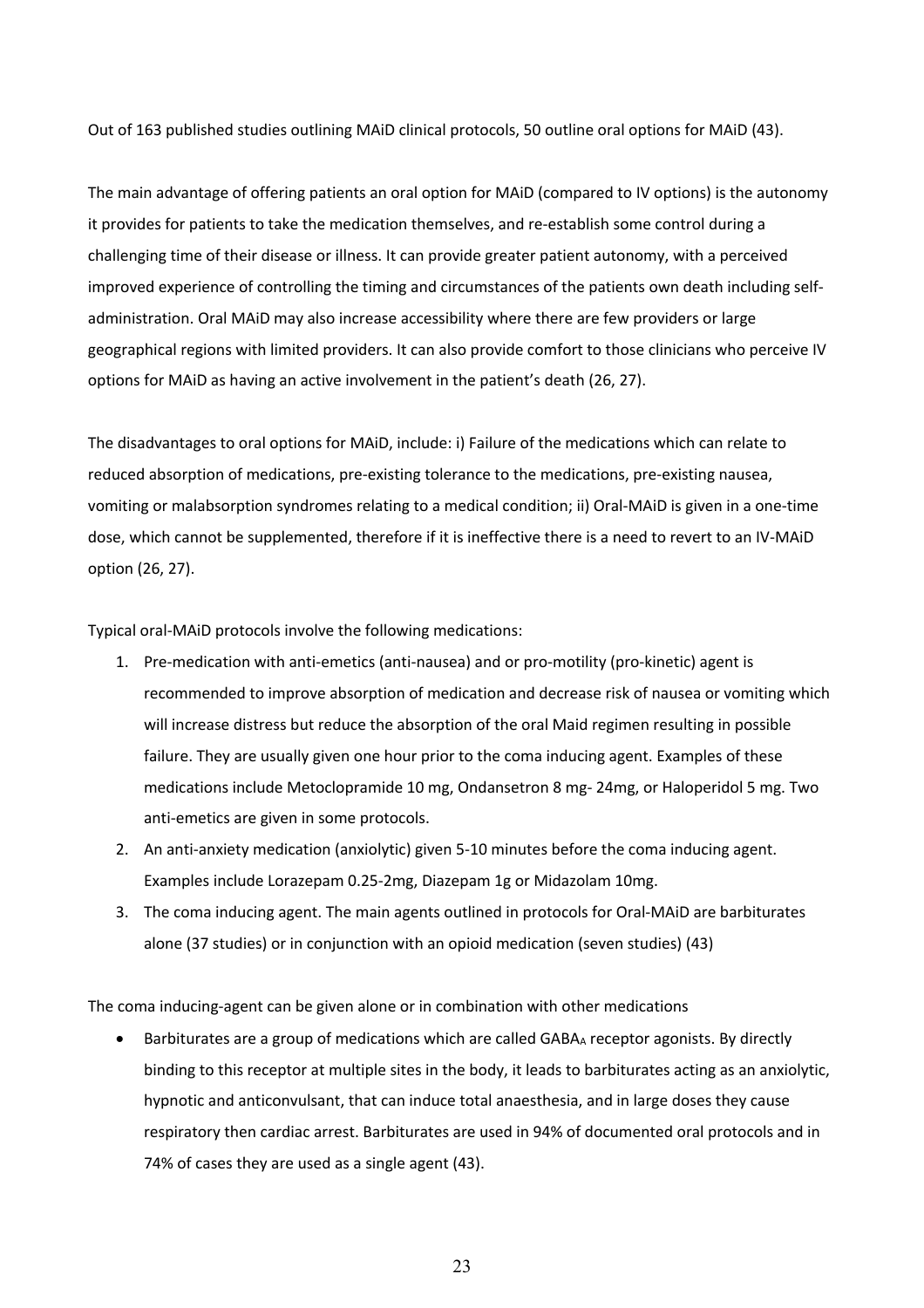- Other medications: Non-barbiturate medications can include opioids (e.g. morphine or fentanyl), benzodiazepines (e.g. midazolam), digoxin (which can cause cardiac arrythmias in large doses) and choral hydrate (which is less favorable with oral-MAiD as it can be toxic to oral and gastric mucosa).
- Single-regimens to induce a coma could include either Secobarbital or Phenobarbital. *Secobarbital* has a fast onset of sleep and respiratory arrest as compared with other barbiturates. *Phenobarbital* has longer time to sleep and death and is therefore not an ideal MAiD coma inducing agent.
- Combination medications: One combination used in British Columbia includes phenobarbitone, chloral hydrate and oral morphine. There have been issues with this method with the long onset of action of phenobarbital, chloral hydrate causing mucosal burning and with morphine having inconsistent effects on respiratory depression where opioids have already been used for analgesia. Another combination oral-MAID protocol in Washington State is called DDMP1 and DDMP2, developed due to the high-cost of secobarbital. The protocol uses the medications digoxin, diazepam, morphine and propranolol (DDMP2 being Digoxin 50mg, Diazepam 1g, Morphine 15g and Propranolol 2g). The average time to sleep with this protocol is 8 minutes and the average time to death is between 145 minutes and 450 minutes.

In Canada and the Netherlands, the vast majority of patients opt for the IV protocol as there is a 3-10 % failure rate with Oral-MAiD, though failure in some studies means death not occurring within 2 hours (29, 44). The patient's clinical status may also change from the point of initial assessment and oral MAID provision may no longer be advised. In countries of greater geographic area and wide population distribution such as Canada, there may be areas which will not have clinician providers. The number of providers may increase once Oral-MAiD options are introduced (26). There are also local restrictions and limitations in certain jurisdictions. In Canada for instance the prescribing physician must be present to obtain final consent ensure safe delivery and be prepared to provide IV MAiD in the event of failure. In the US IV MAiD is illegal while oral barbiturate choice is currently quite limited.

Where difficulties can arise with MAiD, it is thought these can be pre-empted with close fundamental collaborations between a) The patient and the physician; and b) The physician and the pharmacist (26). Section 3 of the 2018 CAMAP report on the processes underpinning high-quality Oral-MAiD provision, recommends ten key points which support the patient-practitioner collaboration and five points supporting the physician-pharmacist collaboration (26). The following groups of patients are contra-indicated from Oral-MAiD, which means IV-MAiD option is preferable; i) Incapable of swallowing sufficient volume of liquid which can be up to 120mls; ii) Pre-existing severe nausea, oesophagitis or gastritis; iii) Severe Dehydration; and iv) Pathology of the gastrointestinal tract likely to interfere with absorption.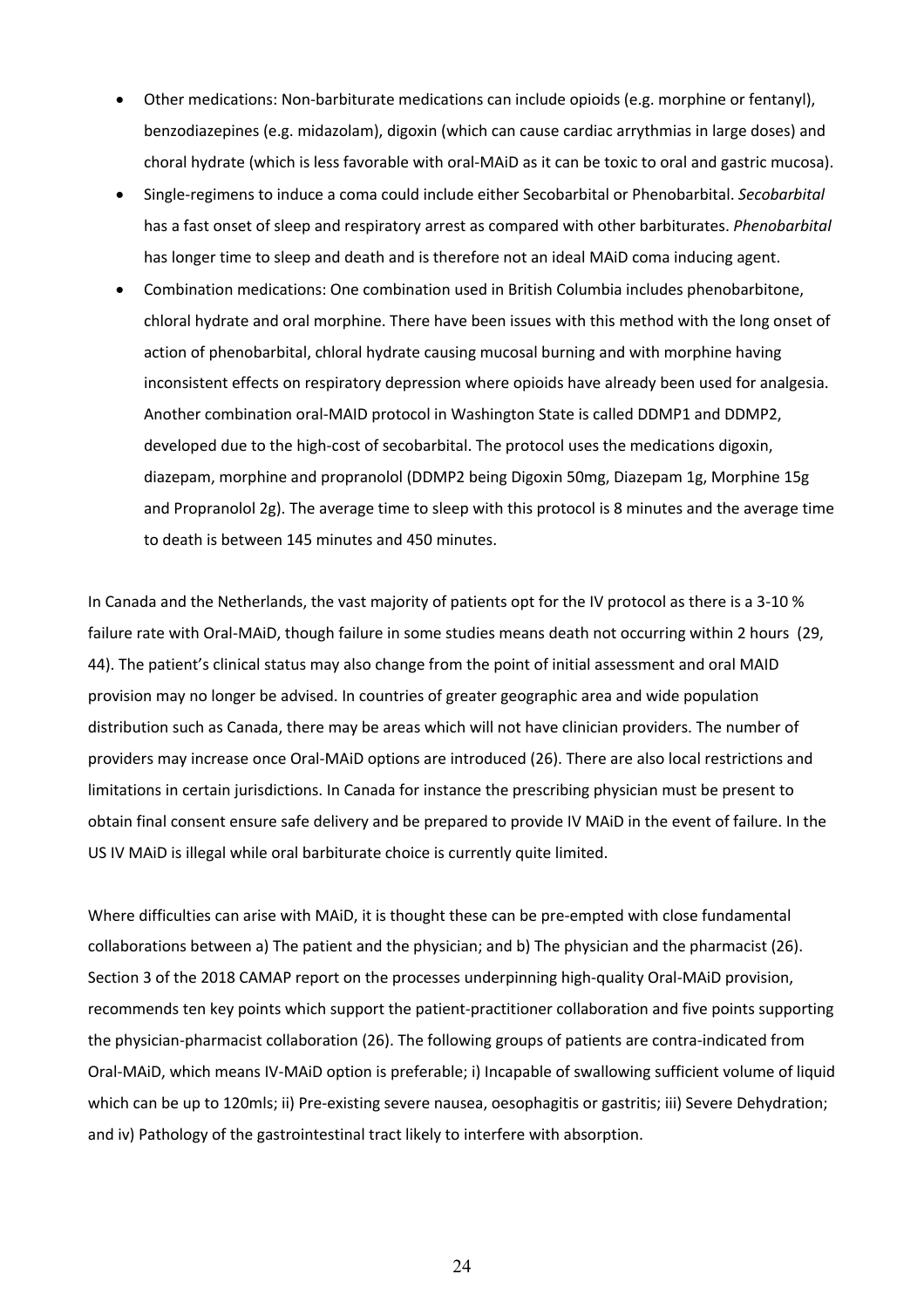Best practices for the safe dispensing, administration, and evaluation of the plausibility of an oral MAiD provision (26).

1. Clinician presence recommended to evaluate success and effectiveness and intervene with IV medications in case of delay.

2. With greater experience with oral medications there may come a time where clinician presence is not needed.

3. Clinicians should write prescriptions for both oral and IV medications for patients requesting MAiD.

4. Regular communication with the patient should be maintained to confirm the patient's preference and ongoing appropriateness for the oral route.

5. Patients should refrain from eating 6 hours prior to taking the coma inducing medications. Clear noncarbonated fluids can be continued.

6. The patient is recommended to take an anti-emetic at least 1 hour before consumption of the coma inducing agent.

7. Secure delivery of the medication is important to prevent harm to others from this medication. The medication should be dispensed directly to the providing physician.

8. In preparation for potential delay or failure of oral option ease of vascular access should be assessed. Where this is foreseen to be possibly difficult IV access may need to be established before oral ingestion

9. Clinicians should come to an agreement with patients prior to the oral MAiD procedure on an agreed upon time for IV intervention in the event of delay or failure.

10. Instructions from pharmacies should be followed explicitly with respect to reconstitution of oral MAiD supplementation.

11. Immediately before the start of the procedure clinicians should obtain a final consent for MAiD included in that a consent for IV intervention if required.

12. Clinicians should witness the ingestion of medication. Patients should assume a standard Fowler's position of 60 degrees when consuming the medication and remain sitting for at least 20 minutes even if unconscious to optimize absorption and prevent regurgitation.

13. The patient should consume all medication in 4 minutes. Clear fluids can be given between swallows as long as it does not increase the duration of consumption

14. After consuming all the medication the aftertaste can be mitigated by consumption of a strong liquor or a room temperature non-carbonated drink. Any milky or creamy liquors should be avoided.

15: Any unused medications should be returned to pharmacy for appropriate disposal.

*Section 10.2 (MAiD medication options (oral and IV) and protocols in Canada outlines* more information relating to the medications and protocols used in Canada (26-29)*.* A significant amount of regulation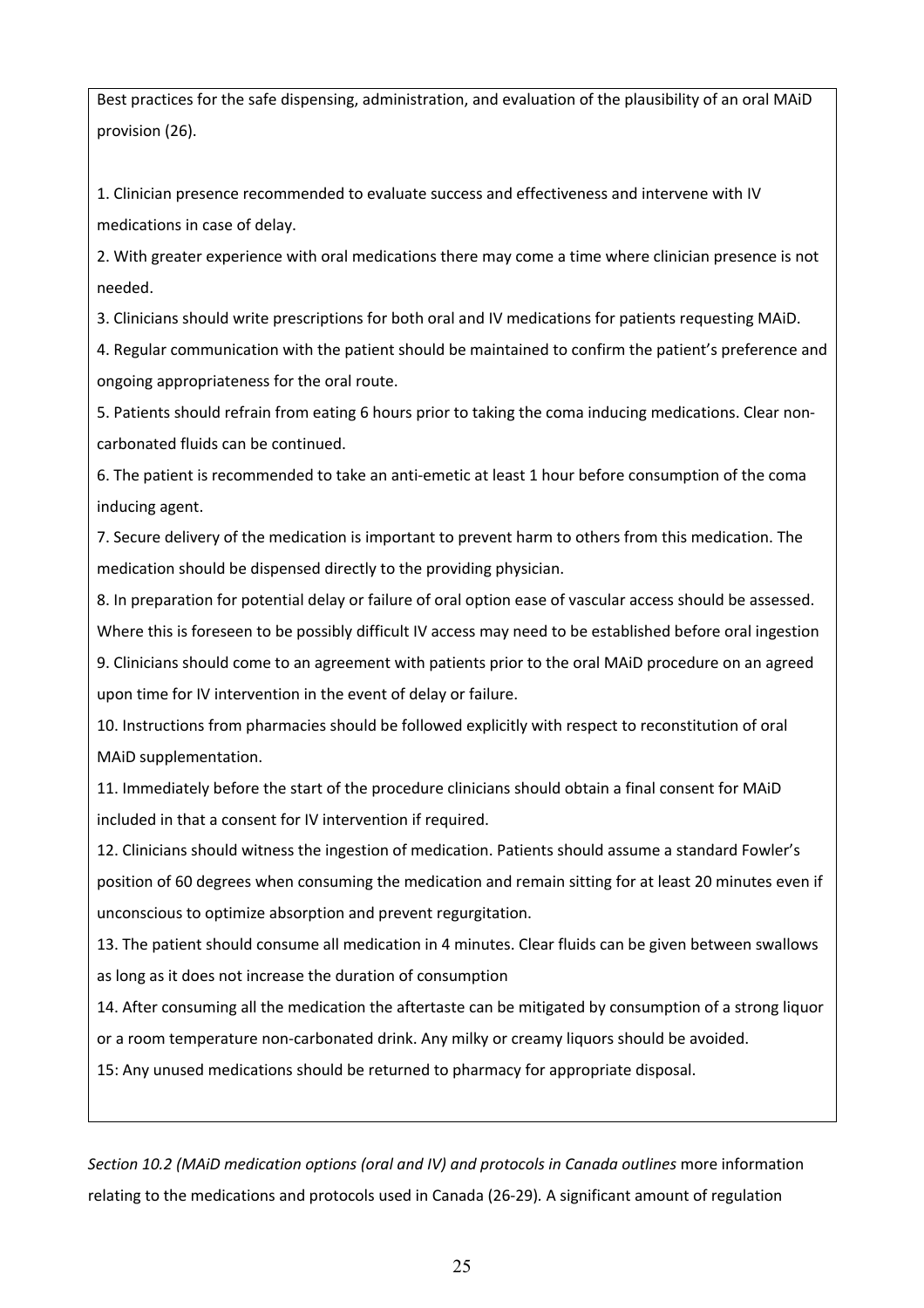underpins the success of IV-MAiD. Both the Canadian and Dutch models emphasise the importance of regulation, guidelines, protocols and preparation to ensure a safe and reliable death.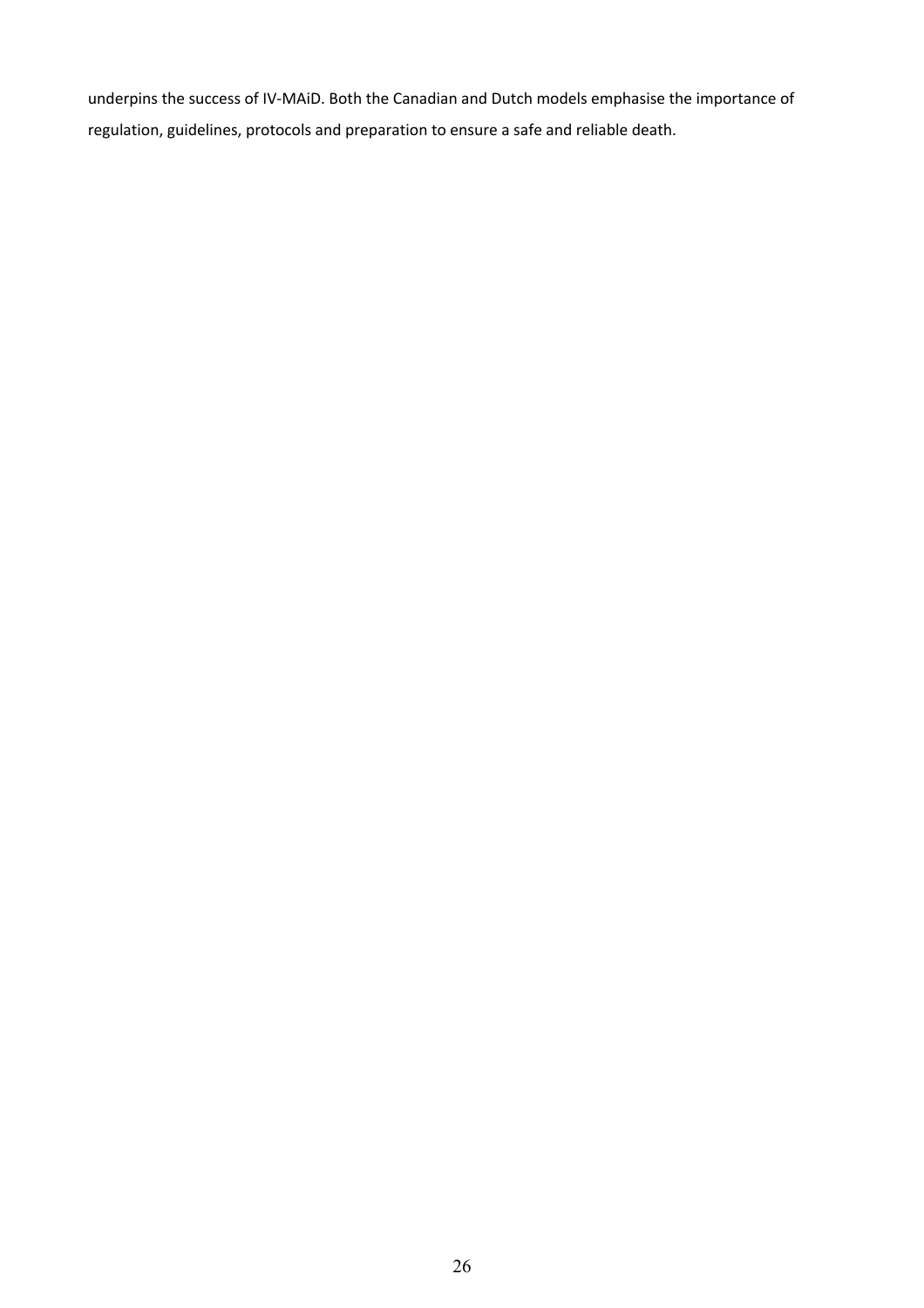#### **8. Enhancing safeguards for certain clinical conditions**

#### *8.1. Mental Health and Assisted Dying*

In Canada, mental illness is specifically excluded as an indication for MAiD, the Act stating '*that persons whose sole underlying medical condition is a mental illness are not eligible for medical assistance in dying'*  (2). In Victoria, the Act states a *'person is not eligible for access to voluntary assisted dying only because the person is diagnosed with a mental illness'* (45). However, the Netherlands and Belgium permit Assisted Dying in cases where the primary illness is a mental illness rather than a physical illness, but is exceptionally rare (46).

Some are of the opinion that mental health conditions can result in suffering that is as painful as physical disorders and not respond to treatment, resulting in people making suicide attempts rather than ending their life in a safe way (47).

As we know, in Ireland mental illness does cause great suffering, but it is rarely incurable, and it is unlikely to be terminal. In those people with severe and intractable mental illness it would be very difficult to assess their capacity to make this decision. They are especially vulnerable to manipulation and abuse. These patients need increased preventative measures, supports, resources and treatment.

A 2019 public consultation by the Government of Canada, a majority of Canadians were not in favour of extending MAID to people who suffer from mental illness (48). Also in 2019, a majority of Dutch survey respondents expressed their supported for MAiD in those with mental illness (49, 50).

The use of the term Assisted Suicide is unfortunate as it deliberately creates confusion due to its inaccuracy. MAiD is a logical considered decision made by citizens, who are facing a terminal illness and are dying. Suicide in Irish Society is associated with an emotional, illogical decision by individuals, which if prevented, can allow those recovering from mental health distress live many healthy years ahead. Using the term Assisted Suicide is unhelpful to those people with mental illness and is also hurtful to those with terminal illness contemplating MAiD.

We believe that a person should not qualify for MAiD on the basis of a mental illness alone, in proposed Bill providing for MAiD services in Ireland. Further research and studies are required before it should be considered. We specifically recommend that Bill should adopt the opinion of Canada and Victoria (Australia) and **exclude mental illness** as qualifying as a terminal illness to eliminate any doubt or confusion on this issue. However, patients with mental illness should not be precluded from accessing MAiD, if they have a terminal illness which meets legislative criteria and they have capacity to consent to MAiD.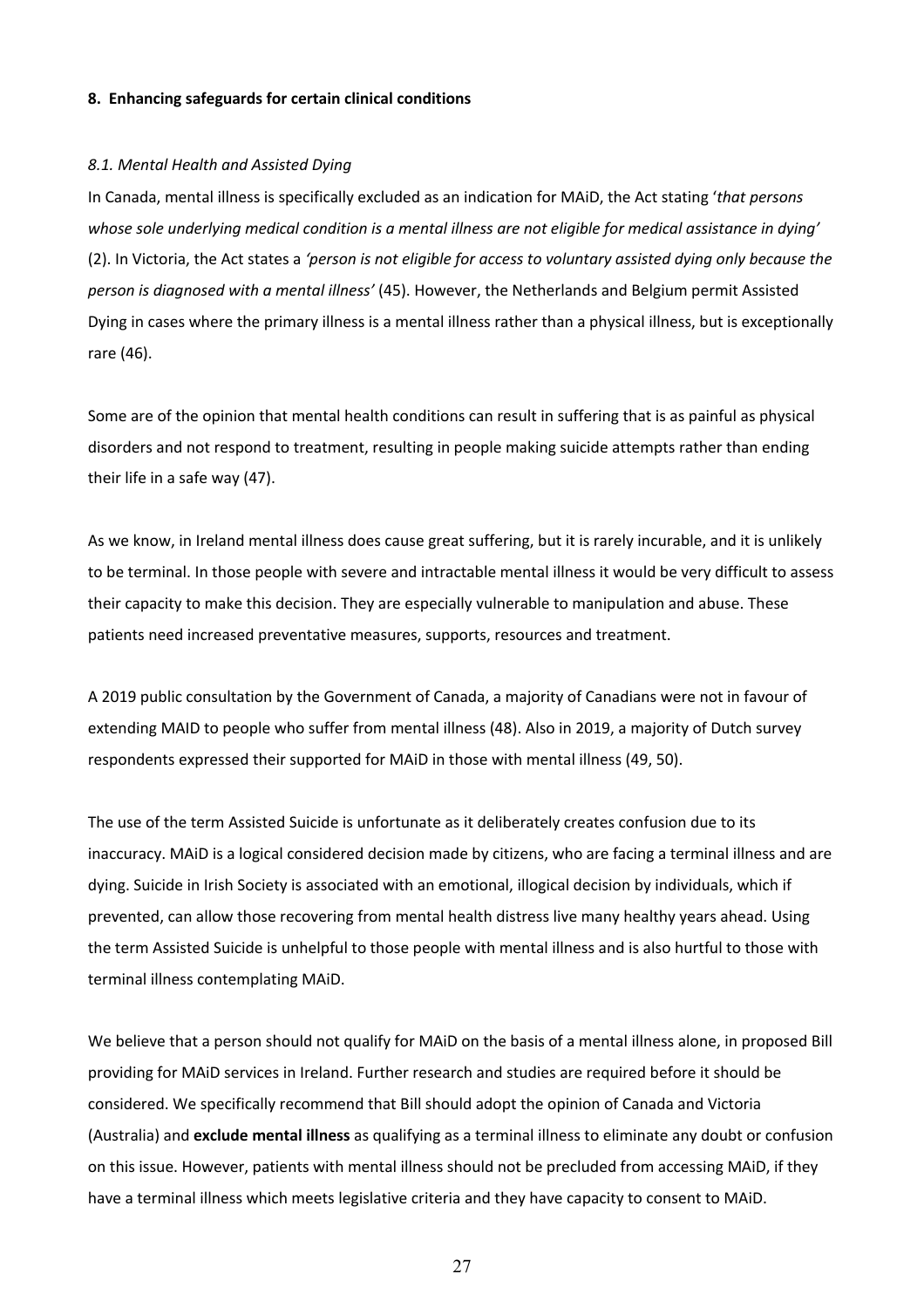#### *8.2. MAiD and Dementia*

The eligibility for MAiD in patients with dementia, has differed in those jurisdictions where MAiD is legally available. The ethical discussions which have been considered relate to; i) whether dementia meets the legal definition for eligibility for MAiD; and ii) whether an advanced healthcare directive can allow an individual receive MAiD at a later point in time, when that person subsequently loses capacity. The second scenario has proved controversial.

Under current Canadian law, a person in the advanced states of dementia it technically not able to consent to MAiD. Consent to MAiD requires the person- at the time of receipt of MAiD- to be capable of retaining and understanding new information, analysing the information and making an informed decision (2). Since the effects of dementia, in an advanced state, may impair a person's capacity to make an informed decision about their end-of-life care, this precludes many with dementia from accessing MAiD.

In Canada two doctors must independently state that an applicant for MAiD has a '*grievous and irremediable'* medical condition which the law defines as '*a serious and incurable illness disease or disability*' that cause enduring physical or psychological '*suffering that is intolerable'* and ' an *advanced state of irreversible decline in capability'*. In Canada some people with dementia have been able to access MAID, if they retain capacity at the time of receiving MAiD .

Changes to Canadian legislation are planned to enable citizens with dementia access MAiD, through making an advance request.

From 2020, in Holland, patients with severe dementia who previously provided a written request, can receive MAiD. This can be done before the patient develops advanced dementia provided certain legal requirements are met even if the patient's subsequent condition means they become unable to confirm that request.

The majority of the Dutch public support persons with advanced dementia having access to MAiD through advanced care directives (51). A majority of Belgian GPs also support access to MAiD for patients with advanced dementia (52). MAiD on the basis of an advanced care directive in the context of dementia has broad support in Canada. The Alzheimer's Society of Canada advocates for the rights of persons with dementia to access MAiD, including though advance requests, should be respected (53). They have advocated that individuals with dementia should note be discriminated against on the basis of their illness.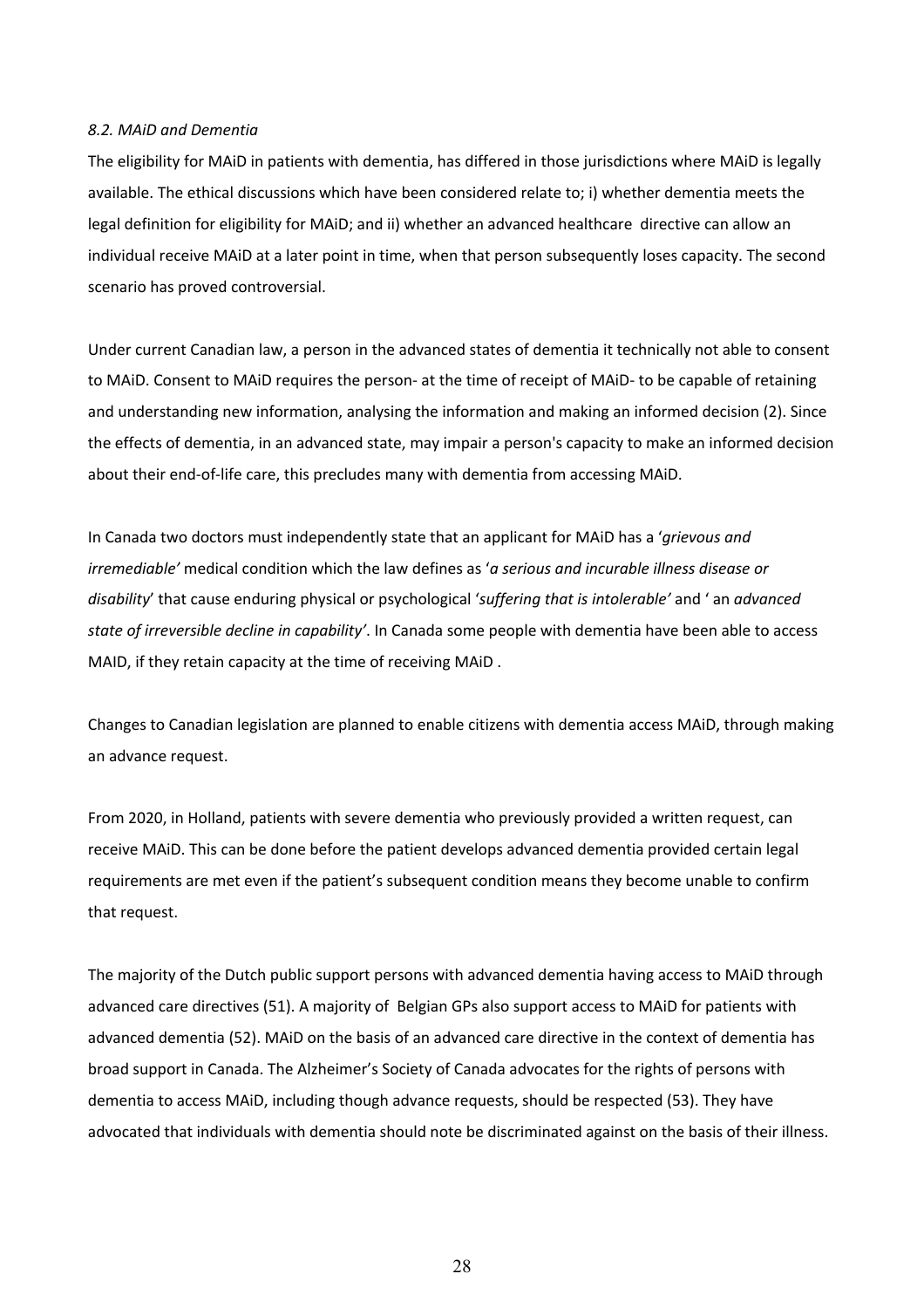There is clearly an ethical basis to suggest that dementia qualifies as a terminal illness and that access to MAiD should be a fundamental right for people with dementia. However access to MAiD, for patients with advanced dementia who had previously made an advanced care directive, remains an evolving issue due to the need for advanced consent.

We would recommend that the Irish Bill proceeds **without the provision for advanced requests** to access MAiD services. With more research and experience from other jurisdictions, relating to informed consent for MAiD in patients with dementia, this is something which could be dealt with on a legislative basis in the future.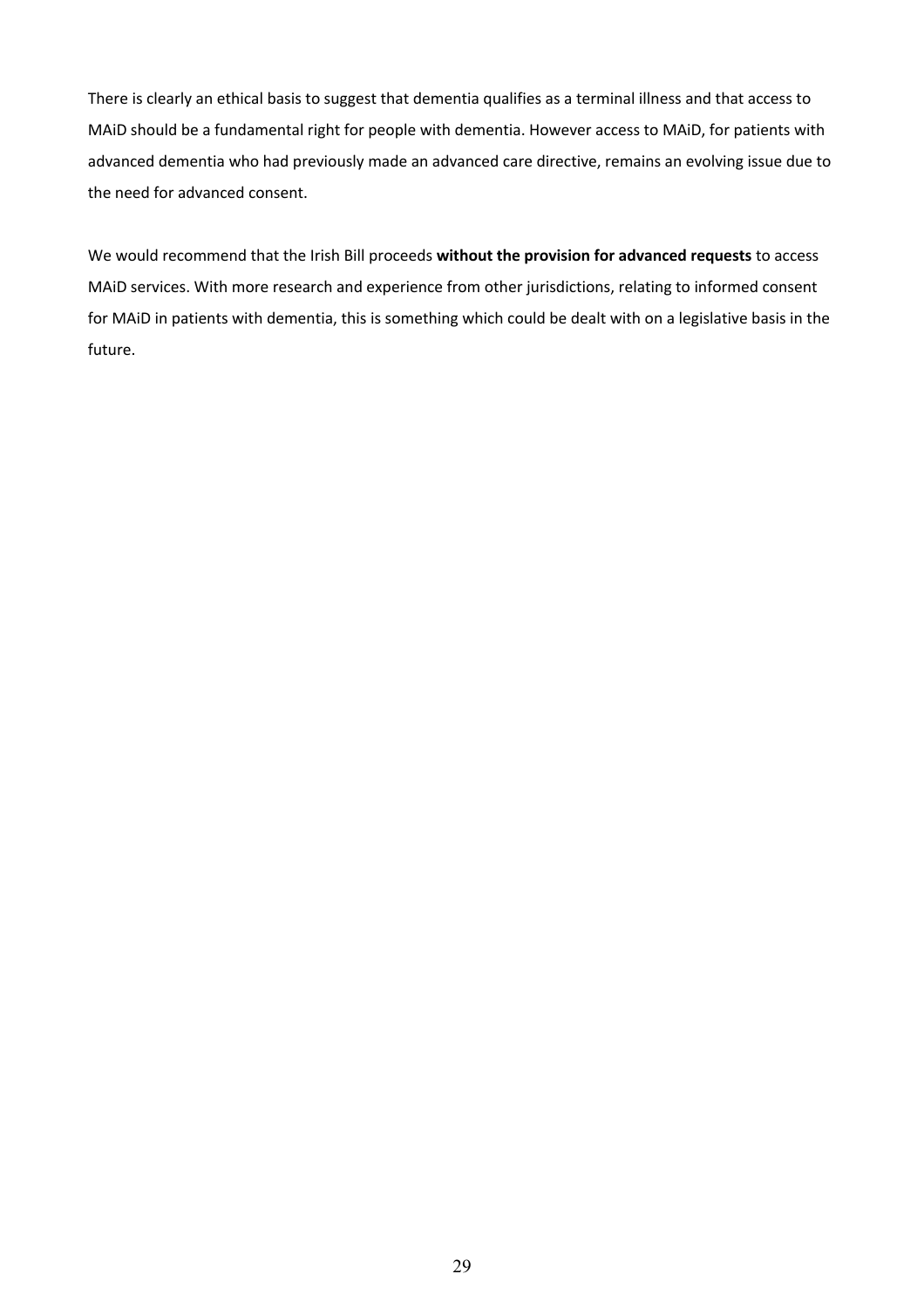#### **9. References**

1. Dyer O, White C, García Rada A. Assisted dying: law and practice around the world. BMJ. 2015;351:h4481.

2. House of Commons of Canada. An Act to amend the Criminal Code (medical assistance in dying). 2020. Accessed on 01/01/2021 at https://parl.ca/DocumentViewer/en/43-2/bill/C-7/second-reading.

3. Victoria State Government. Voluntary assisted dying. Quick reference guide for health practitioners. 2019 17th June 2019. Accessed on 01/01/2021 at

https://www2.health.vic.gov.au/about/publications/policiesandguidelines/voluntary-assisted-dying-quickreference-guide-for-health-practitioners.

4. The Parliament of New Zealand. End of Life Choice Act 2019. 2020. Accessed on 01/01/2021 at https://www.legislation.govt.nz/act/public/2019/0067/latest/DLM7285905.html.

5. Ipsos. Large Majority (86%) of Canadians Support (50% Strongly/ 36% Somewhat) Supreme Court of Canada Decision about Medical Assistance in Dying. 2020. Accessed on 01/01/2021 at https://www.ipsos.com/en-ca/news-polls/Attitudes\_Towards\_MAID-2020-02-06.

6. Bosshard G, Broeckaert B, Clark D, Materstvedt LJ, Gordijn B, Müller-Busch HC. A role for doctors in assisted dying? An analysis of legal regulations and medical professional positions in six European countries. Journal of Medical Ethics. 2008;34(1):28-32.

7. Royal College of Physicians. No majority view on assisted dying moves RCP position to neutral.

2019. Accessed on 01/01/2021 at https://www.rcplondon.ac.uk/news/no-majority-view-assisted-dyingmoves-rcp-position-neutral.

8. Dickens B. Conscientious commitment. Lancet. 2008;371(9620):1240-1.

9. Willis D, George R. Conscientious objection and physician-assisted suicide: a viable option in the UK? BMJ Supportive & amp; Palliative Care. 2019;9(4):464-7.

10. Health Canada. First Annual Report on Medical Assistance in Dying in Canada, 2019. 2019 July 2020. Accessed on 01/01/2021 at https://www.canada.ca/content/dam/hc-sc/documents/services/medicalassistance-dying-annual-report-2019/maid-annual-report-eng.pdf.

11. Collins Dictionary. The definition of autonomy. 2020.

12. Sokol DK. "First do no harm" revisited. BMJ : British Medical Journal. 2013;347:f6426.

13. Gillon R. Paternalism and medical ethics. Br Med J (Clin Res Ed). 1985;290(6486):1971-2.

14. Royal College of Physicians of Ireland. Assisted Suicide. Position Paper 2017 December 2017.

15. HSE. Euthanasia and Assisted Suicide. 2011.

16. Downar J, Fowler RA, Halko R, Huyer LD, Hill AD, Gibson JL. Early experience with medical assistance in dying in Ontario, Canada: a cohort study. Canadian Medical Association Journal. 2020;192(8):E173-E81.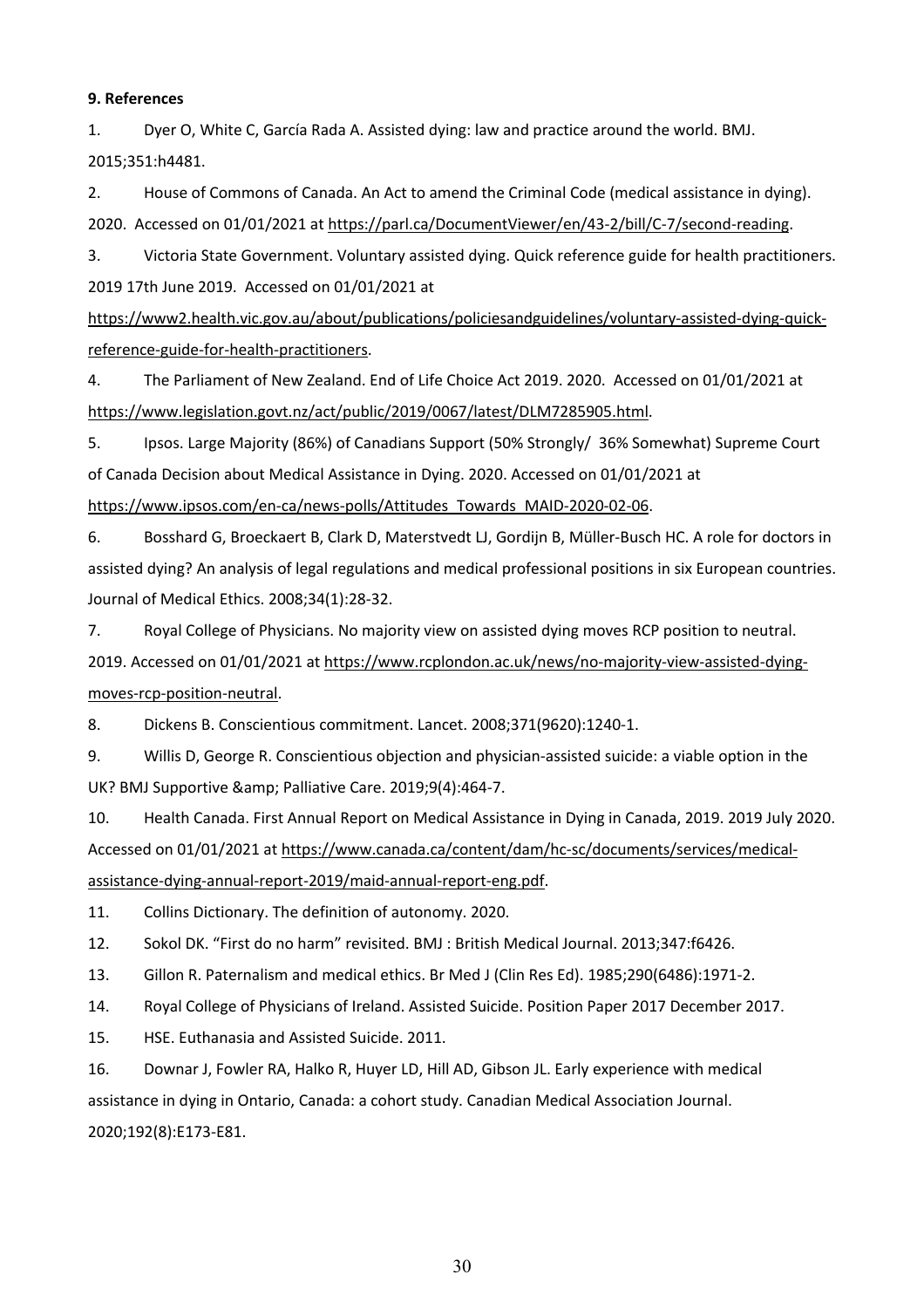17. Battin MP, van der Heide A, Ganzini L, van der Wal G, Onwuteaka-Philipsen BD. Legal physicianassisted dying in Oregon and the Netherlands: evidence concerning the impact on patients in "vulnerable" groups. J Med Ethics. 2007;33(10):591-7.

18. Hurley S. Dáil passes Dying with Dignity Bill aimed at legalising assisted dying. 2020. Accessed on 01/01/2020 at https://www.rte.ie/news/politics/2020/1007/1170121-dying-with-dignity/.

19. McGrath D. Majority of people support legalising assisted suicide in Ireland. TheJournal.ie; 2019. Accessed on 01/01/2020 at https://www.thejournal.ie/poll-assisted-suicide-4818473-Sep2019/.

20. Armstrong K. Around ten Irish people travel overseas for assisted suicide every year - right-to-die campaigner claims. 2017. Accessed on 01/01/2021 at https://www.independent.ie/irish-

news/news/around-ten-irish-people-travel-overseas-for-assisted-suicide-every-year-right-to-diecampaigner-claims-36380322.html.

21. Donnellan E. Inquest into 2002 death gives verdict of suicide. Irish Times; 2009 14th May 2009. Accessed on 01/01/2021 at https://www.irishtimes.com/news/inquest-into-2002-death-gives-verdict-ofsuicide-

1.763250#:~:text=DUBLIN%20WOMAN%20Rosemary%20Toole%20Gilhooley,into%20her%20death%20hea rd%20yesterday.

22. Bohan C. Supreme Court: Ireland has a right to life, not a right to die. TheJournal.ie; 2013. Accessed on 01/01/2021 at https://www.thejournal.ie/marie-fleming-supreme-court-right-to-die-888920-Apr2013/.

23. Hosford P. Gail O'Rorke found not guilty of assisting the suicide of her friend. TheJournal.ie; 2015. Accessed on 01/01/2021 at https://www.thejournal.ie/assisted-suicide-a-crime-if-suicide-isnt-2073607- Apr2015/.

24. McGee H. Right-to-die Bill will not lead to 'slippery slope', says Vicky Phelan. Irish Times; 2020. Accessed on 01/01/2021 at https://www.irishtimes.com/news/politics/right-to-die-bill-will-not-lead-toslippery-slope-says-vicky-phelan-1.4354486.

25. Oireachtas. Dying with Dignity Bill 2020. 2020. Accessed on 01/01/2021 at https://data.oireachtas.ie/ie/oireachtas/bill/2020/24/eng/initiated/b2420d.pdf.

26. Canadian Association of MAiD Assessors and Providers (CAMAP). The Oral MAiD Option in Canada Part 2: Processes for Providing Review and Recommendations. 2018 18th April 2018. Accessed on 01/01/2021 at https://camapcanada.ca/wp-content/uploads/2019/01/OralMAiD-Process.pdf.

27. Canadian Association of MAiD Assessors and Providers. The Oral MAiD Option in Canada. Part 1: Medication Protocols Review and Recommendations. Canadian Association of MAiD Assessors and Providerss (CAMAP); 2018 18th April 2018. Accessed 01/01/2021 at https://camapcanada.ca/wpcontent/uploads/2019/01/OralMAiD-Med.pdf.

28. Canadian Association of MAiD Assessors and Providers (CAMAP). Complications with Medical Assistance in Dying (MAID) in the Community in Canada. 2019 28th March 2019. Accessed on 01/01/2021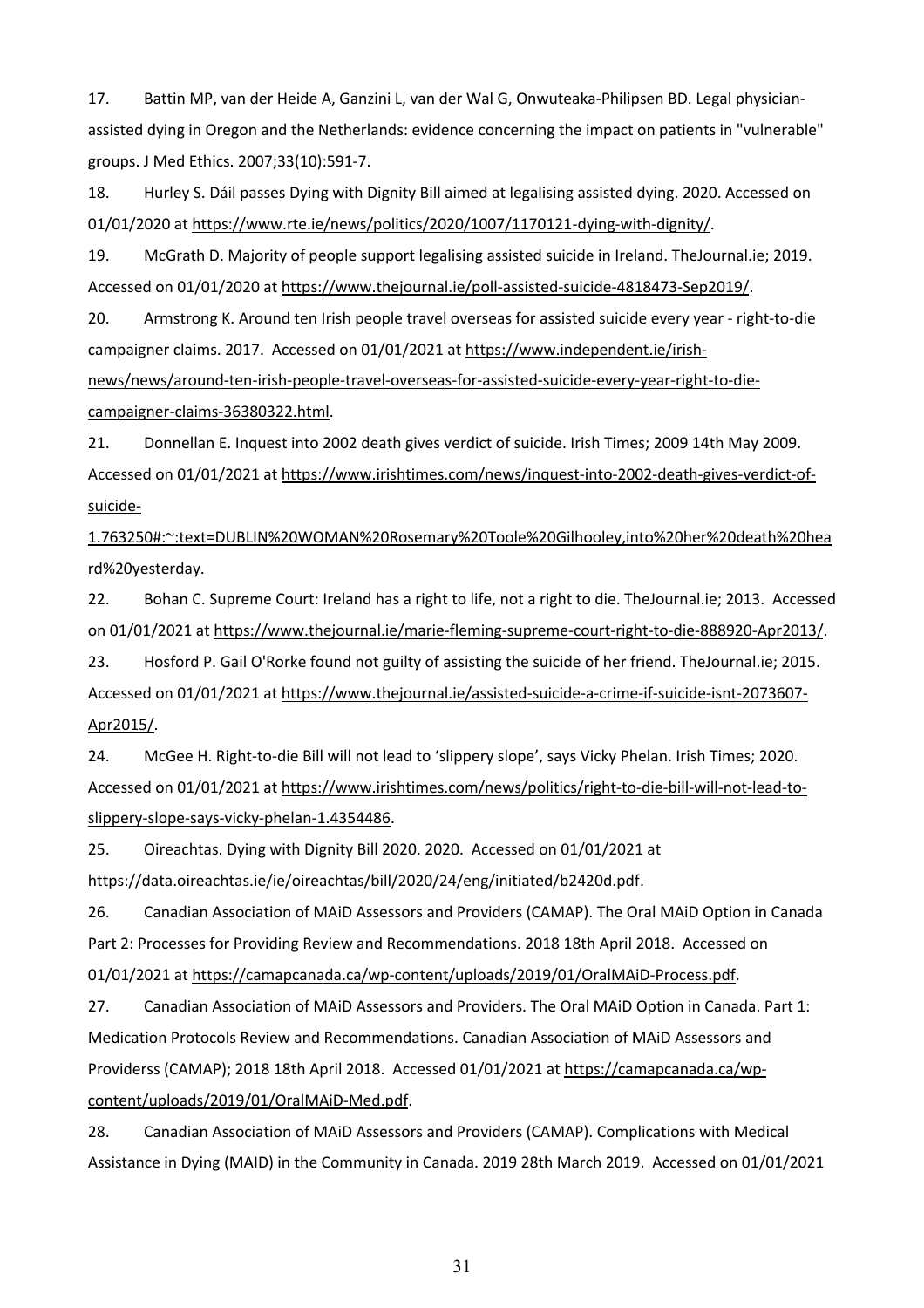at https://camapcanada.ca/wp-content/uploads/2019/05/Failed-MAID-in-Community-FINAL-CAMAP-Revised.pdf.

29. Canadian Association of MAiD Assessors and Providers (CAMAP). Intravenous MAiD Medication Protocols in Canada. Review and Recommendations. 2020 April 2020. Accessed on 01/01/2021 at https://camapcanada.ca/wp-content/uploads/2020/05/IV-protocol-final.pdf.

30. Government of Western Australia Department of Health. Voluntary assisted dying. 2021. Accessed on 01/01/2021 at https://ww2.health.wa.gov.au/voluntaryassisteddying.

31. Steck N, Junker C, Zwahlen M. Increase in assisted suicide in Switzerland: did the socioeconomic predictors change? Results from the Swiss National Cohort. BMJ Open. 2018;8(4):e020992.

32. Stafford N. Swiss doctors object to new suicide guidance. BMJ. 2018;361:k2661.

33. Bartsch C, Landolt K, Ristic A, Reisch T, Ajdacic-Gross V. Assisted Suicide in Switzerland: An Analysis of Death Records From Swiss Institutes of Forensic Medicine. Dtsch Arztebl Int. 2019;116(33-34):545-52.

34. Bowcott O. Legalise assisted dying for terminally ill, say 90% of people in UK. Guardian; 2019. Accessed on 01/01/2021 at https://www.theguardian.com/society/2019/mar/03/legalise-assisted-dyingfor-terminally-ill-say-90-per-cent-of-people-in-uk.

35. Digniiy in Dying. Largest ever poll on assited suiicidie shows 82% of the public support Lord Falconer's Proposed Change in the Law. 2015. Accessed on 01/01/2021 at https://www.dignityindying.org.uk/news/poll-assisted-dying/.

36. Hanrahan C. Euthanasia support strengthens to nearly 90pc, Vote Compass data shows. 2019. Accessed on 01/01/2021 at https://www.abc.net.au/news/2019-05-08/vote-compass-social-issueseuthanasia-transgender-republic-drugs/11087008.

37. Dyer C. New Zealanders vote to legalise assisted dying for terminally ill adults. BMJ. 2020;371:m4239.

38. Hizo-Abes P, Siegel L, Schreier G. Exploring attitudes toward physician-assisted death in patients with life-limiting illnesses with varying experiences of palliative care: a pilot study. BMC Palliative Care. 2018;17(1):56.

39. British Medical Association. BMA Survey on Physician-Assisted Dying. 2020. Accessed on 01/01/2021 at https://www.bma.org.uk/media/3367/bma-physician-assisted-dying-survey-report-oct-2020.pdf.

40. Geneva: World Health Organization. WHO Definition of palliative care/WHO Definition of palliative care for children. 2002. Accessed on 01/01/2021 at http://www.who.int/cancer/palliative/definition/en/.

41. HSE Primary Care Division. Palliative Care Services. Three year development framework (2017 – 2019) 2017 Accessed on 01/01/2021 at https://www.hse.ie/eng/services/publications/clinical-strategyand-programmes/palliative-care-services-development-framework.pdf.

42. Irish Association for Palliative Care. Palliative Sedation Discussion Paper. 2011 March 2011. Accessed on 01/01/2021 at http://www.iapc.ie/iapc-publications/palliative-sedation-discussion-paper/.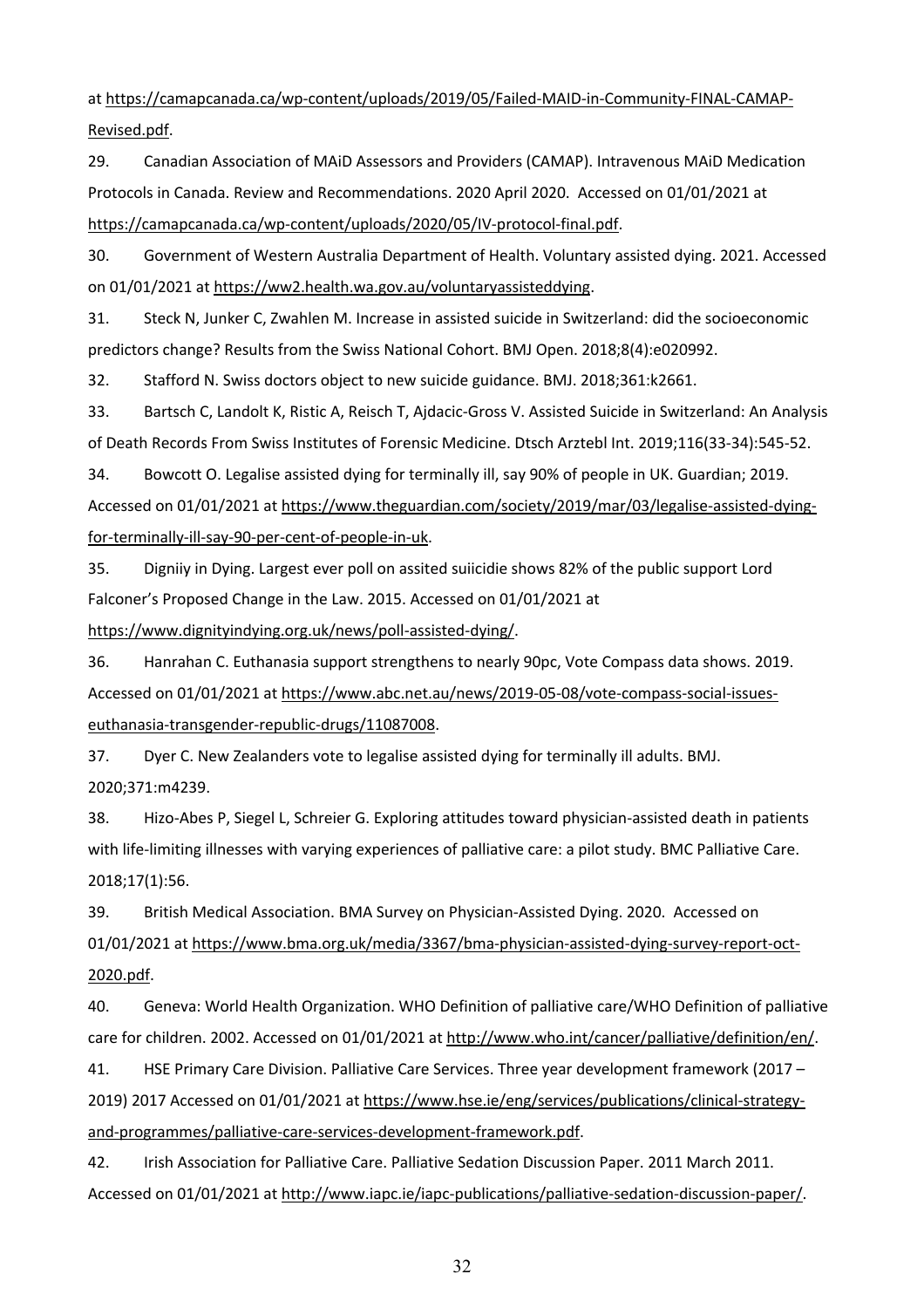43. Zworth M, Saleh C, Ball I, Kalles G, Chkaroubo A, Kekewich M, et al. Provision of medical assistance in dying: a scoping review. BMJ Open. 2020;10(7):e036054.

44. Evenblij K, Pasman HRW, van Delden JJM, van der Heide A, van de Vathorst S, Willems DL, et al. Physicians' experiences with euthanasia: a cross-sectional survey amongst a random sample of Dutch physicians to explore their concerns, feelings and pressure. BMC Fam Pract. 2019;20(1):177.

45. The Parliament of Victoria. Voluntary Assisted Dying Act 2017. 2019. Accessed on 01/01/2021 at https://content.legislation.vic.gov.au/sites/default/files/2020-06/17-61aa004%20authorised.pdf.

46. Evenblij K, Pasman HRW, Pronk R, Onwuteaka-Philipsen BD. Euthanasia and physician-assisted suicide in patients suffering from psychiatric disorders: a cross-sectional study exploring the experiences of Dutch psychiatrists. BMC Psychiatry. 2019;19(1):74.

47. Simpson AIF. Medical Assistance in Dying and Mental Health: A Legal, Ethical, and Clinical Analysis. Can J Psychiatry. 2018;63(2):80-4.

48. Government of Canada. What We Heard Report. A Public Consultation on Medical Assistance in Dying (MAID). 2020. Accessed on 01/01/2021 at https://www.justice.gc.ca/eng/cj-jp/ad-am/wwhcqnae/access/rep-rap.pdf.

49. Cluskey P. Right to euthanasia for people 'tired of life' supported by most Dutch. 2019. https://www.irishtimes.com/news/world/europe/right-to-euthanasia-for-people-tired-of-life-supportedby-most-dutch-1.4088750

50. Evenblij K, Pasman HRW, van der Heide A, van Delden JJM, Onwuteaka-Philipsen BD. Public and physicians' support for euthanasia in people suffering from psychiatric disorders: a cross-sectional survey study. BMC Medical Ethics. 2019;20(1):62.

51. Brinkman-Stoppelenburg A, Evenblij K, Pasman HRW, van Delden JJM, Onwuteaka-Philipsen BD, van der Heide A. Physicians' and Public Attitudes Toward Euthanasia in People with Advanced Dementia. J Am Geriatr Soc. 2020;68(10):2319-28.

52. Cleemput J, Schoenmakers B. Euthanasia in the case of dementia: a survey among Flemish GPs. BJGP Open. 2019;3(4).

53. Canada AsSo. Position Statement of MAiD. 2019. Accessed on 01/01/2021 at https://archive.alzheimer.ca/sites/default/files/files/national/media-

centre/maid%20statement.oct2019.eng\_.pdf?\_ga=2.143074165.1586171451.1610288246-

1213636445.1610288246.

54. NHS. Euthanasia and assisted suicide. 2020. Accessed on 01/01/2021 at https://www.nhs.uk/conditions/euthanasia-and-assisted-suicide/.

55. Garrard E, Wilkinson S. Passive euthanasia. Journal of Medical Ethics. 2005;31(2):64-8.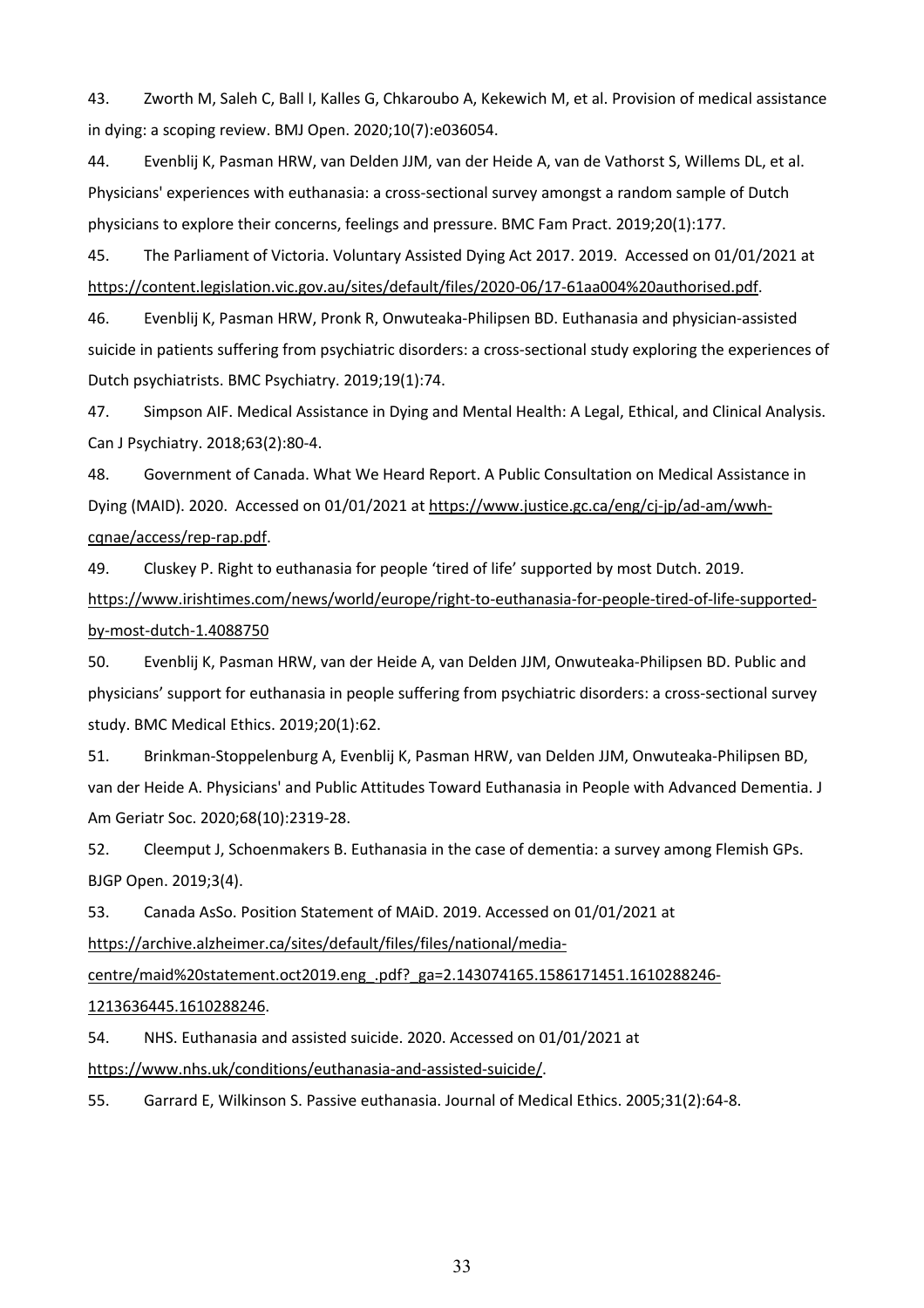### **10. Appendices**

# *10.1. Definitions*

## 10.1.1. Medical Assistance in Dying (MAiD)

• Medical Assistance in Dying (MAiD) became legal in Canada in June 2016 and refers to either assisted suicide, voluntary euthanasia,. both (2, 27). The understanding of MAiD in Canada (regulated and operated by the provinces) includes options of intravenous administration of medications by physicians or nurse practitioners, or self-administration of oral medications.

#### 10.1.2. Assisted Dying

• Assisted Dying can be defined as a doctor or nurse practitioner giving a person medication to relieve their suffering by bringing on death; or, the taking of medication by a person to relieve their suffering by bringing on death (4). This is the definition which was taken in New Zealand.

#### 10.1.3. Assisted suicide (AS)

• Assisted Suicide is the intentional ending of one's own life with the assistance of someone else. In a medical context, this might take the form of a physician prescribing a lethal dose of medication for a patient to take by themselves (15).

## 10.1.4. Euthanasia

- Euthanasia is the "intentional termination of the life of a person, by another person, in order to relieve the first person's suffering" – for example, a physician administering an IV medication to a patient in order to cause their death (15, 54).
	- o Euthanasia can be passive or active (55). All forms of euthanasia involve the intention to hasten death in the patient's interests (because of their expected negative quality of life) (55). Passive euthanasia involves intentionally letting a patient die by withholding a treatment, such as artificial life support from a ventilator or a feeding tube. Active euthanasia involves the intention to hasten the death of a patient through an active means e.g. injection of an agent.
	- o Euthanasia in this document refers only to '*voluntary euthanasia'* which occurs expressively with the individual's consent.

#### 10.1.5. Palliative Sedation

• This is where a person who is expected to die within a period of hours or days and is experiencing extreme physical or psychological suffering, for which there is either no effective treatment or all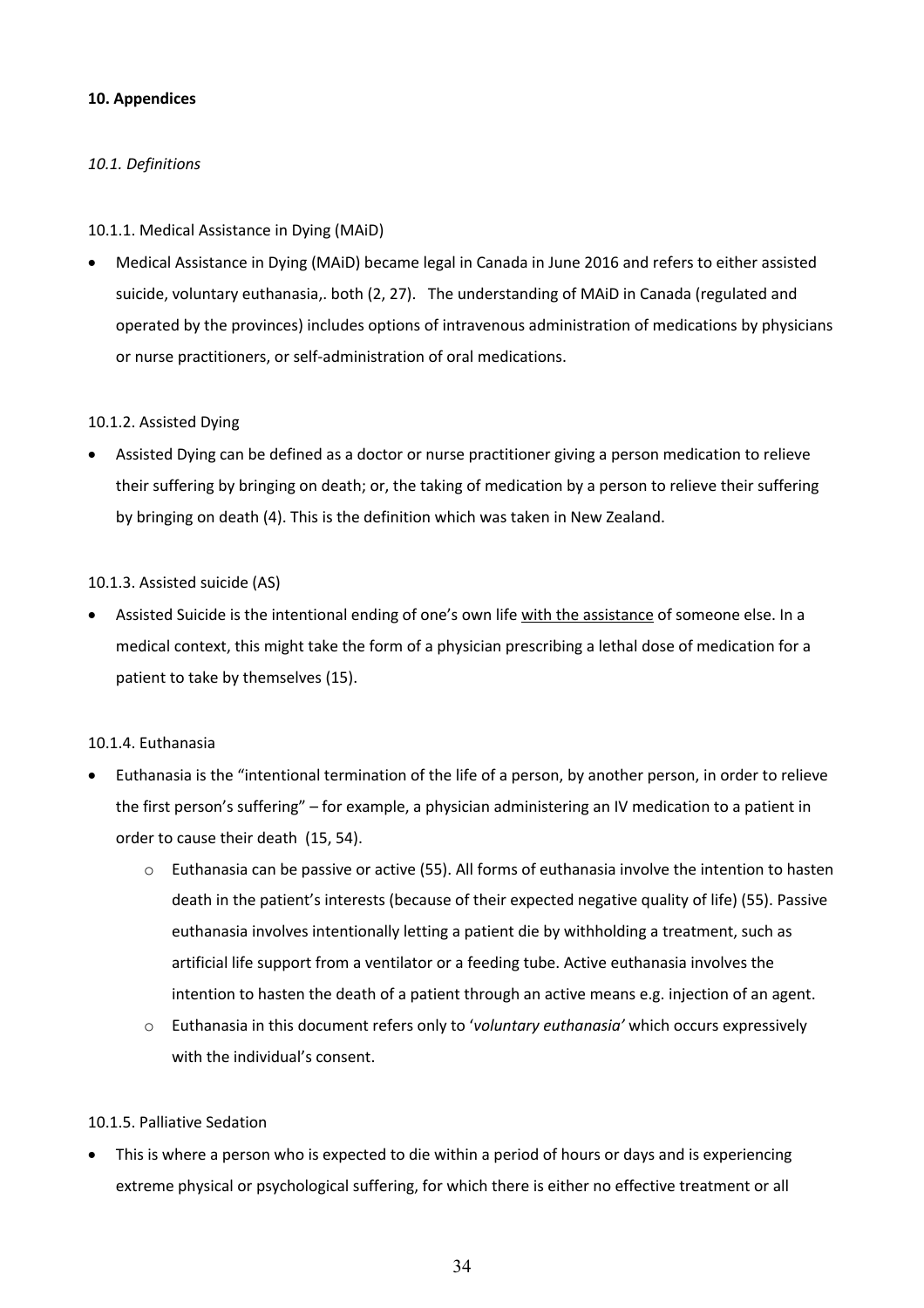alternative measures have been ineffective, is sedated using sedative medications with the sole intention of relieving intractable distress (15).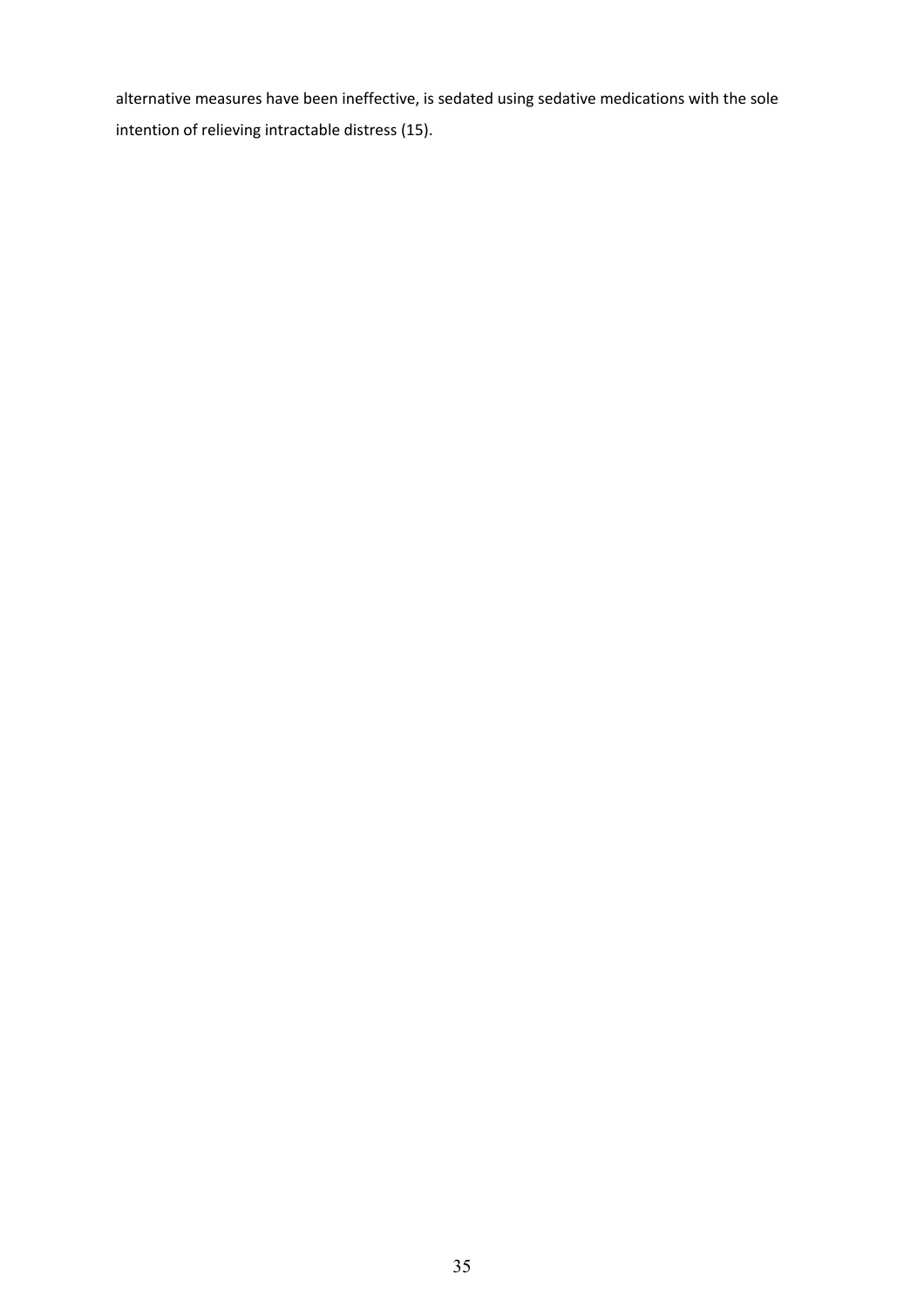| 10.2.1. Main medications, doses frequency for Oral-MAiD provision (43) |  |  |  |
|------------------------------------------------------------------------|--|--|--|
|------------------------------------------------------------------------|--|--|--|

| <b>Description</b>                                 | <b>Dose Range</b>               | <b>Frequency</b><br>(Oral MAiD regimes detailed in 50 of 163<br>reports of total MAiD Provision) |  |
|----------------------------------------------------|---------------------------------|--------------------------------------------------------------------------------------------------|--|
| <b>Barbiturates</b>                                |                                 |                                                                                                  |  |
| <b>Not specified</b><br>$\overline{\phantom{a}}$   | N/A                             | 17                                                                                               |  |
| Pentobarbital<br>$\overline{\phantom{a}}$          | $9-15g$                         | 21                                                                                               |  |
| Phenobarbital                                      | 20 <sub>g</sub>                 | 10                                                                                               |  |
| <b>Secobarbital</b>                                | $9-15g$                         | 20                                                                                               |  |
| <b>Benzodiazepines</b>                             |                                 |                                                                                                  |  |
| <b>Not specified</b><br>$\overline{\phantom{a}}$   | N/A                             | 6                                                                                                |  |
| Diazepam<br>$\overline{a}$                         | 1g                              | 3                                                                                                |  |
| Lorazepam<br>$\overline{\phantom{a}}$              | 0.25-2mg (IV MAID intervention) | 3                                                                                                |  |
| <b>Midazolam</b>                                   | 10mg (IV intervention)          | $\overline{2}$                                                                                   |  |
| <b>Anti-emetics</b>                                |                                 |                                                                                                  |  |
| <b>Not specified</b><br>$\blacksquare$             | N/A                             | 8                                                                                                |  |
| Metoclopramide<br>$\blacksquare$                   | 10-20mg                         | 8                                                                                                |  |
| Ondansetron                                        | 8 <sub>mg</sub>                 | 5                                                                                                |  |
| Haloperidol                                        | 5 <sub>mg</sub>                 | $\overline{2}$                                                                                   |  |
| <b>Opioids</b>                                     |                                 |                                                                                                  |  |
| <b>Morphine</b>                                    | $15mg-3g$                       | 13                                                                                               |  |
| <b>Miscellaneous</b>                               |                                 |                                                                                                  |  |
| <b>Chloral Hydrate</b><br>$\overline{\phantom{0}}$ | 20 <sub>g</sub>                 | 5                                                                                                |  |
| <b>Digoxin</b><br>$\overline{\phantom{0}}$         | 50 <sub>mg</sub>                | 3                                                                                                |  |
| Propranolol<br>$\overline{\phantom{0}}$            | 2g                              | 3                                                                                                |  |
| Neuromuscular                                      | 2g                              | 11                                                                                               |  |
| blocker                                            |                                 |                                                                                                  |  |
|                                                    |                                 |                                                                                                  |  |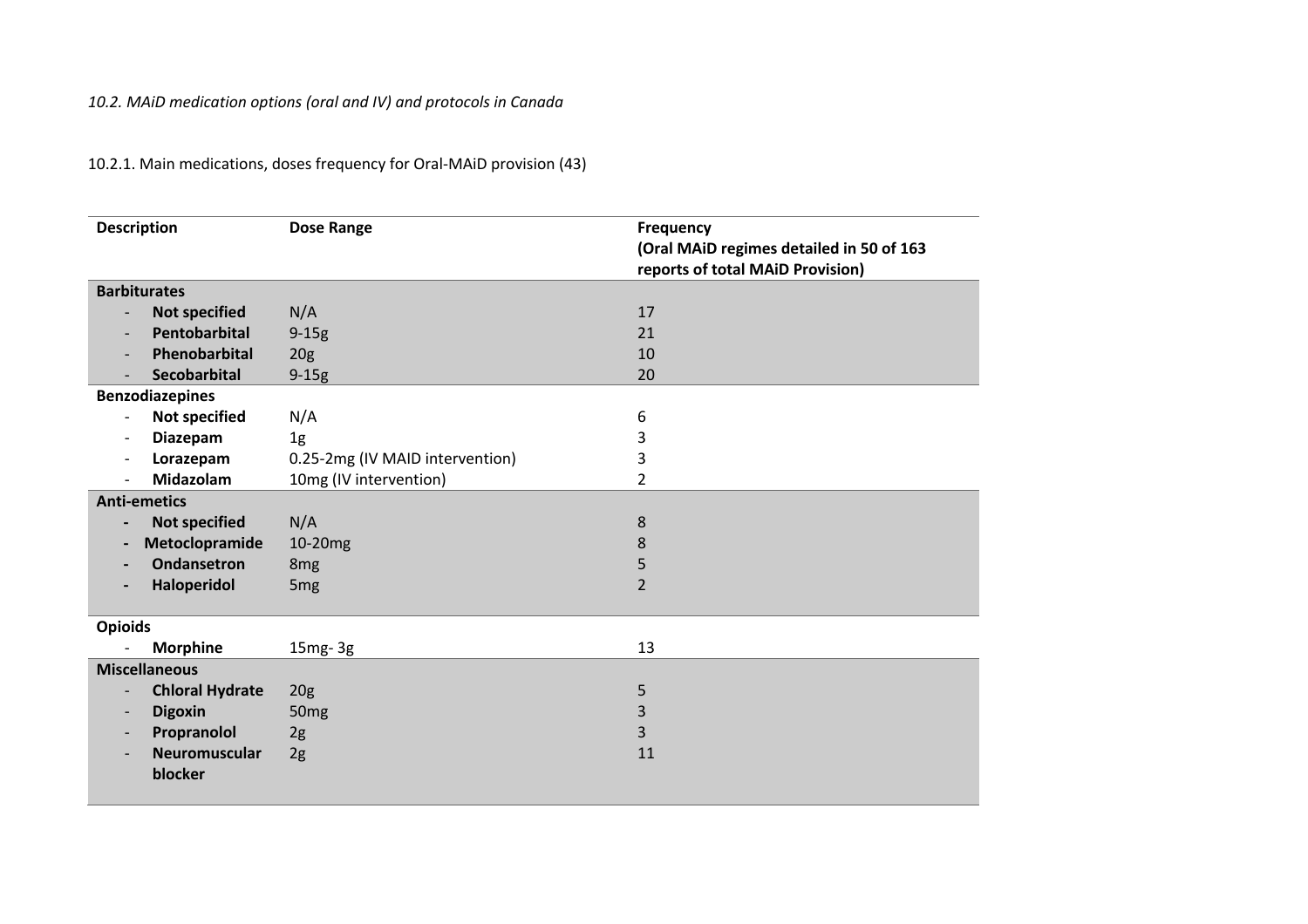# 10.2.2. Global Practices Oral MAiD provision (43)

| Country                                    | <b>Administration</b>                                                | Premedication                                                                                             | Coma inducing medication                                                                                                                   | <b>Notes</b>                                                                                                                                                                                                                 |
|--------------------------------------------|----------------------------------------------------------------------|-----------------------------------------------------------------------------------------------------------|--------------------------------------------------------------------------------------------------------------------------------------------|------------------------------------------------------------------------------------------------------------------------------------------------------------------------------------------------------------------------------|
| Canada                                     | Physician<br>presence<br>recommended                                 | Antiemetic<br>Metoclopramide 20mg<br>or<br>Ondansetron 8-24mg<br><b>or</b><br>Dexamethasone 8mg           | $1st$ Line<br>Secobarbital 15g (Compounded)<br>$\overline{2}$<br>DDMP <sub>2</sub> or<br>Phenobarbital 20g+Chloral hydrate<br>+morphine 3g | Clinician required to obtain consent, to determine<br>oral route Is desired and possible dose is delivered<br>securely verify ingestion and death. Need to be<br>prepared to administer IV MAID if failure of oral<br>method |
| <b>Netherlands</b>                         | Physician<br>presence is<br>required                                 | Anti-emetic<br>Metoclopramide 30mg<br>12 hours, 6 hours and 1<br>hour before coma<br>inducing agent given | 100ml of Mixtura Nontherapeutica is<br>given containing 15g of phenobarbital<br>compounded into a palatable drink or<br>Secobarbital 15mg  | Patient should be sitting up. If the patient vomits<br>proceed to IV MAiD route<br>If there is a prolonged delay in dying, IV route is<br>given.                                                                             |
| <b>Belgium</b>                             | Self-<br>administered<br>Physician<br>assisted                       | Anti-emetic                                                                                               | Phenobarbital                                                                                                                              | 1% oral route                                                                                                                                                                                                                |
| Luxembourg                                 | Self-<br>administered<br>Physician<br>assisted                       | No data                                                                                                   | No Data                                                                                                                                    | In 10 years, there have been 71 patients who have<br>received MAiD, only 3 opted for the oral route.                                                                                                                         |
| <b>Switzerland</b>                         | Non clinicians<br>can assist. No<br>data on<br>physician<br>assisted | No data                                                                                                   | No data                                                                                                                                    | IV MAID is illegal                                                                                                                                                                                                           |
| Australia -<br>State of<br><b>Victoria</b> | Self and<br>physician<br>assisted                                    |                                                                                                           | Pentobarbital 15 g in 100ml with<br>mixing solution and sweetener                                                                          |                                                                                                                                                                                                                              |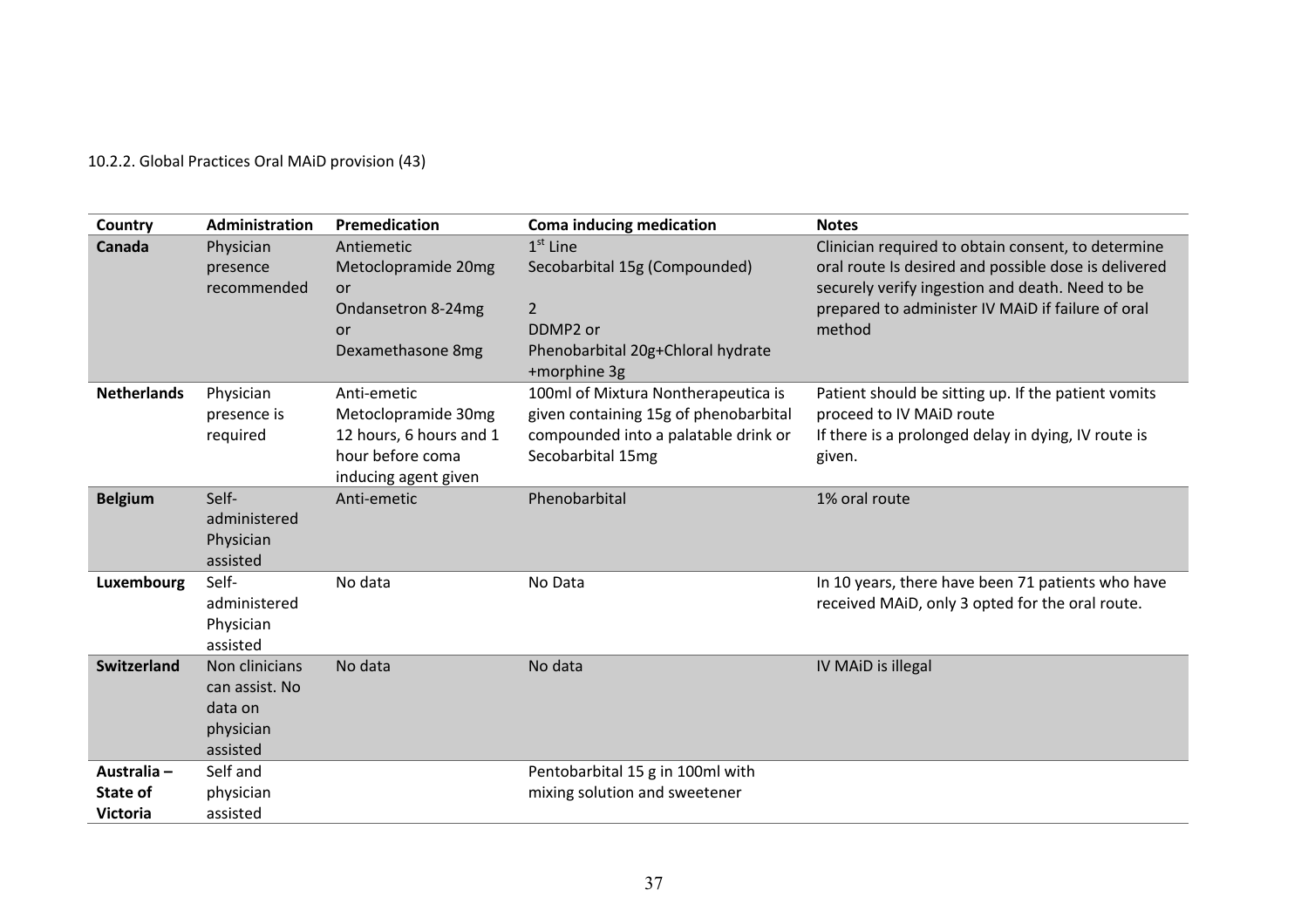| $USA - 7$ | Self-           | Metoclopramide 20 mg | Secobarbital 9-10g or          | IV MAID is illegal |
|-----------|-----------------|----------------------|--------------------------------|--------------------|
| states    | administered.   | and haloperidol      | Pentabarbital or phenobarbital |                    |
|           | Physician may   |                      | +chloral hydrate + morphine or |                    |
|           | attend but must |                      | DDMP1 or                       |                    |
|           | not be involved |                      | DDMP <sub>2</sub>              |                    |
|           | in medication   |                      |                                |                    |
|           | delivery.       |                      |                                |                    |
| Columbia  | Oral MAiD is    | No data              | No data                        |                    |
|           | available       |                      |                                |                    |

# 10.2.3. Main medications used doses frequency for IV MAiD provision (43)

| <b>Description</b>                               | Dose Range         | <b>Frequency</b><br>(Oral MAID regimes detailed in 50 of 163 reports<br>of total MAID Provision) |
|--------------------------------------------------|--------------------|--------------------------------------------------------------------------------------------------|
| <b>Benzodiazepines</b>                           |                    |                                                                                                  |
| <b>Not specified</b>                             | <b>PRN</b>         | 14                                                                                               |
| <b>Diazepam</b>                                  | 10-120mg           | 3                                                                                                |
| Lorazepam                                        | 2.5-5mg, PRN       | 2                                                                                                |
| Midazolam                                        | 2-120mg, PRN       | 30                                                                                               |
| <b>Coma Inducing Agents</b>                      |                    |                                                                                                  |
| Propofol                                         | 1000-2000mg, PRN   | 21                                                                                               |
| <b>Thiopental</b>                                | $1-2g$ , $20mg/kg$ | 21                                                                                               |
| Pentobarbital                                    | $1 - 15g$          |                                                                                                  |
| <b>Secobarbital</b>                              | 9g                 | 5                                                                                                |
| Phenobarbital                                    | 3000 <sub>mg</sub> | 8                                                                                                |
| <b>Neuromuscular blockers</b>                    |                    |                                                                                                  |
| <b>Not specified</b><br>$\overline{\phantom{a}}$ | <b>PRN</b>         | 26                                                                                               |
| <b>Mivacurium</b>                                | Not reported       |                                                                                                  |
| <b>Atracurium</b>                                | 50-100mg           | 2                                                                                                |
| Pancuronium                                      | 18-20mg            | 9                                                                                                |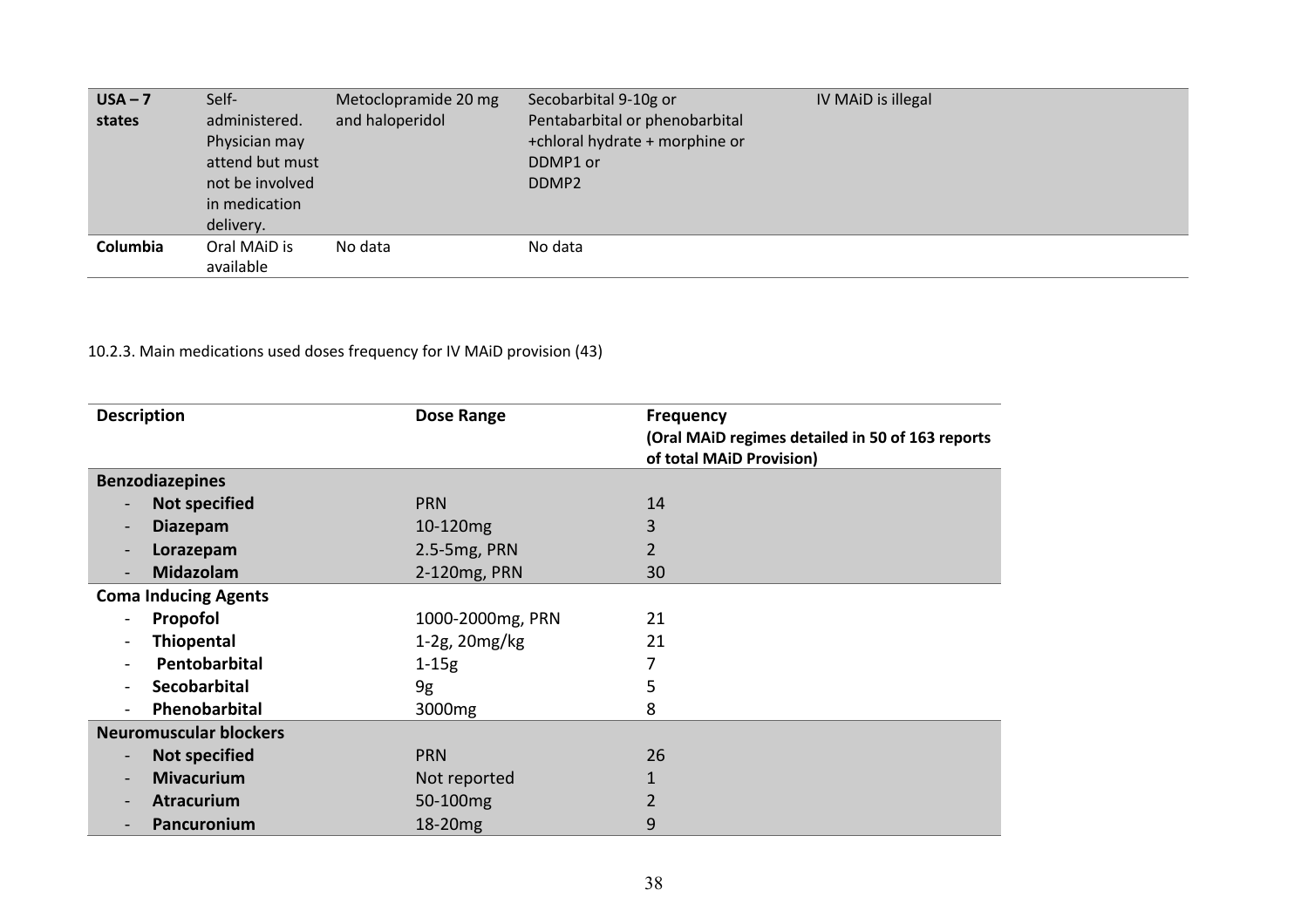| Rocuronium<br>$\sim$           | 50300mg, PRN      | 17 |  |
|--------------------------------|-------------------|----|--|
| Vecuronium<br>$\sim$           | 10-60mg           | 6  |  |
| Cisatracurium<br>$ \,$         | 20-40mg           |    |  |
| <b>Opioids</b>                 |                   |    |  |
| <b>Not specified</b><br>$\sim$ | N/A               | 20 |  |
| <b>Morphine</b><br>$\sim$      | 16-480mg          | 3  |  |
| Fentanyl<br>$\sim$             | 25-1500ug         |    |  |
| <b>Bupivacaine</b>             | 400 <sub>mg</sub> |    |  |
| Lidocaine                      | 40-120mg          | 20 |  |

# 10.2.4. Global Practice IV MAiD (43)

| Country            | Premedication | <b>Induction of Coma</b> | Neuromuscular blocker | <b>Optional agents</b>                      |
|--------------------|---------------|--------------------------|-----------------------|---------------------------------------------|
| Canada             | Midazolam     | Propofol 1000mg          | Rocuronium 200mg or   | Lidocaine (propofol induced injection pain) |
|                    | $2.5 - 20mg$  |                          | Cisatracurium 40mg    | 40 <sub>g</sub>                             |
|                    | slowly        |                          |                       | Sodium Chloride flushes                     |
|                    |               |                          |                       | <b>Bupivacaine 500mg</b>                    |
| <b>Netherlands</b> | Midazolam if  | Thiopental 2000 mg or    | Rocuronium 150mg      | 2ml % lidocaine with propofol               |
|                    | required      | Propofol 1000mg          | Atracurium 100mg      |                                             |
|                    | 2.5mg         |                          | Cisatracurium 30mg    |                                             |
| <b>Belgium</b>     | Midazolam 5-  | Thiopental 2000mg or     | Atracrium 100mg       | Not specified                               |
|                    | 15mg          | Propofol 1000mg          | Cisatracurium 20mg    |                                             |
|                    | Midazolam     |                          | Mivacurium 20mg       |                                             |
|                    |               |                          | Rocuronium 100mg      |                                             |
| Luxembourg         | Not specified | Thiopental               | Not specified         | Not specified                               |
|                    |               |                          |                       |                                             |
| Columbia           | Midazolam     | Propofol 20mg/kg or      | Vecuronium 1mg/kg     | Lidocaine 2mg/kg                            |
|                    | 1mg/kg        | Thiopental 30mg/kg       |                       | Fentanyl 25ug/kg                            |
| Australia          |               | Propofol                 | Rocuronium            |                                             |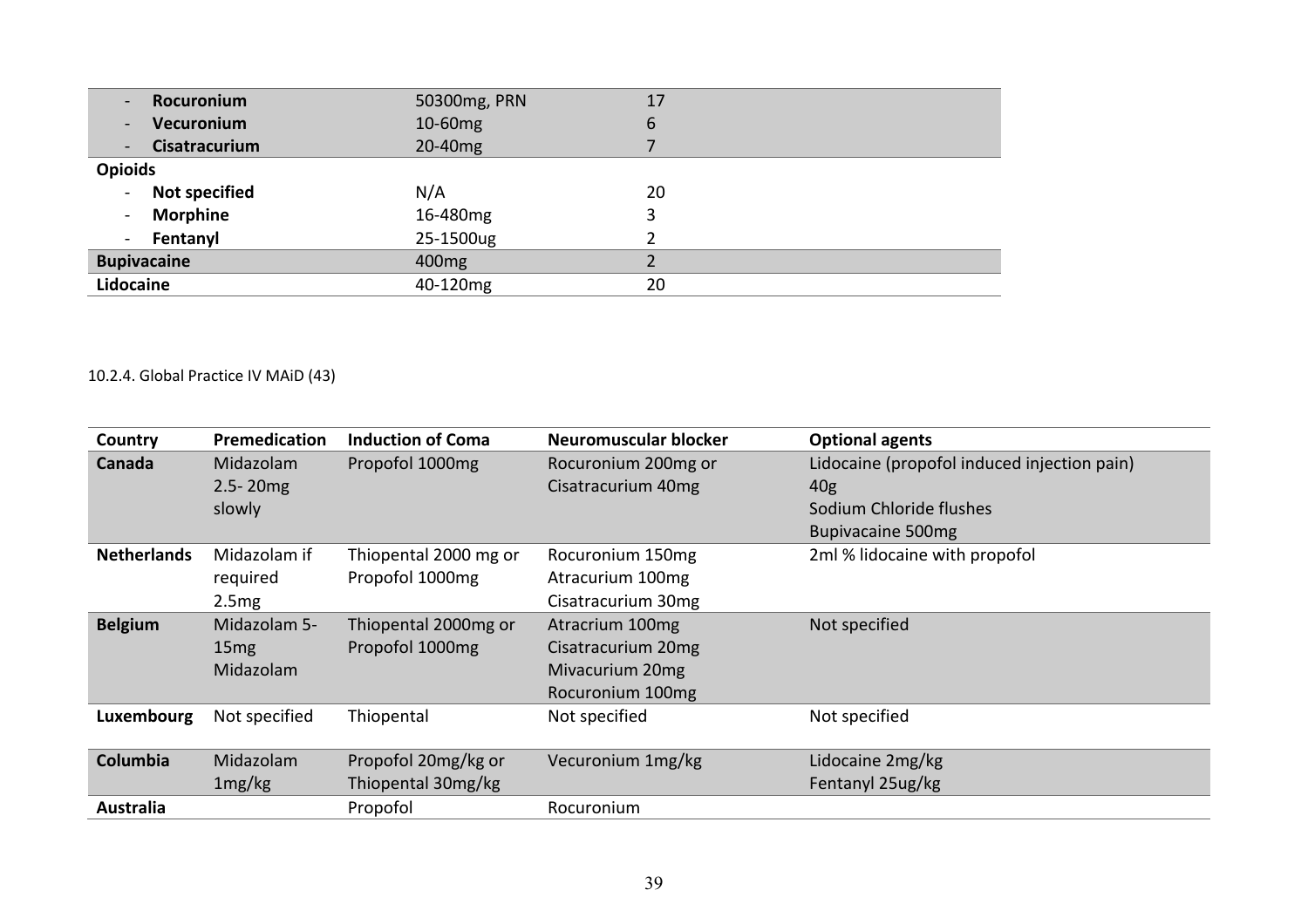| <b>State of</b> |  |  |
|-----------------|--|--|
| <b>Victoria</b> |  |  |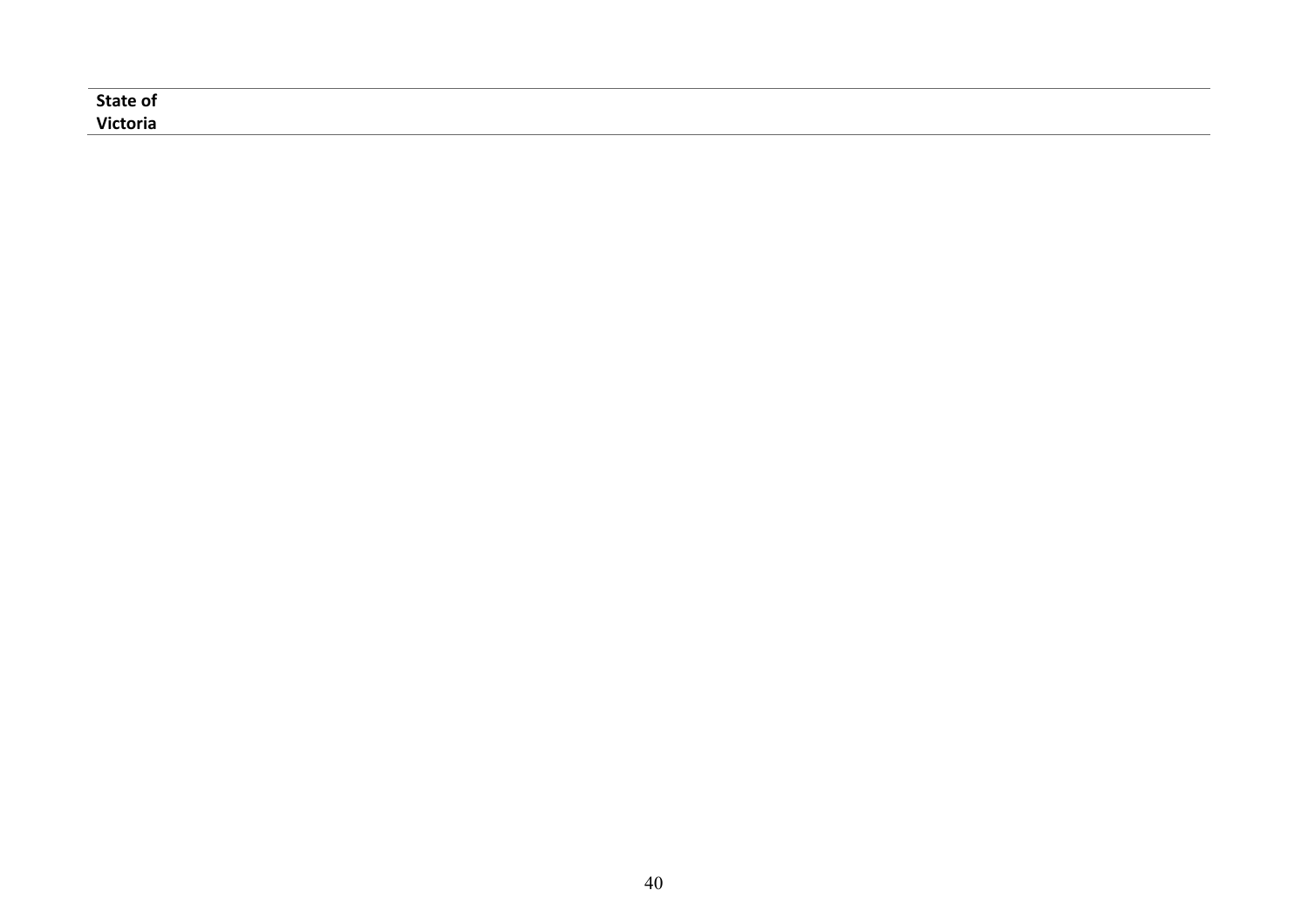*10.3. Abbreviations*

- AS Assisted suicide
- AD Assisted dying
- CNS Central nervous system
- GABA Gamma-aminobutyric acid
- GP General Practitioner
- Kg Kilogram
- IM Intra-muscular
- IV- Intra-venous
- MAiD Medical Assistance in Dying
- Mg Miligram
- N/A Not applicable
- PRN Pro re nata (when necessary)
- ug Microgram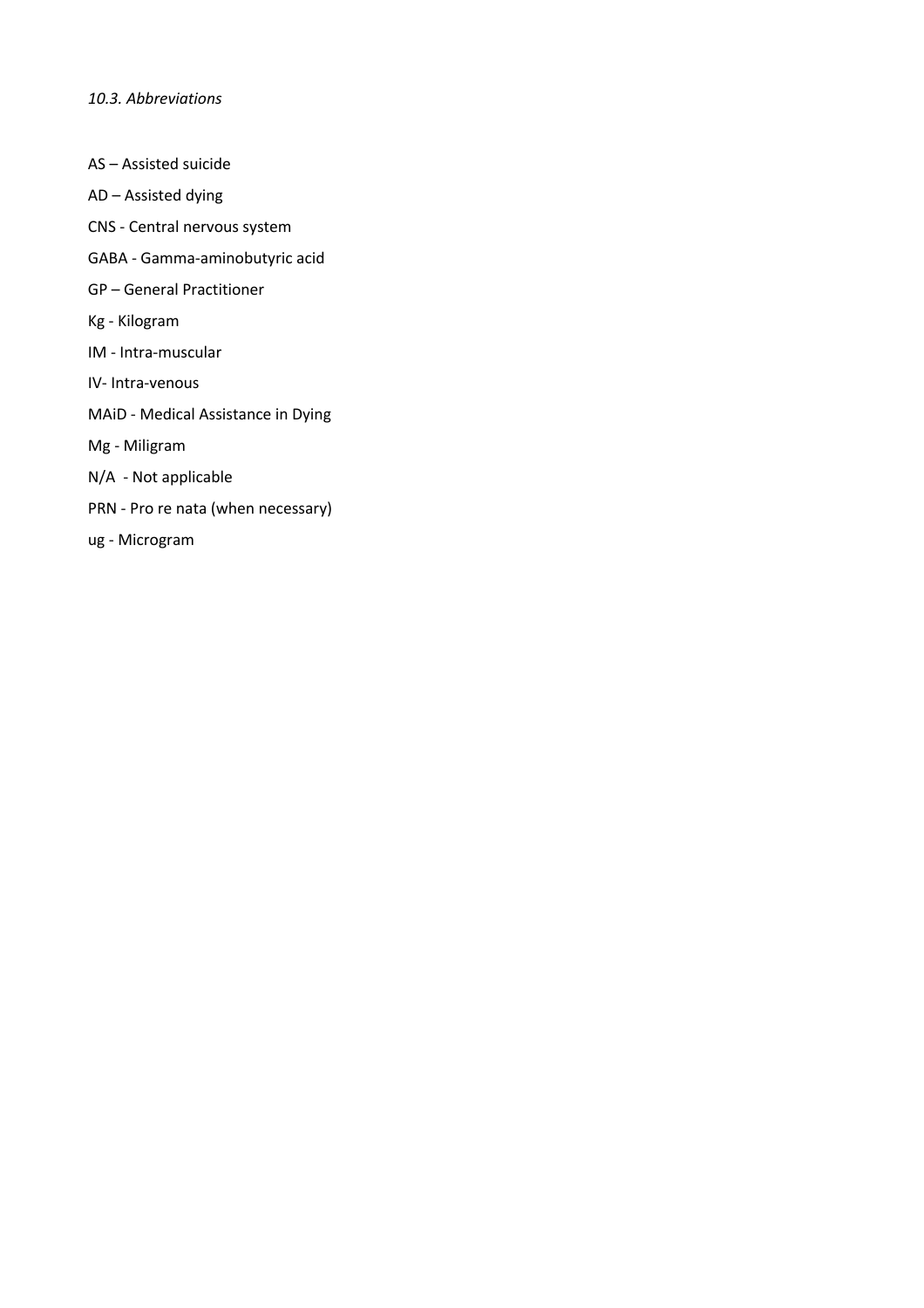